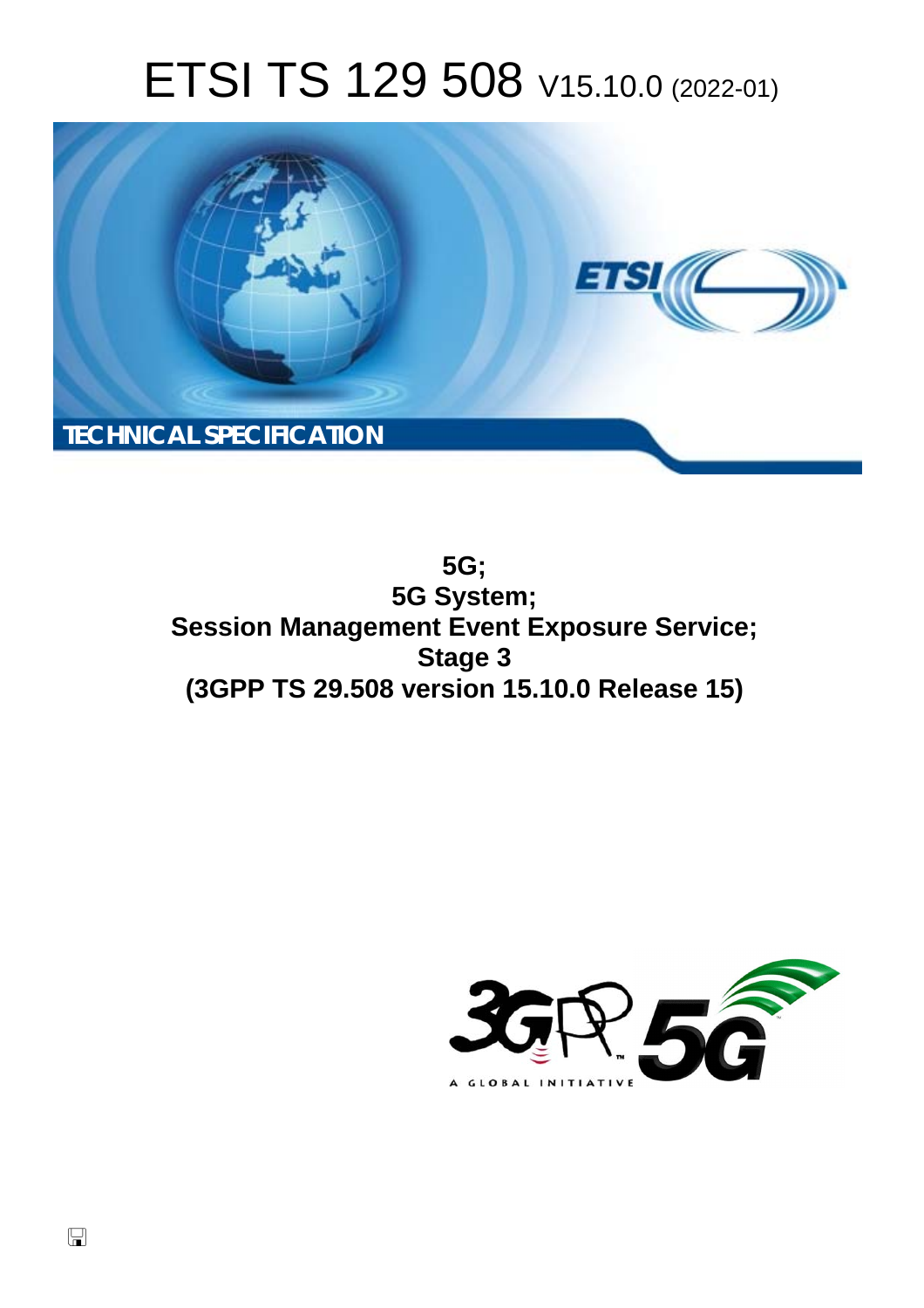Reference RTS/TSGC-0329508vfa0

Keywords

 $\overline{5G}$ 

#### *ETSI*

650 Route des Lucioles F-06921 Sophia Antipolis Cedex - FRANCE

Tel.: +33 4 92 94 42 00 Fax: +33 4 93 65 47 16

Siret N° 348 623 562 00017 - APE 7112B Association à but non lucratif enregistrée à la Sous-Préfecture de Grasse (06) N° w061004871

#### *Important notice*

The present document can be downloaded from: <http://www.etsi.org/standards-search>

The present document may be made available in electronic versions and/or in print. The content of any electronic and/or print versions of the present document shall not be modified without the prior written authorization of ETSI. In case of any existing or perceived difference in contents between such versions and/or in print, the prevailing version of an ETSI deliverable is the one made publicly available in PDF format at [www.etsi.org/deliver](http://www.etsi.org/deliver).

Users of the present document should be aware that the document may be subject to revision or change of status. Information on the current status of this and other ETSI documents is available at <https://portal.etsi.org/TB/ETSIDeliverableStatus.aspx>

If you find errors in the present document, please send your comment to one of the following services: <https://portal.etsi.org/People/CommiteeSupportStaff.aspx>

#### *Notice of disclaimer & limitation of liability*

The information provided in the present deliverable is directed solely to professionals who have the appropriate degree of experience to understand and interpret its content in accordance with generally accepted engineering or other professional standard and applicable regulations.

No recommendation as to products and services or vendors is made or should be implied.

No representation or warranty is made that this deliverable is technically accurate or sufficient or conforms to any law and/or governmental rule and/or regulation and further, no representation or warranty is made of merchantability or fitness for any particular purpose or against infringement of intellectual property rights.

In no event shall ETSI be held liable for loss of profits or any other incidental or consequential damages.

Any software contained in this deliverable is provided "AS IS" with no warranties, express or implied, including but not limited to, the warranties of merchantability, fitness for a particular purpose and non-infringement of intellectual property rights and ETSI shall not be held liable in any event for any damages whatsoever (including, without limitation, damages for loss of profits, business interruption, loss of information, or any other pecuniary loss) arising out of or related to the use of or inability to use the software.

#### *Copyright Notification*

No part may be reproduced or utilized in any form or by any means, electronic or mechanical, including photocopying and microfilm except as authorized by written permission of ETSI. The content of the PDF version shall not be modified without the written authorization of ETSI.

The copyright and the foregoing restriction extend to reproduction in all media.

© ETSI 2022. All rights reserved.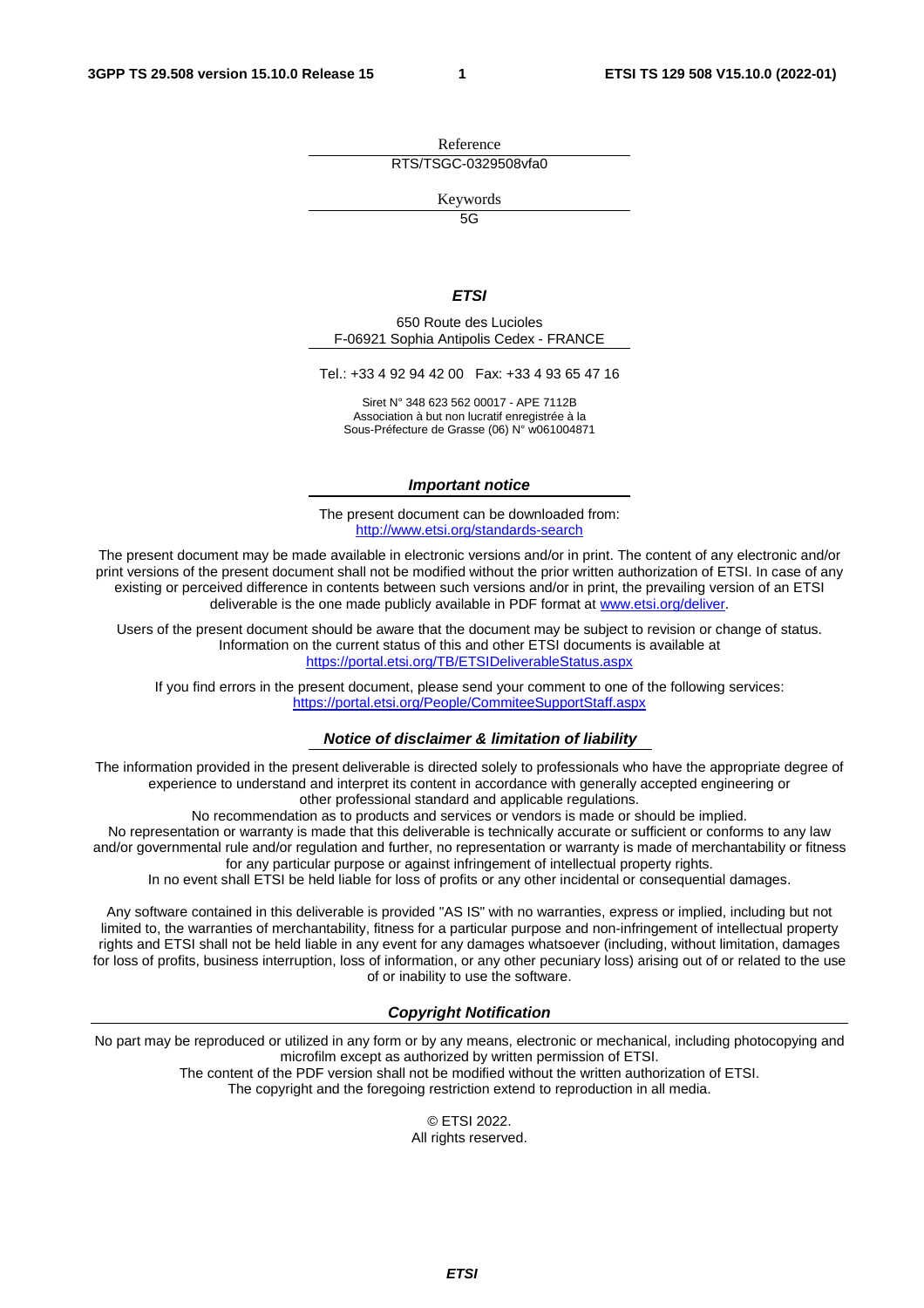# Intellectual Property Rights

#### Essential patents

IPRs essential or potentially essential to normative deliverables may have been declared to ETSI. The declarations pertaining to these essential IPRs, if any, are publicly available for **ETSI members and non-members**, and can be found in ETSI SR 000 314: *"Intellectual Property Rights (IPRs); Essential, or potentially Essential, IPRs notified to ETSI in respect of ETSI standards"*, which is available from the ETSI Secretariat. Latest updates are available on the ETSI Web server [\(https://ipr.etsi.org/](https://ipr.etsi.org/)).

Pursuant to the ETSI Directives including the ETSI IPR Policy, no investigation regarding the essentiality of IPRs, including IPR searches, has been carried out by ETSI. No guarantee can be given as to the existence of other IPRs not referenced in ETSI SR 000 314 (or the updates on the ETSI Web server) which are, or may be, or may become, essential to the present document.

#### **Trademarks**

The present document may include trademarks and/or tradenames which are asserted and/or registered by their owners. ETSI claims no ownership of these except for any which are indicated as being the property of ETSI, and conveys no right to use or reproduce any trademark and/or tradename. Mention of those trademarks in the present document does not constitute an endorsement by ETSI of products, services or organizations associated with those trademarks.

**DECT™**, **PLUGTESTS™**, **UMTS™** and the ETSI logo are trademarks of ETSI registered for the benefit of its Members. **3GPP™** and **LTE™** are trademarks of ETSI registered for the benefit of its Members and of the 3GPP Organizational Partners. **oneM2M™** logo is a trademark of ETSI registered for the benefit of its Members and of the oneM2M Partners. **GSM**® and the GSM logo are trademarks registered and owned by the GSM Association.

# Legal Notice

This Technical Specification (TS) has been produced by ETSI 3rd Generation Partnership Project (3GPP).

The present document may refer to technical specifications or reports using their 3GPP identities. These shall be interpreted as being references to the corresponding ETSI deliverables.

The cross reference between 3GPP and ETSI identities can be found under<http://webapp.etsi.org/key/queryform.asp>.

# Modal verbs terminology

In the present document "**shall**", "**shall not**", "**should**", "**should not**", "**may**", "**need not**", "**will**", "**will not**", "**can**" and "**cannot**" are to be interpreted as described in clause 3.2 of the [ETSI Drafting Rules](https://portal.etsi.org/Services/editHelp!/Howtostart/ETSIDraftingRules.aspx) (Verbal forms for the expression of provisions).

"**must**" and "**must not**" are **NOT** allowed in ETSI deliverables except when used in direct citation.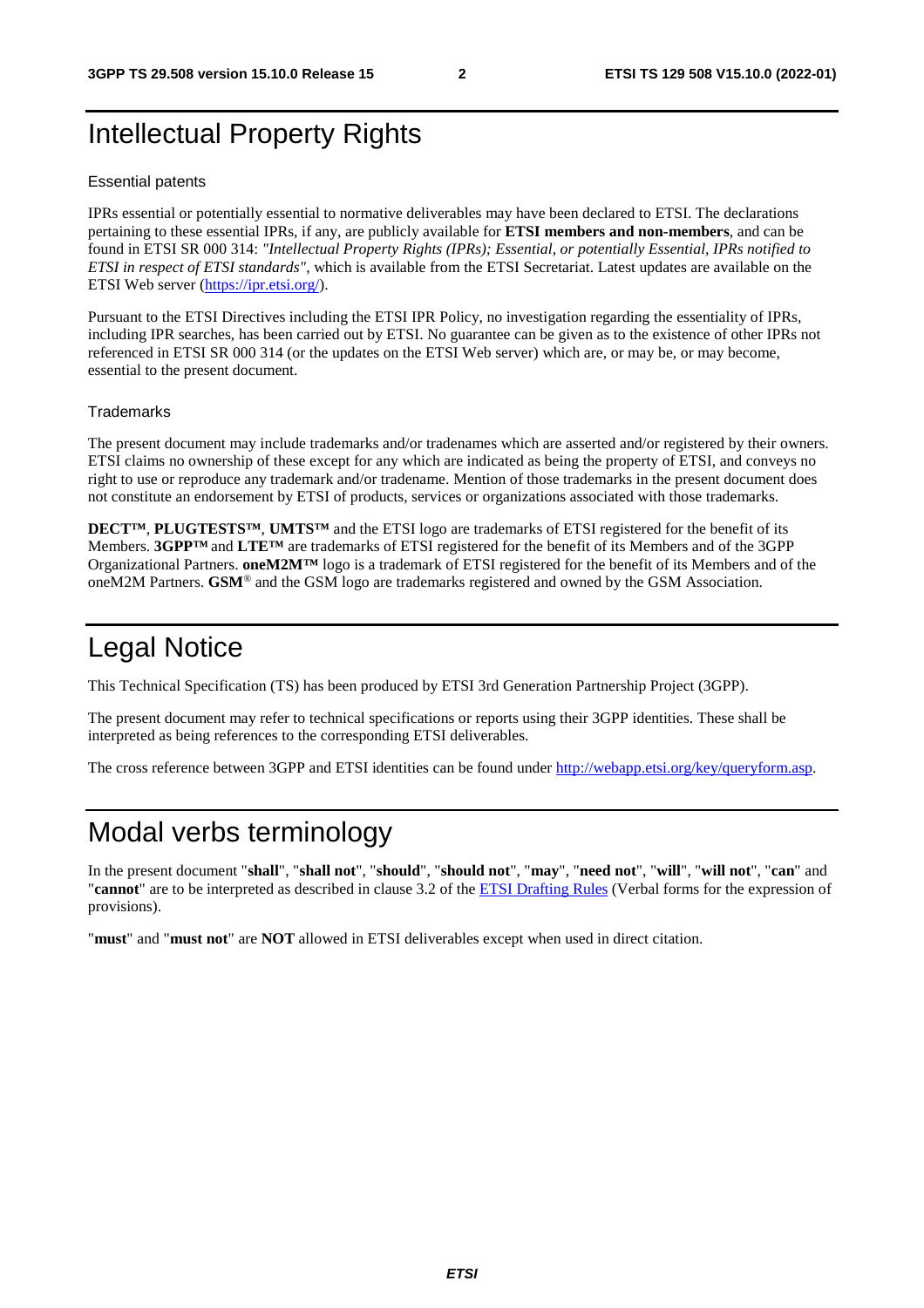$\mathbf{3}$ 

# Contents

| 1              |         |  |
|----------------|---------|--|
| 2              |         |  |
| 3              |         |  |
| 3.1            |         |  |
| 3.2            |         |  |
| $\overline{4}$ |         |  |
| 4.1            |         |  |
| 4.1.1          |         |  |
| 4.1.2          |         |  |
| 4.1.3          |         |  |
| 4.1.3.1        |         |  |
| 4.1.3.2        |         |  |
| 4.2            |         |  |
| 4.2.1          |         |  |
| 4.2.2          |         |  |
| 4.2.2.1        |         |  |
| 4.2.2.2        |         |  |
| 4.2.3          |         |  |
| 4.2.3.1        |         |  |
| 4.2.3.2        |         |  |
| 4.2.3.3        |         |  |
| 4.2.4          |         |  |
| 4.2.4.1        |         |  |
| 4.2.4.2        |         |  |
| 5              |         |  |
| 5.1            |         |  |
| 5.2            |         |  |
| 5.2.1          |         |  |
| 5.2.2          |         |  |
| 5.2.2.1        | General |  |
| 5.2.2.2        |         |  |
| 5.2.3          |         |  |
| 5.3            |         |  |
| 5.3.1          |         |  |
| 5.3.2          |         |  |
| 5.3.2.1        |         |  |
| 5.3.2.2        |         |  |
| 5.3.2.3        |         |  |
| 5.3.2.3.1      |         |  |
| 5.3.2.4        |         |  |
| 5.3.3          |         |  |
| 5.3.3.1        |         |  |
| 5.3.3.2        |         |  |
| 5.3.3.3        |         |  |
| 5.3.3.3.1      |         |  |
| 5.3.3.3.2      |         |  |
| 5.3.3.3.3      |         |  |
| 5.3.3.4        |         |  |
| 5.4            |         |  |
|                |         |  |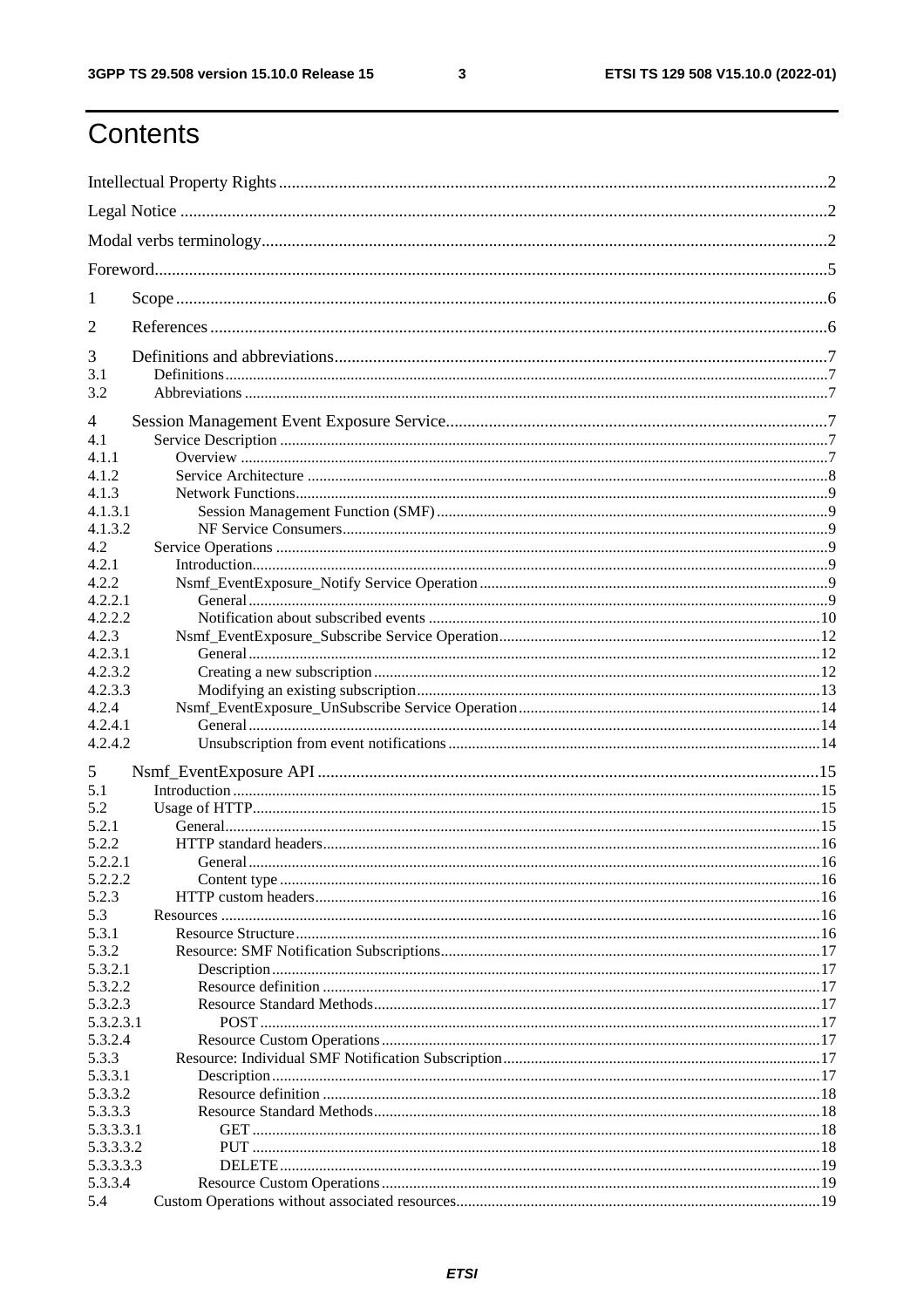$\overline{\mathbf{4}}$ 

| 5.5       |                               |  |
|-----------|-------------------------------|--|
| 5.5.1     |                               |  |
| 5.5.2     |                               |  |
| 5.5.2.1   |                               |  |
| 5.5.2.2   |                               |  |
| 5.5.2.3   |                               |  |
| 5.5.2.3.1 |                               |  |
| 5.6       |                               |  |
| 5.6.1     |                               |  |
| 5.6.2     |                               |  |
| 5.6.2.1   |                               |  |
| 5.6.2.2   |                               |  |
| 5.6.2.3   |                               |  |
| 5.6.2.4   |                               |  |
| 5.6.2.5   |                               |  |
| 5.6.3     |                               |  |
| 5.6.3.1   |                               |  |
| 5.6.3.2   |                               |  |
| 5.6.3.3   |                               |  |
| 5.6.3.4   |                               |  |
| 5.7       |                               |  |
| 5.7.1     |                               |  |
| 5.7.2     |                               |  |
| 5.7.3     |                               |  |
| 5.8       |                               |  |
| 5.9       |                               |  |
|           | <b>Annex A (normative):</b>   |  |
| A.1       |                               |  |
| A.2       |                               |  |
|           | <b>Annex B</b> (informative): |  |
|           |                               |  |
|           |                               |  |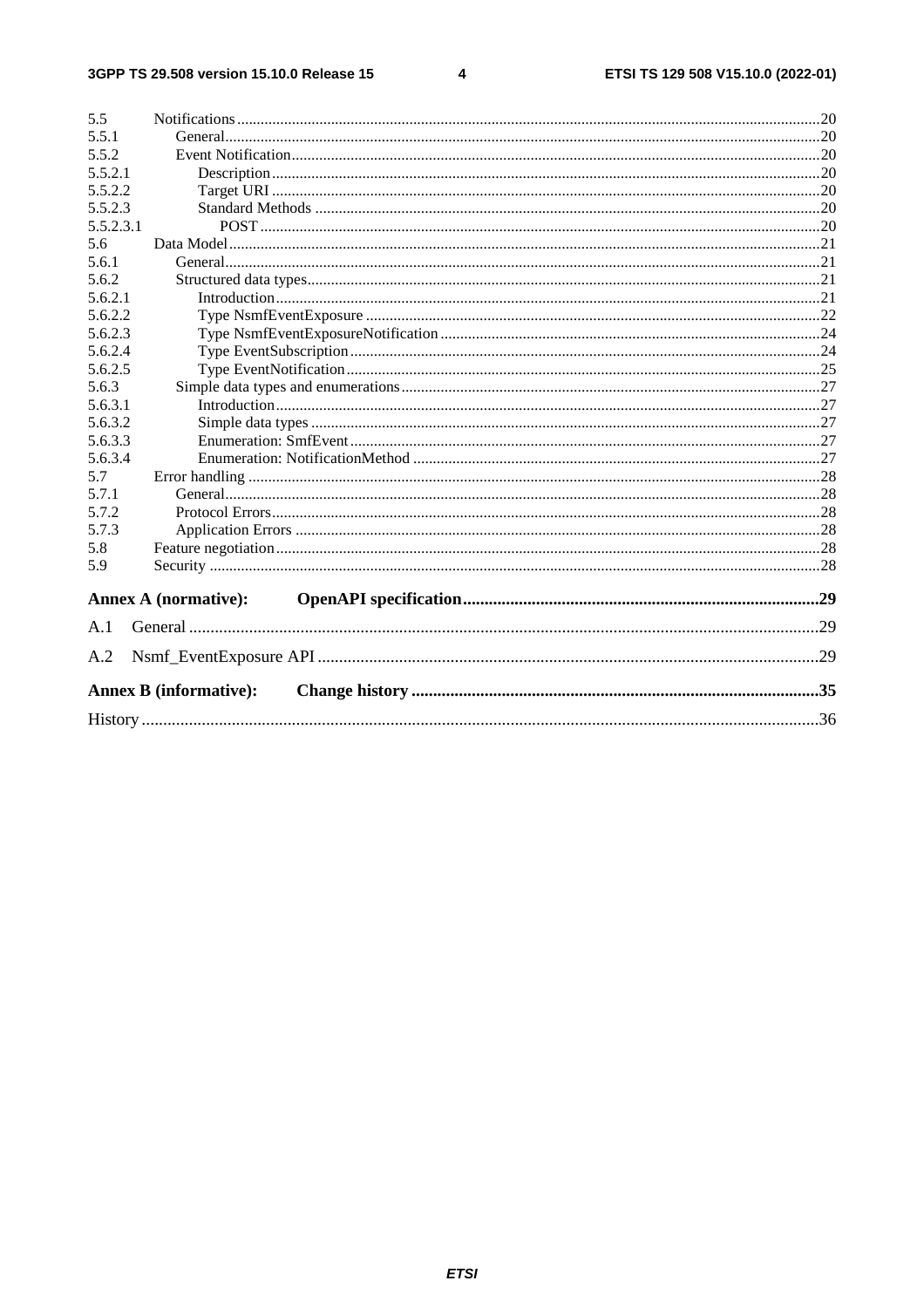# Foreword

This Technical Specification has been produced by the 3<sup>rd</sup> Generation Partnership Project (3GPP).

The contents of the present document are subject to continuing work within the TSG and may change following formal TSG approval. Should the TSG modify the contents of the present document, it will be re-released by the TSG with an identifying change of release date and an increase in version number as follows:

Version x.y.z

where:

- x the first digit:
	- 1 presented to TSG for information;
	- 2 presented to TSG for approval;
	- 3 or greater indicates TSG approved document under change control.
- y the second digit is incremented for all changes of substance, i.e. technical enhancements, corrections, updates, etc.
- z the third digit is incremented when editorial only changes have been incorporated in the document.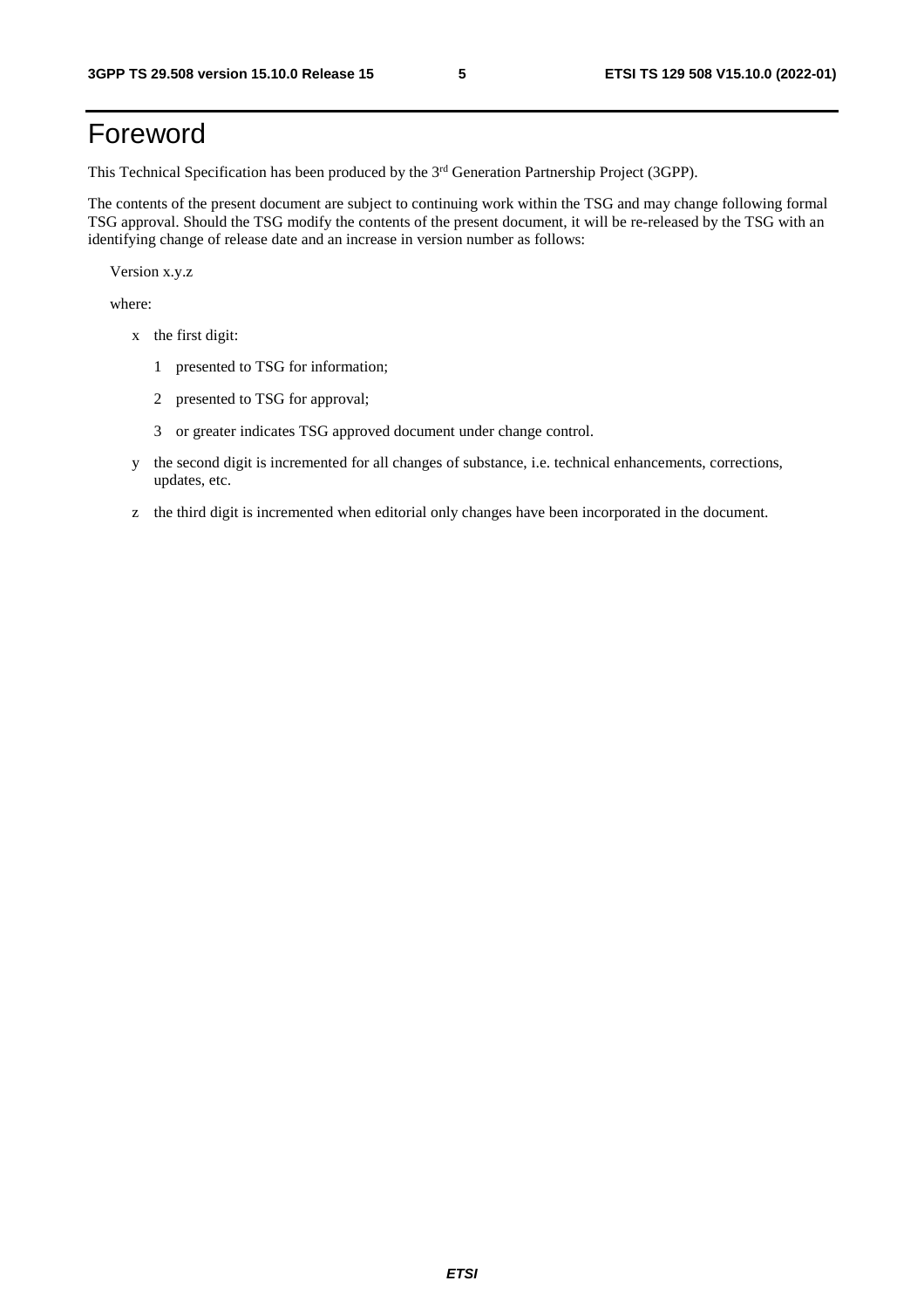# 1 Scope

The present specification provides the stage 3 definition of the Session Management Event Exposure Service (Nsmf\_EventExposure) of the 5G System.

The stage 2 definition and procedures of the Session Management Event Exposure Service are contained in 3GPP TS 23.502 [3] and 3GPP TS 23.503 [6]. The 5G System Architecture is defined in 3GPP TS 23.501 [2].

Stage 3 call flows for policy and charging control use cases are provided in 3GPP TS 29.513 [7].

The Technical Realization of the Service Based Architecture and the Principles and Guidelines for Services Definition of the 5G System are specified in 3GPP TS 29.500 [4] and 3GPP TS 29.501 [5].

The Session Management Event Exposure Service is provided by the Session Management Function (SMF). This service exposes events related to PDU Sessions observed at the SMF.

# 2 References

The following documents contain provisions which, through reference in this text, constitute provisions of the present document.

- References are either specific (identified by date of publication, edition number, version number, etc.) or non-specific.
- For a specific reference, subsequent revisions do not apply.
- For a non-specific reference, the latest version applies. In the case of a reference to a 3GPP document (including a GSM document), a non-specific reference implicitly refers to the latest version of that document *in the same Release as the present document*.
- [1] 3GPP TR 21.905: "Vocabulary for 3GPP Specifications".
- [2] 3GPP TS 23.501: "System Architecture for the 5G System; Stage 2".
- [3] 3GPP TS 23.502: "Procedures for the 5G System; Stage 2".
- [4] 3GPP TS 29.500: "5G System; Technical Realization of Service Based Architecture; Stage 3".
- [5] 3GPP TS 29.501: "5G System; Principles and Guidelines for Services Definition; Stage 3".
- [6] 3GPP TS 23.503: "Policy and Charging Control Framework for the 5G System; Stage 2".
- [7] 3GPP TS 29.513: "5G System; Policy and Charging Control signalling flows and QoS parameter mapping; Stage 3".
- [8] IETF RFC 7540: "Hypertext Transfer Protocol Version 2 (HTTP/2)".
- [9] IETF RFC 8259: "The JavaScript Object Notation (JSON) Data Interchange Format".
- [10] OpenAPI, "OpenAPI 3.0.0 Specification", [https://github.com/OAI/OpenAPI](https://github.com/OAI/OpenAPI-Specification/blob/master/versions/3.0.0.md)-[Specification/blob/master/versions/3.0.0.md](https://github.com/OAI/OpenAPI-Specification/blob/master/versions/3.0.0.md).
- [11] 3GPP TS 29.571: "5G System; Common Data Types for Service Based Interfaces Stage 3".
- [12] 3GPP TS 29.510: "5G System; Network Function Repository Services; Stage 3".
- [13] 3GPP TS 29.518: "5G System; Access and Mobility Management Services; Stage 3".
- [14] 3GPP TS 29.512: "5G System; Session Management Policy Control Service; Stage 3".
- [15] 3GPP TS 33.501: "Security architecture and procedures for 5G system".
- [16] IETF RFC 6749: "The OAuth 2.0 Authorization Framework".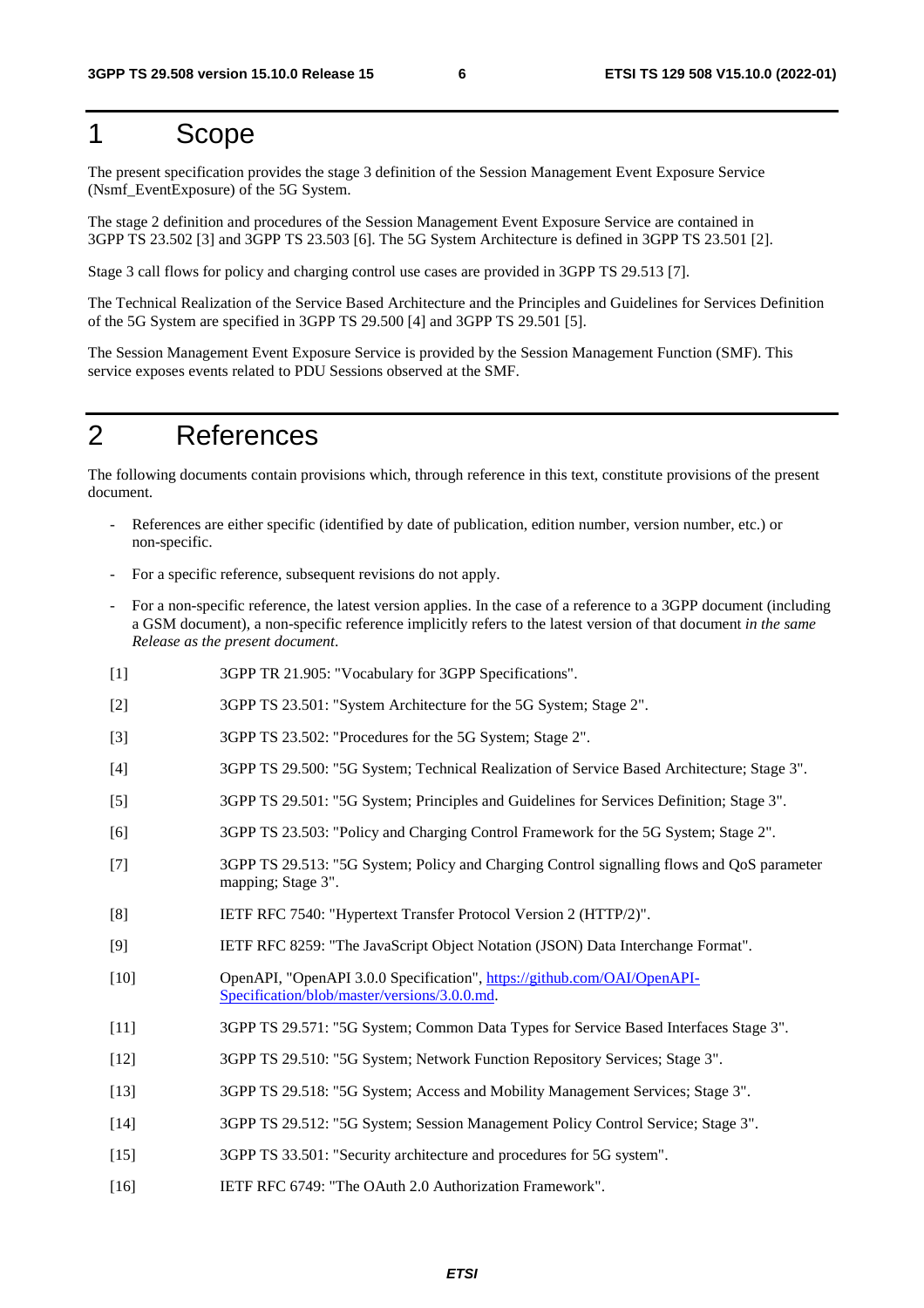- [18] IETF RFC 7807: "Problem Details for HTTP APIs".
- [19] 3GPP TR 21.900: "Technical Specification Group working methods".

# 3 Definitions and abbreviations

# 3.1 Definitions

For the purposes of the present document, the terms and definitions given in 3GPP TR 21.905 [1] and the following apply. A term defined in the present document takes precedence over the definition of the same term, if any, in 3GPP TR 21.905 [1].

# 3.2 Abbreviations

For the purposes of the present document, the abbreviations given in 3GPP TR 21.905 [1] and the following apply. An abbreviation defined in the present document takes precedence over the definition of the same abbreviation, if any, in 3GPP TR 21.905 [1].

| AF           | <b>Application Function</b>                    |
|--------------|------------------------------------------------|
| <b>AMBR</b>  | Aggregate Maximum Bit Rate                     |
| AMF          | <b>Access and Mobility Management Function</b> |
| API          | <b>Application Programming Interface</b>       |
| <b>DNAI</b>  | DN Access Identifier                           |
| <b>GPSI</b>  | Generic Public Subscription Identifier         |
| <b>GUAMI</b> | Globally Unique AMF Identifier                 |
| <b>HTTP</b>  | <b>Hypertext Transfer Protocol</b>             |
| <b>JSON</b>  | JavaScript Object Notation                     |
| <b>NEF</b>   | <b>Network Exposure Function</b>               |
| NF           | Network Function                               |
| <b>NRF</b>   | <b>Network Repository Function</b>             |
| <b>SMF</b>   | <b>Session Management Function</b>             |
| <b>SUPI</b>  | <b>Subscription Permanent Identifier</b>       |
| <b>PCF</b>   | <b>Policy Control Function</b>                 |
| <b>PRA</b>   | Presence Reporting Area                        |
| UPF          | <b>User Plane Function</b>                     |
|              |                                                |

# 4 Session Management Event Exposure Service

# 4.1 Service Description

### 4.1.1 Overview

The Session Management Event Exposure Service, as defined in 3GPP TS 23.502 [3] and 3GPP TS 23.503 [6], is provided by the Session Management Function (SMF).

This service:

- allows consumer NFs to subscribe and unsubscribe for events on a PDU session; and
- notifies consumer NFs with a corresponding subscription about observed events on the PDU session.

The types of observed events include:

- UP path change (e,g, addition and/or removal of PDU session anchor);
- access type change;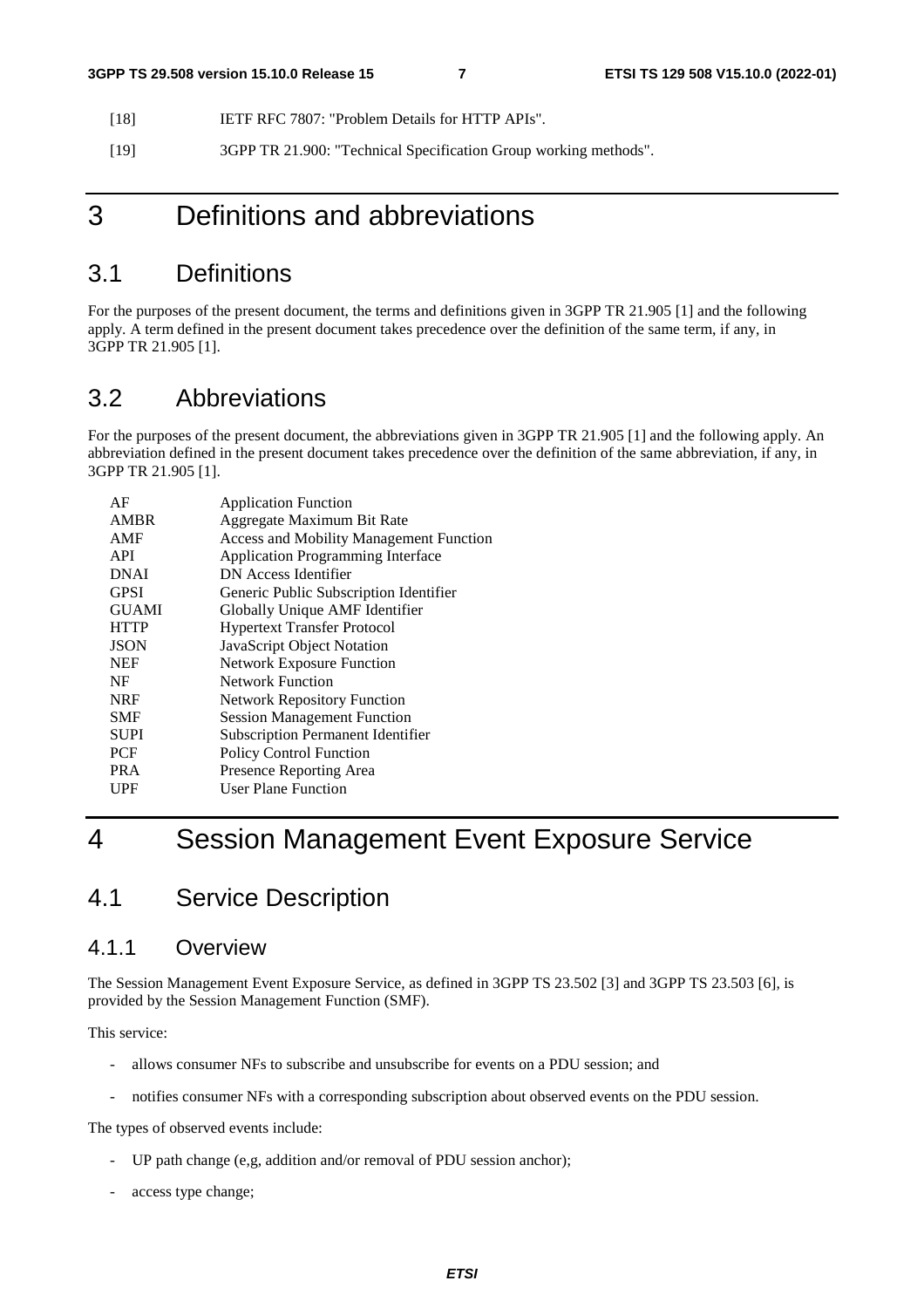- PLMN change;
- PDU session release; and
- UE IP address/prefix change.

# 4.1.2 Service Architecture

The 5G System Architecture is defined in 3GPP TS 23.501 [2]. The Policy and Charging related 5G architecture is also described in 3GPP TS 29.513 [7].

The Session Management Event Exposure Service (Nsmf\_EventExposure) is part of the Nsmf service-based interface exhibited by the Session Management Function (SMF),

Known consumer of the Nsmf\_EventExposure service are:

- Network Exposure Function (NEF)
- Access and Mobility Management Function (AMF).
- Application Function (AF)

The PCF accesses the Session Management Event Exposure Service at the SMF via the N7 Reference point.

NOTE: The PCF can implicitly subscribe on behalf of the AF and NEF to the UP\_PATH\_CH event by including the information on AF subscription within the PCC rule.

The AMF accesses the Session Management Event Exposure Service at the SMF via the N11 Reference point.



**Figure 4.1.2-1: Reference Architecture for the Nsmf\_EventExposure Service; SBI representation** 



**Figure 4.1.2-2: Reference Architecture for the Nsmf\_EventExposure Service: reference point representation**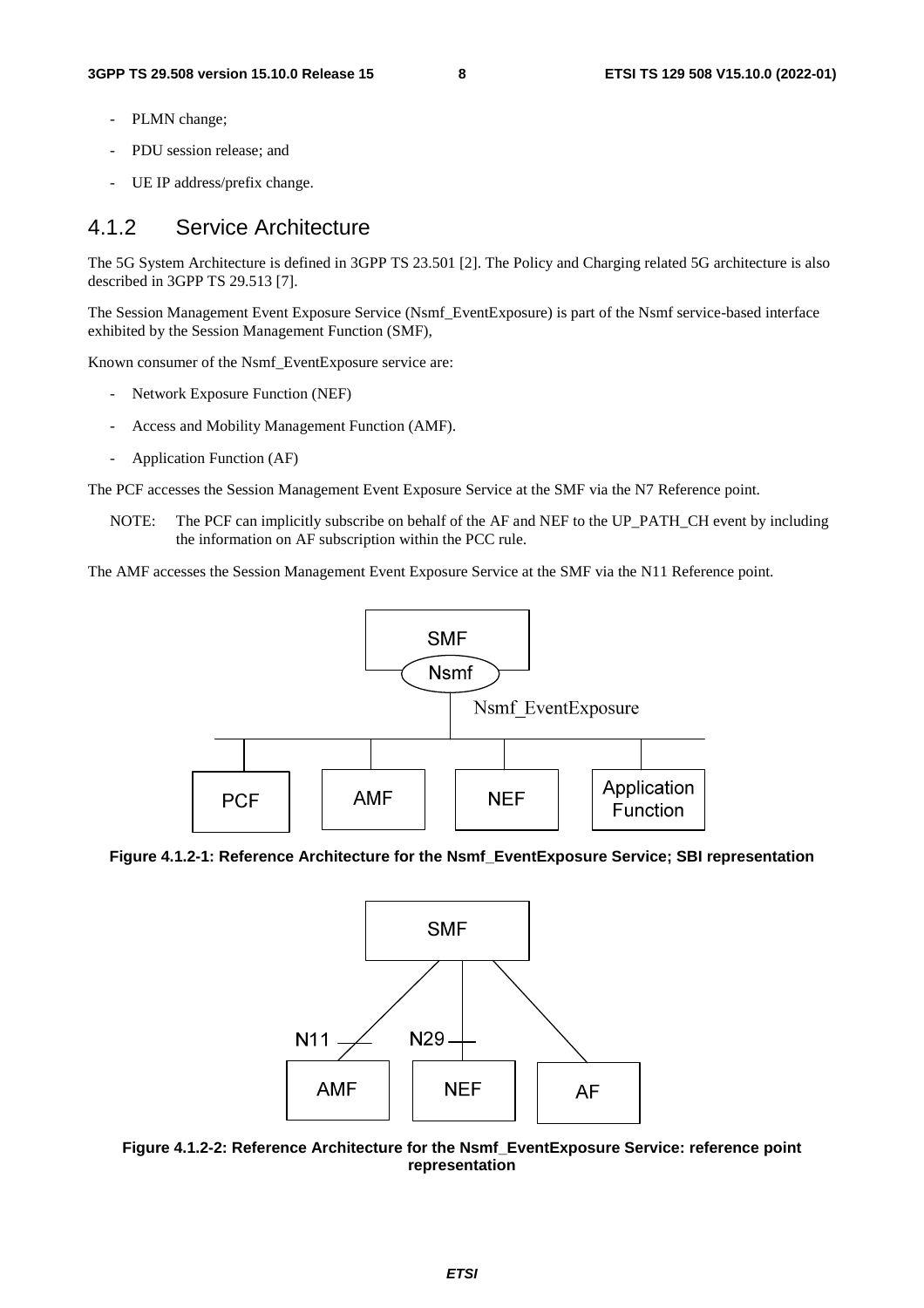### 4.1.3 Network Functions

### 4.1.3.1 Session Management Function (SMF)

The Session Management function (SMF) provides:

- Session Management e.g. Session establishment, modification and release;
- UE IP address allocation & management;
- Selection and control of UP function;
- Termination of interfaces towards Policy control functions; and
- Control part of policy enforcement and QoS.

### 4.1.3.2 NF Service Consumers

The Network Exposure Function (NEF);

- provides a means to securely expose the services and capabilities provided by 3GPP network functions for e.g. 3rd parties or internal exposure.

The Access and Mobility Management function (AMF) provides:

- Registration management;
- Connection management;
- Reachability management; and
- Mobility Management.

The Application Function (AF)

- interacts with the 3GPP Core Network to provide services.

# 4.2 Service Operations

# 4.2.1 Introduction

#### **Table 4.2.1-1: Operations of the Nsmf\_EventExposure Service**

| Service operation name | <b>Description</b>                                                                                                                                                                                                                | Initiated by        |
|------------------------|-----------------------------------------------------------------------------------------------------------------------------------------------------------------------------------------------------------------------------------|---------------------|
| Notify                 | Report UE PDU session related event(s) to the NF<br>service consumer which has subscribed to the<br>event report service.                                                                                                         | <b>SMF</b>          |
| Subscribe              | This service operation is used by an NF service<br>consumer to subscribe for event notifications on a<br>specified PDU session, or for all PDU Sessions of<br>one UE, a group of UE(s) or any UE, or to modify a<br>subscription. | NF service consumer |
| UnSubscribe            | This service operation is used by an NF service<br>consumer to unsubscribe from event notifications.                                                                                                                              | NF service consumer |

# 4.2.2 Nsmf\_EventExposure\_Notify Service Operation

#### 4.2.2.1 General

The Nsmf\_EventExposure\_Notify service operation enables notification to NF service consumers that the previously subscribed event on the related PDU session occurred.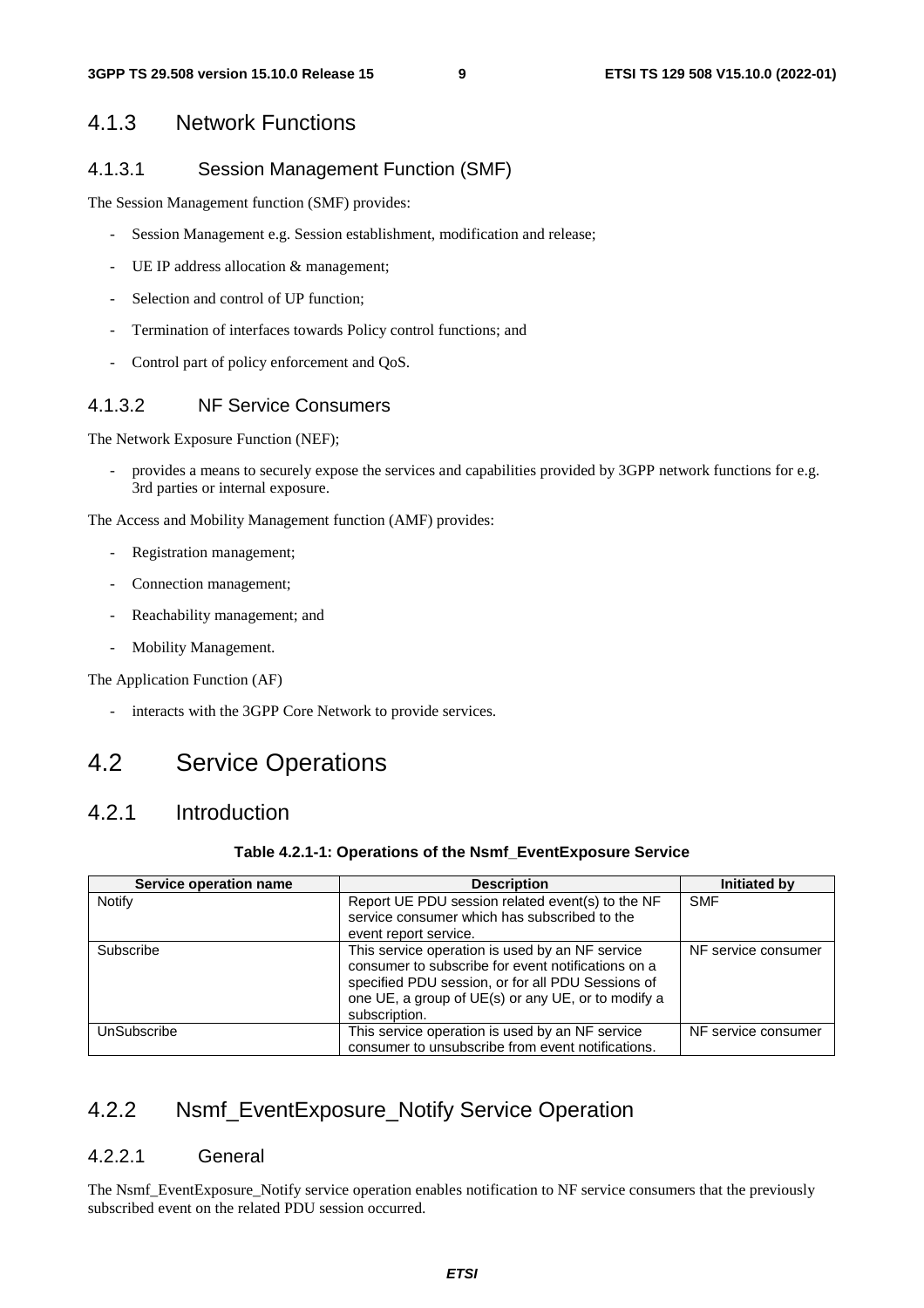The following procedure using the Nsmf\_EventExposure\_Notify service operation is supported:

notification about subscribed events.

#### 4.2.2.2 Notification about subscribed events

Figure 4.2.2.2-1 illustrates the notification about subscribed events.



#### **Figure 4.2.2.2-1: Notification about subscribed events**

If the SMF observes PDU Session related event(s) for which an NF service consumer has subscribed to, the SMF shall send an HTTP POST request with "{notifUri}" as previously provided by the NF service consumer within the corresponding subscription as URI and NsmfEventExposureNotification data structure as request body that shall include:

- Notification correlation ID provided by the NF service consumer during the subscription, or as provided by the PCF for implicit subscription of UP path change as defined in subclause 4.2.6.2.6.2 of 3GPP TS 29.512 [14], as "notifId" attribute; and
- information about the observed event(s) within the "eventNotifs" attribute that shall contain for each observed event an "EventNotification" data structure that shall include:
	- 1. the Event Trigger as "event" attribute;
	- 2. for a UP path change notification:
		- a) type of notification ("EARLY" or "LATE") as "dnaiChgType" attribute;
		- b) source DNAI and/or target DNAI as "sourceDnai" attribute and "targetDnai" attribute if DNAI is changed, respectively (NOTE 3); and
		- c) if the PDU Session type is IP, for the source DNAI IP address/prefix of the UE as "sourceUeIpv4Addr" attribute or "sourceUeIpv6Prefix" attribute; and
		- d) if the PDU Session type is IP, for the target DNAI IP address/prefix of the UE as "targetUeIpv4Addr" attribute or "targetUeIpv6Prefix" attribute;
		- e) if available (NOTE 3), for the source DNAI, N6 traffic routing information related to the UE as "sourceTraRouting" attribute;
		- f) if available (NOTE 3), for the target DNAI, N6 traffic routing information related to the UE as "targetTraRouting" attribute; and
		- g) if the PDU Session type is Ethernet, the MAC address of the UE in the "ueMac" attribute;
- NOTE 1: UP path change notification, i.e. DNAI change notification and/or N6 traffic routing information change notification, can be the result of an implicit subscription of the PCF on behalf of the NEF/AF as part of setting PCC rule(s) via the Npcf\_SMPolicyControl service (see subclause 4.2.6.2.6.2 of 3GPP TS 29.512 [14]).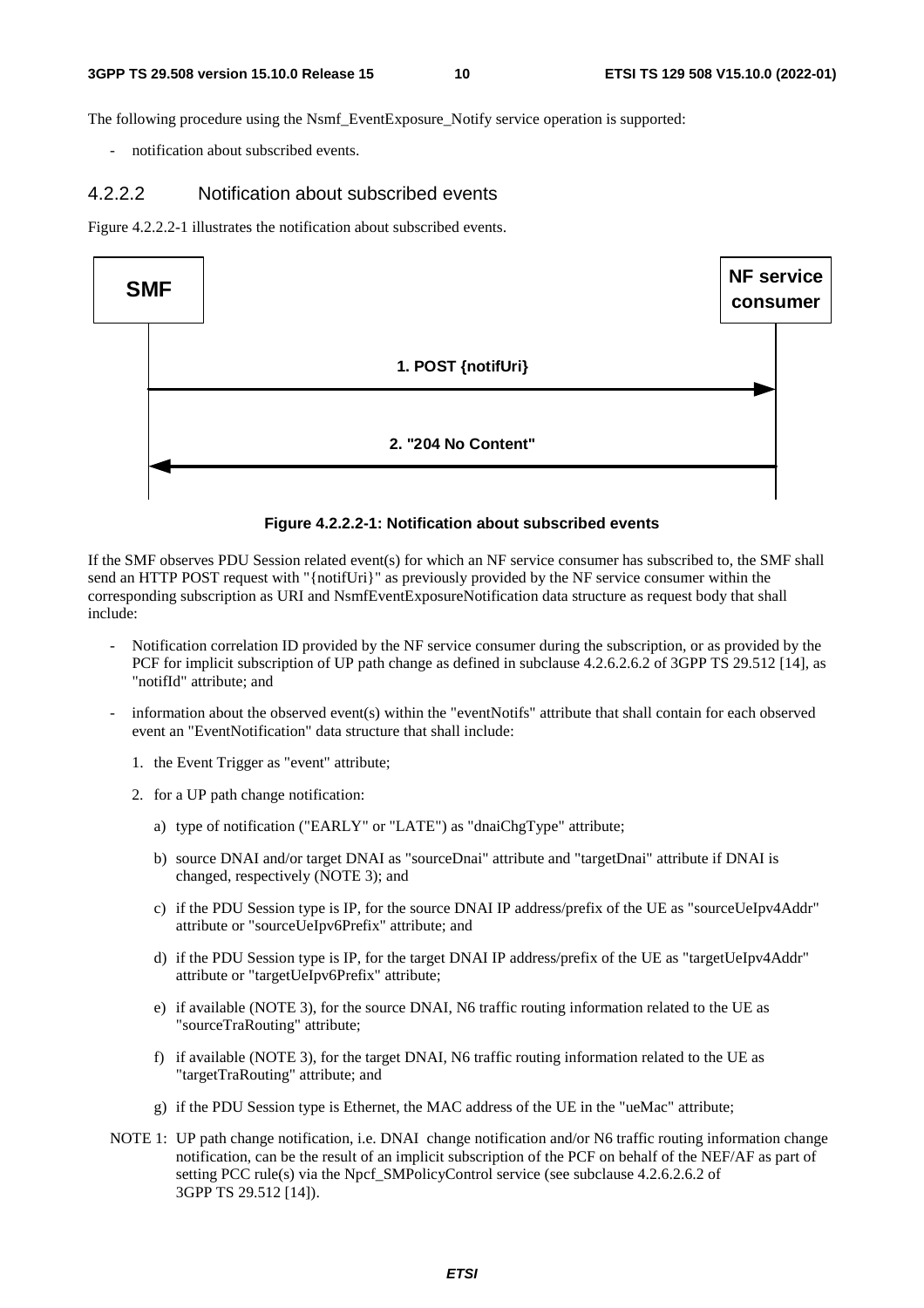- NOTE 2: If the DNAI is not changed while the N6 traffic routing information change, the source DNAI and target DNAI are not provided.
- NOTE 3: The change from the UP path status where no DNAI applies to a status where a DNAI applies indicates the activation of the related AF request and therefore only the target DNAI and N6 traffic routing information is provided in the event notification; the change from the UP path status where a DNAI applies to a status where no DNAI applies indicates the de-activation of the related AF request and therefore only the source DNAI and N6 traffic routing information is provided in the event notification.
	- 3. for a UE IP address change:
		- a) added new UE IP address or prefix as "adIpv4Addr" attribute or "adIpv6Prefix" attribute, respectively; and/or
		- b) released UE IP address or prefix as "reIpv4Addr" attribute or "reIpv6Prefix" attribute, respectively;
	- 4. for an access type change:
		- a) new access type as "accType" attribute;
	- 5. for a PLMN Change:
		- a) new PLMN as "plmnId" attribute;
	- 6. for a PDU Session Release:
		- a) ID of the released PDU session as "pduSeId" attribute;
	- 7. the time at which the event was observed encoded as "timeStamp" attribute;
	- 8. the SUPI as the "supi" attribute if the subscription applies to a group of UE(s) or any UE; and
	- 9. if available, the GPSI as the "gpsi" attribute if the subscription applies to a group of UE(s) or any UE.

Upon the reception of the HTTP POST request with "{notifUri}" as URI and an NsmfEventExposureNotification data structure as request body, the NF shall send an "204 No Content" HTTP response for a succesfull processing.

If the NF service consumer is not able to handle the Notification but knows by implementation specific means that another service consumer is able to handle the notification, it shall reply with an HTTP "307 temporary redirect" error response pointing to the new NF service consumer URI. If the NF service consumer is not able to handle the Notification but another unknown service consumer could possibly handle the notification, it shall reply with an HTTP "404 Not found" error response.

NOTE 4: An AMF as service consumer can change.

If the SMF receives a "307 temporary redirect" response, the SMF shall resend the failed event notification request using the received URI in the Location header field as Notification URI. Subsequent event notifications, triggered after the failed one, shall be sent to the Notification URI provided by the NF service consumer during the corresponding subscription creation/update.

If the SMF becomes aware that a new NF service consumer is requiring notifications (e.g. via the "404 Not found" response, or via Namf\_Communication service AMFStatusChange Notifications, see 3GPP TS 29.518 [13], or via link level failures or via the Nnrf\_NFDiscovery Service (using the service name and GUAMI obtained during the creation of the subscription) to query the other AMFs within the AMF set) specified in 3GPP TS 29.510 [12]), and the SMF knows alternate or backup IPv4 or IPv6 Addess(es) where to send Notifications (e.g. via "altNotifIpv4Addrs" or "altNotifIpv6Addrs" attributes received when the subscription was created), the SMF shall exchange the authority part of the Notification URI with one of those addresses and shall use that URI in any subsequent communication.

If the SMF received a "404 Not found" response, the SMF should resend the failed notification to that URI.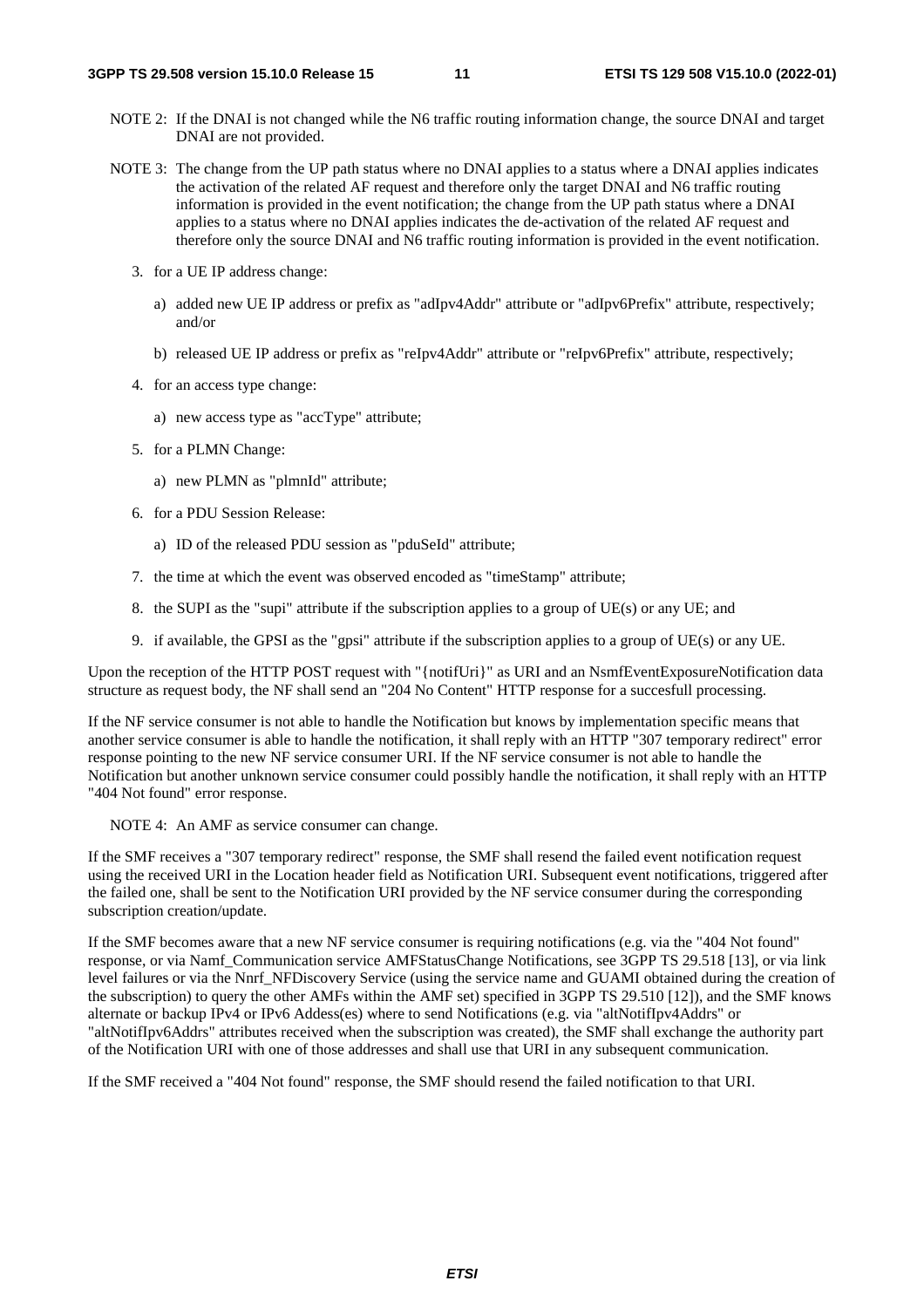# 4.2.3 Nsmf\_EventExposure\_Subscribe Service Operation

### 4.2.3.1 General

This service operation is used by an NF service consumer to subscribe for event notifications on a specified PDU Session, or for all PDU Sessions of one UE, group of UE(s) or any UE, or to modify an existing subscription. The following are the types of events for which a subscription can be made:

- UP path change;
- PDU Session release;
- Change of Access Type;
- PLMN change; and
- UE IP address change.

The following procedures using the Nsmf\_EventExposure\_Subscribe service operation are supported:

- creating a new subscription;
- modifying an existing subscription.

### 4.2.3.2 Creating a new subscription

Figure 4.2.3.2-1 illustrates the creation of a subscription.



**Figure 4.2.3.2-1: Creation of a subscription** 

To subscribe to event notifications, the NF service consumer shall send an HTTP POST request with: "{apiRoot}/nsmfevent-exposure/v1/subscriptions/" as Resource URI and the NsmfEventExposure data structure as request body that shall include:

- if the subscription applies to events related to a single PDU session for a UE, the PDU Session ID of that PDU session as "pduSeId" attribute and the UE identification as "supi" or "gpsi" attribute;
- if the subscription applies to events not related to a single PDU session, identification of UEs to which the subscription applies via:
	- a) identification of a single UE by SUPI as "supi" attribute or GPSI as "gpsi" attribute;
	- b) identification of a group of UE(s) via a "groupId" attribute; or
	- c) identification of any UE via the "anyUeInd" attribute set to true;
- NOTE: The identification of any UE does not apply for local breakout roaming scenarios where the SMF is located in the VPLMN and the NF service consumer is located in the HPLMN.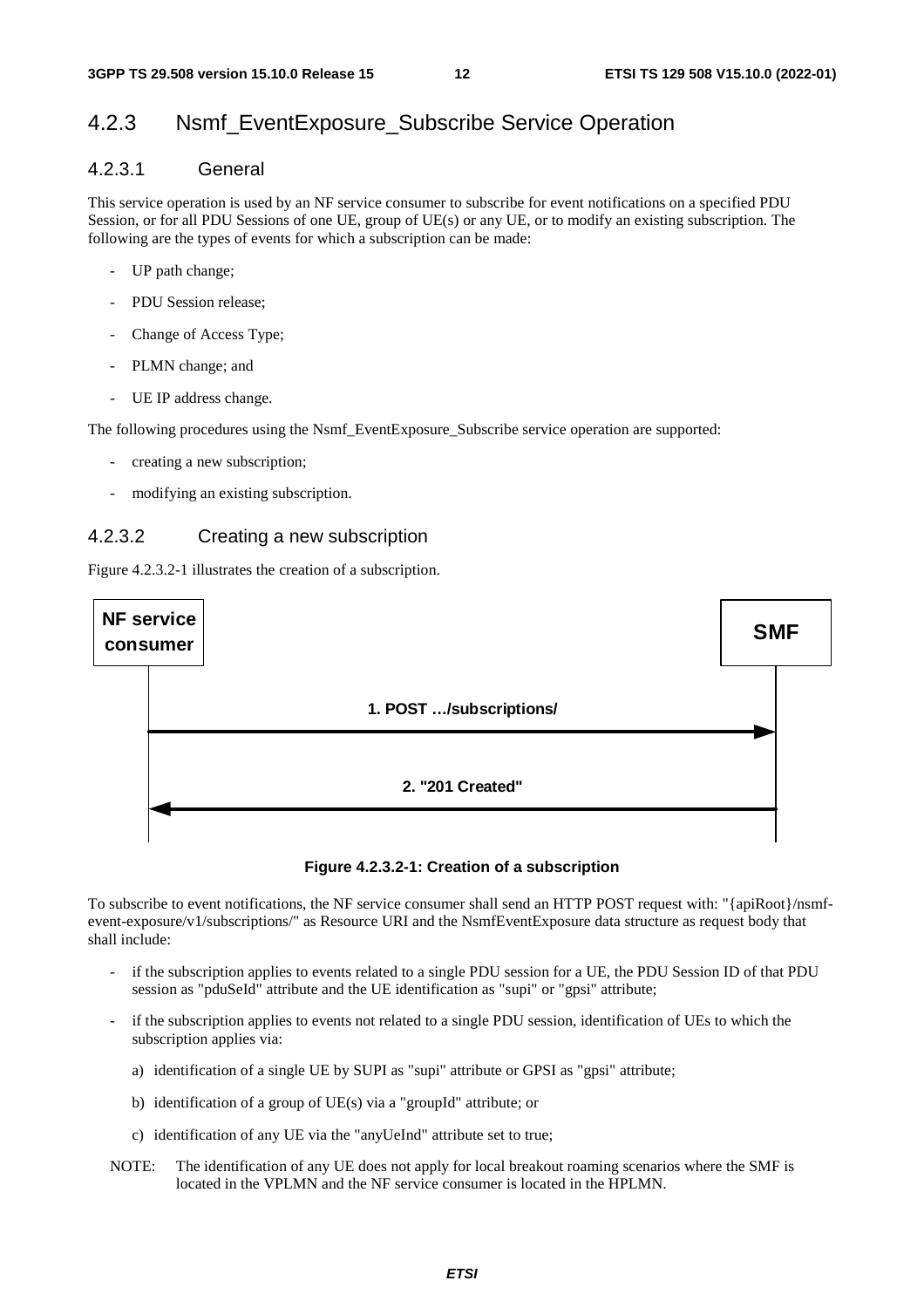- an URI where to receive the requested notifications as "notifUri" attribute;
- a Notification Correlation Identifier assigned by the NF service consumer for the requested notifications as "notifId" attribute; and
- if the NF service consumer is an AMF, the GUAMI encoded as "guami" attribute:
- a description of the subscribed events as "eventSubs" attribute that for each event shall include:
	- a) an event identifier as "event" attribute; and
	- b) for event UP path change, whether the subscription is for early, late, or early and late notifications of UP path reconfiguration in the "dnaiChgType" attribute;

The NsmfEventExposure data structure as request body may also include:

- Alternate or backup IPv4 Addess(es) where to send Notifications encoded as " altNotifIpv4Addrs" attribute;
- Alternate or backup IPv6 Addess(es) where to send Notifications encoded as " altNotifIpv6Addrs" attribute;
- if the NF service consumer is an AMF, the name of a service produced by the AMF that expects to receive the notification about subscribed events encoded as "serviceName" attribute;
- Immediate reporting flag as "ImmeRep" attribute;
- event notification method (periodic, one time, on event detection) as "notifMethod" attribute;
- Maximum Number of Reports as "maxReportNbr" attribute;
- Monitoring Duration as "expiry" attribute; and/or
- Repetition Period for periodic reporting as "repPeriod" attribute.

Upon the reception of an HTTP POST request with: "{apiRoot}/nsmf-event-exposure/v1/subscriptions/" as Resource URI and NsmfEventExposure data structure as request body, the SMF shall:

- create a new subscription;
- assign a subscription correlation ID;
- select an expiry time that is equal or less than a possible expiry time in the request;
- store the subscription;
- send a HTTP "201 Created" response with NsmfEventExposure data structure as response body and a Location header field containing the URI of the created individual subscription resource, i.e. {apiRoot}/nsmf-eventexposure/v1/subscriptions/{subId}; and
- if the "ImmeRep" attribute is included and set to true in the request, the SMF shall immediately notify the NF service consumer of the curret available value(s) using the Nsmf\_EventExposure\_Notify service operation, as defined in subclause 4.2.2.1.

If the SMF received an GUAMI, the SMF may subscribe to GUAMI changes using the AMFStatusChange service operation of the Namf\_Communication service specified in 3GPP TS 29.518 [13], and it may use the Nnrf\_NFDiscovery Service specified in 3GPP TS 29.510 [12] (using the obtained GUAMI and possibly service name) to query the other AMFs within the AMF set.

#### 4.2.3.3 Modifying an existing subscription

Figure 4.2.3.3-1 illustrates the modification of an existing subscription.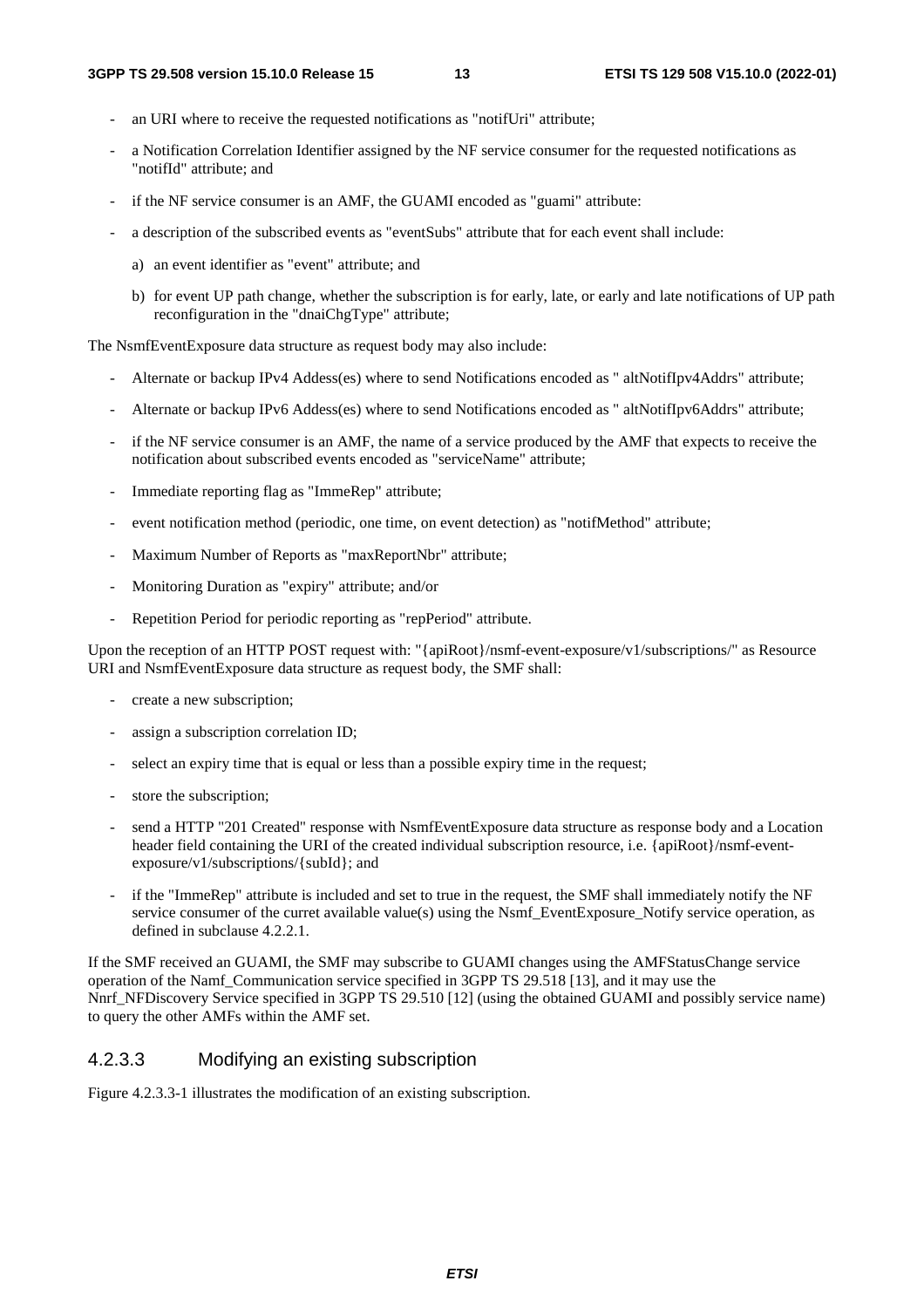

#### **Figure 4.2.3.3-1: Modification of an existing subscription**

To modify an existing subscription to event notifications, the NF service consumer shall send an HTTP PUT request with: "{apiRoot}/nsmf-event-exposure/v1/subscriptions/{subId}" as Resource URI, where "{subId}" is the subscription correlation ID of the existing subscription, and NsmfEventExposure data structure as request body as described in subclause 4.2.3.2.

- NOTE 1: An alternate NF service consumer than the one that requested the generation of the subscription resource can send the PUT. For instance, an AMF as service consumer can change.
- NOTE 2: The "notifUri" attribute within the NsmfEventExposure data structure can be modified to request that subsequent notifications are sent to a new NF service consumer.

Upon the reception of an HTTP PUT request with: "{apiRoot}/nsmf-event-exposure/v1/subscriptions/{subId}" as Resource URI and NsmfEventExposure data structure as request body, the SMF shall:

- store the subscription; and
- send a HTTP "200 OK" response with NsmfEventExposure data structure as response body.

# 4.2.4 Nsmf\_EventExposure\_UnSubscribe Service Operation

### 4.2.4.1 General

This service operation is used by an NF service consumer to unsubscribe from event notifications.

The following procedure using the Nsmf\_EventExposure\_UnSubscribe service operation is supported:

unsubscription from event notifications.

### 4.2.4.2 Unsubscription from event notifications

Figure 4.2.4.2-1 illustrates the unsubscription from event notifications.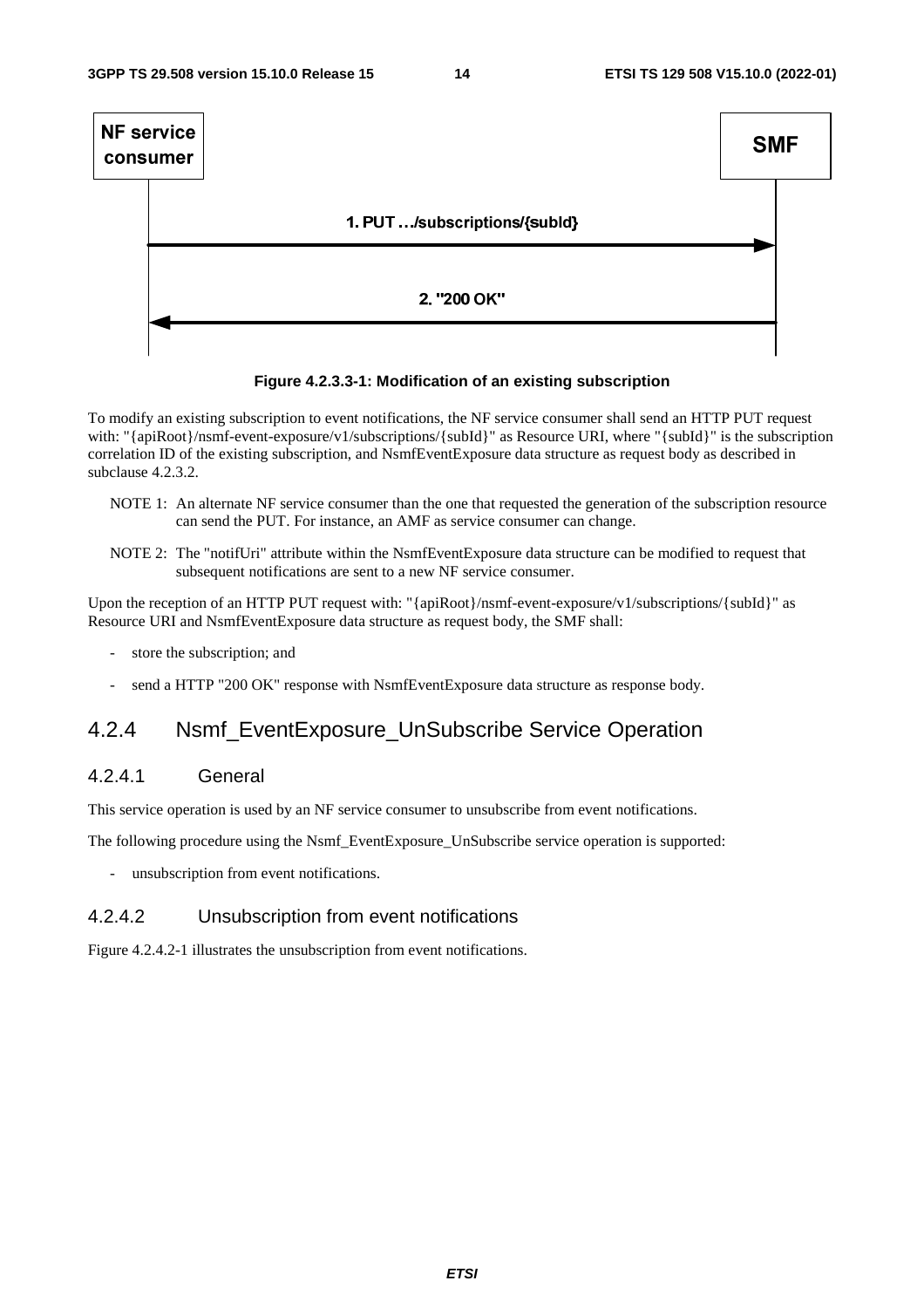

#### **Figure 4.2.4.2-1: Unsubscription from event notifications**

To unsubscribe from event notifications, the NF service consumer shall send an HTTP DELETE request with: "{apiRoot}/nsmf-event-exposure/v1/subscriptions/{subId}" as Resource URI, where "{subId}" is the subscription correlation ID of the existing subscription that is to be deleted.

Upon the reception of the HTTP DELETE request with: "{apiRoot}/nsmf-event-exposure/v1/subscriptions/{subId}" as Resource URI, the SMF shall:

- remove the corresponding subscription; and
- send an HTTP "204 No Content" response.

# 5 Nsmf\_EventExposure API

# 5.1 Introduction

The Session Management Event Exposure Service shall use the Nsmf\_EventExposure API.

The request URI used in HTTP request from the NF service consumer towards the SMF shall have the structure defined in subclause 4.4.1 of 3GPP TS 29.501 [5], i.e.:

#### **{apiRoot}/{apiName}/{apiVersion}/{apiSpecificResourceUriPart}**

with the following components:

- The {apiRoot} shall be set as described in 3GPP TS 29.501 [5].
- The {apiName} shall be "nsmf-event-exposure".
- The {apiVersion} shall be "v1".
- The {apiSpecificResourceUriPart} shall be set as described in subclause 5.3.

# 5.2 Usage of HTTP

### 5.2.1 General

HTTP/2, IETF RFC 7540 [8], shall be used as specified in clause 5 of 3GPP TS 29.500 [4].

HTTP/2 shall be transported as specified in subclause 5.3 of 3GPP TS 29.500 [4].

The OpenAPI [10] specification of HTTP messages and content bodies for the Nsmf\_EventExposure is contained in Annex A.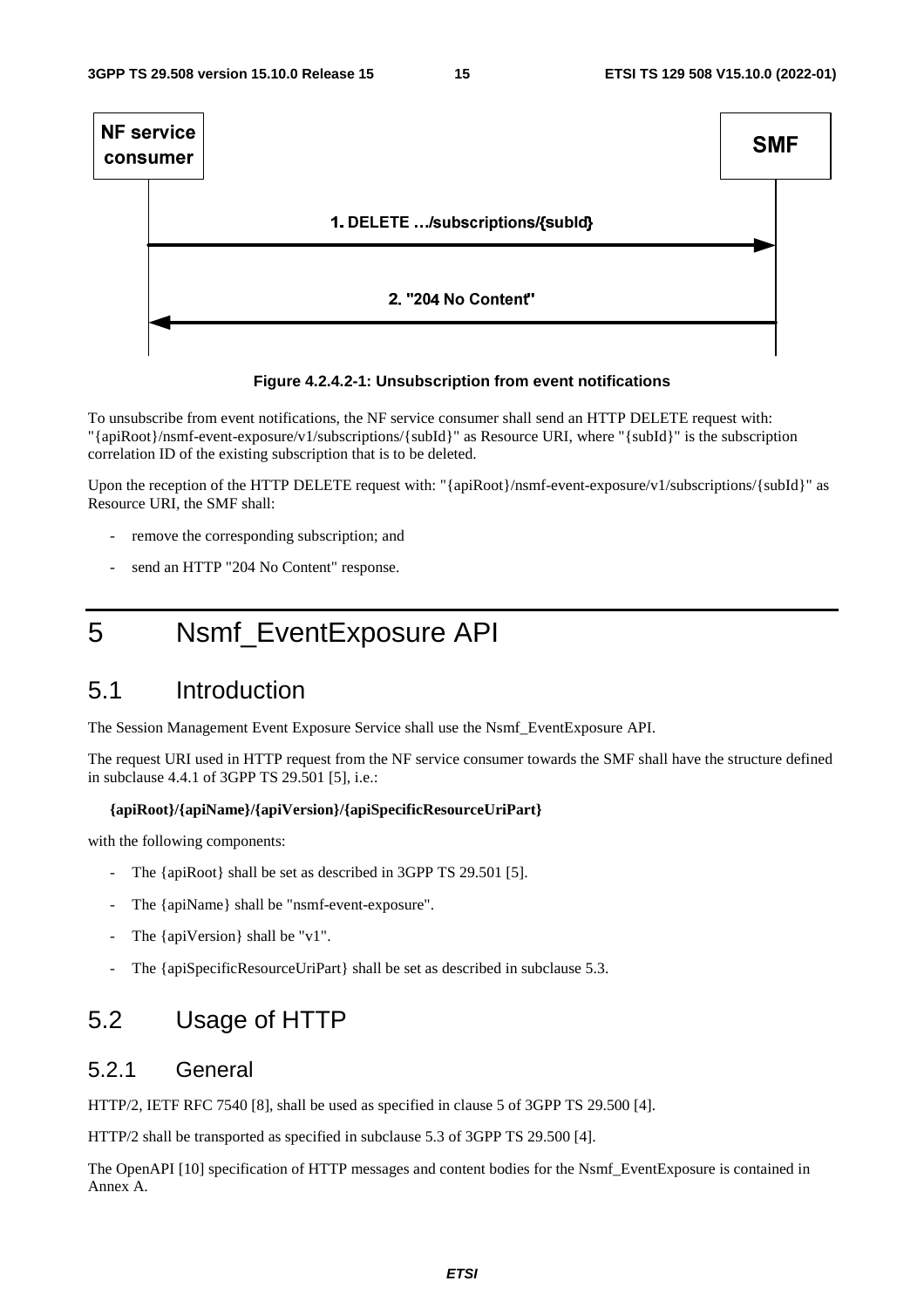# 5.2.2 HTTP standard headers

### 5.2.2.1 General

See subclause 5.2.2 of 3GPP TS 29.500 [4] for the usage of HTTP standard headers.

### 5.2.2.2 Content type

JSON, IETF RFC 8259 [9], shall be used as content type of the HTTP bodies specified in the present specification as specified in subclause 5.4 of 3GPP TS 29.500 [4]. The use of the JSON format shall be signalled by the content type "application/json".

"Problem Details" JSON object shall be used to indicate additional details of the error in a HTTP response body and shall be signalled by the content type "application/problem+json", as defined in IETF RFC 7807 [18].

# 5.2.3 HTTP custom headers

The mandatory HTTP custom header fields specified in subclause 5.2.3.2 of 3GPP TS 29.500 [4] shall be applicable.

# 5.3 Resources

# 5.3.1 Resource Structure





#### **Figure 5.3.1-1: Resource URI structure of the Nsmf\_EventExposure API**

Table 5.3.1-1 provides an overview of the resources and applicable HTTP methods.

| Table 5.3.1-1: Resources and methods overview |  |
|-----------------------------------------------|--|
|-----------------------------------------------|--|

| <b>Resource</b><br>name | <b>Resource URI</b>  | <b>HTTP method or</b><br>custom operation | <b>Description</b>                                 |
|-------------------------|----------------------|-------------------------------------------|----------------------------------------------------|
| <b>SMF</b>              | {apiRoot}/           | <b>POST</b>                               | Create a new Individual SMF Notification           |
| Notification            | nsmf-event-exposure/ |                                           | Subscription resource.                             |
| <b>Subscriptions</b>    | v1/                  |                                           |                                                    |
|                         | subscriptions        |                                           |                                                    |
| Individual SMF          | {apiRoot}/           | <b>GET</b>                                | Read an Individual SMF Notification Subscription   |
| Notification            | nsmf-event-exposure/ |                                           | resource.                                          |
| Subscription            | v1/                  | <b>PUT</b>                                | Modify an existing Individual SMF Notification     |
|                         | subscriptions/       |                                           | Subscription resource.                             |
|                         | {subld}              | <b>DELETE</b>                             | Delete an Individual SMF Notification Subscription |
|                         |                      |                                           | resource and cancel the related subscription.      |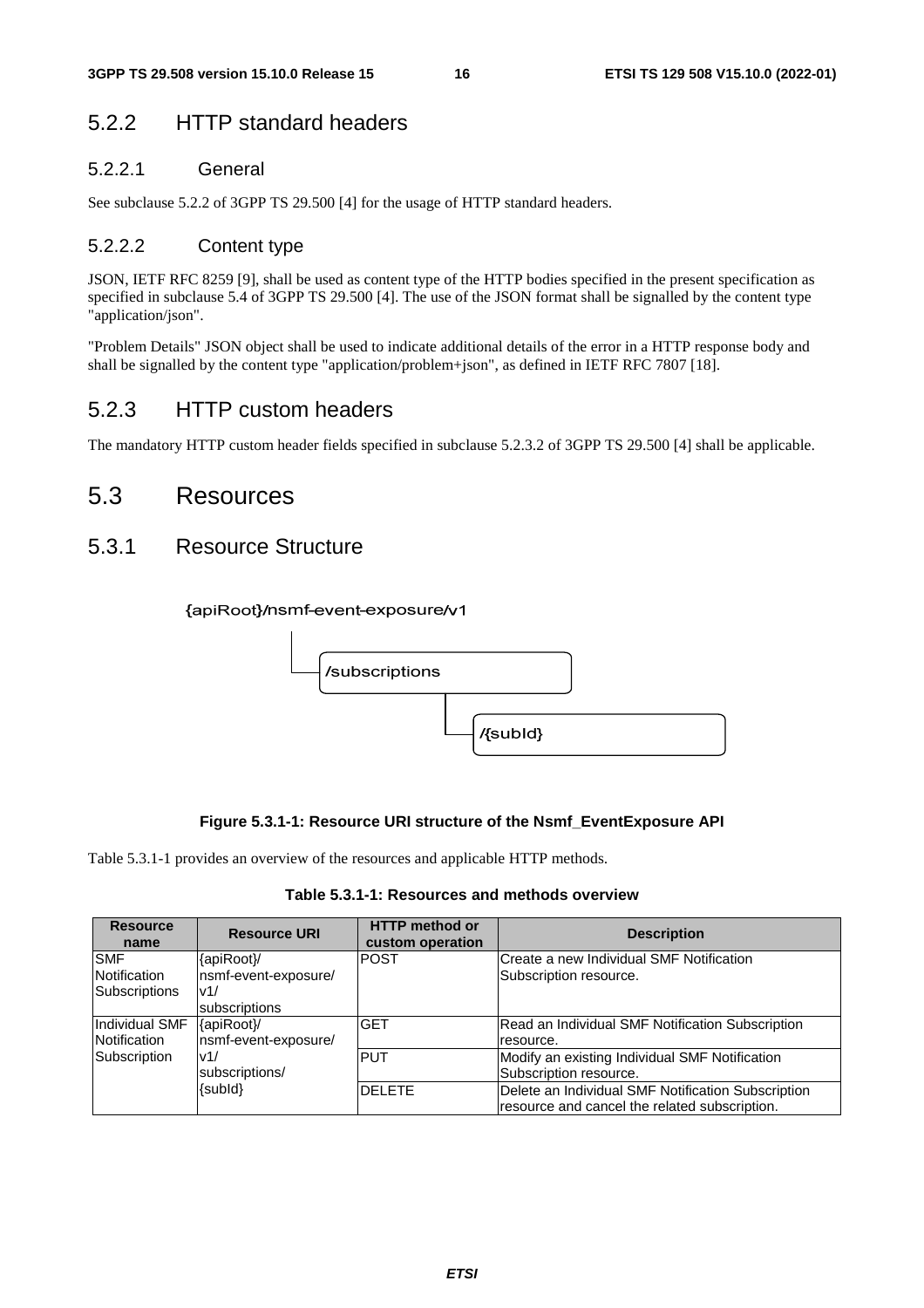# 5.3.2 Resource: SMF Notification Subscriptions

### 5.3.2.1 Description

The SMF Notification Subscriptions resource represents all subscriptions to the SMF event exposure service at a given SMF.

### 5.3.2.2 Resource definition

Resource URI: {apiRoot}/nsmf-event-exposure/v1/subscriptions

This resource shall support the resource URI variables defined in table 5.3.2.2-1.

#### **Table 5.3.2.2-1: Resource URI variables for this resource**

| -Namci                   | and a film faithful |
|--------------------------|---------------------|
| $\overline{\phantom{0}}$ | lSee                |
| ,                        | subc                |
| n                        | use                 |
| .oo!                     | 32 J                |
| אסו                      | . ن.                |

### 5.3.2.3 Resource Standard Methods

### 5.3.2.3.1 POST

This method shall support the URI query parameters specified in table 5.3.2.3.1-1.

#### **Table 5.3.2.3.1-1: URI query parameters supported by the POST method on this resource**

| <b>Name</b> | Data type | <b>Cardinality</b> | scription |
|-------------|-----------|--------------------|-----------|
| n/a         |           |                    |           |

This method shall support the request data structures specified in table 5.3.2.3.1-2 and the response data structures and response codes specified in table 5.3.2.3.1-3.

#### **Table 5.3.2.3.1-2: Data structures supported by the POST Request Body on this resource**

| tvne                             |   | <br>$\overline{\phantom{a}}$ | ниопон                                                                                |
|----------------------------------|---|------------------------------|---------------------------------------------------------------------------------------|
| . .<br>-ventExposure<br>NSI<br>ш | M |                              | Notification<br>SMF<br><br>create 1<br>resource.<br>Individual<br>Subscription<br>new |

#### **Table 5.3.2.3.1-3: Data structures supported by the POST Response Body on this resource**

| Data type                                                                                       | Е | <b>Cardinality</b> | <b>Response</b> | <b>Description</b>                                                                                                                          |
|-------------------------------------------------------------------------------------------------|---|--------------------|-----------------|---------------------------------------------------------------------------------------------------------------------------------------------|
|                                                                                                 |   |                    | codes           |                                                                                                                                             |
| NsmfEventExposure                                                                               |   |                    | 201 Created     | The creation of an Individual SMF Notification Subscription<br>resource is confirmed and a representation of that resource<br>lis returned. |
| NOTE:<br>The mandatory HTTP error status codes for the POST method listed in Table 5.2.7.1-1 of |   |                    |                 |                                                                                                                                             |
| 3GPP TS 29.500 [4] also apply.                                                                  |   |                    |                 |                                                                                                                                             |

### 5.3.2.4 Resource Custom Operations

None.

# 5.3.3 Resource: Individual SMF Notification Subscription

### 5.3.3.1 Description

The SMF Notification Subscriptions resource represents a single subscription to the SMF event exposure service.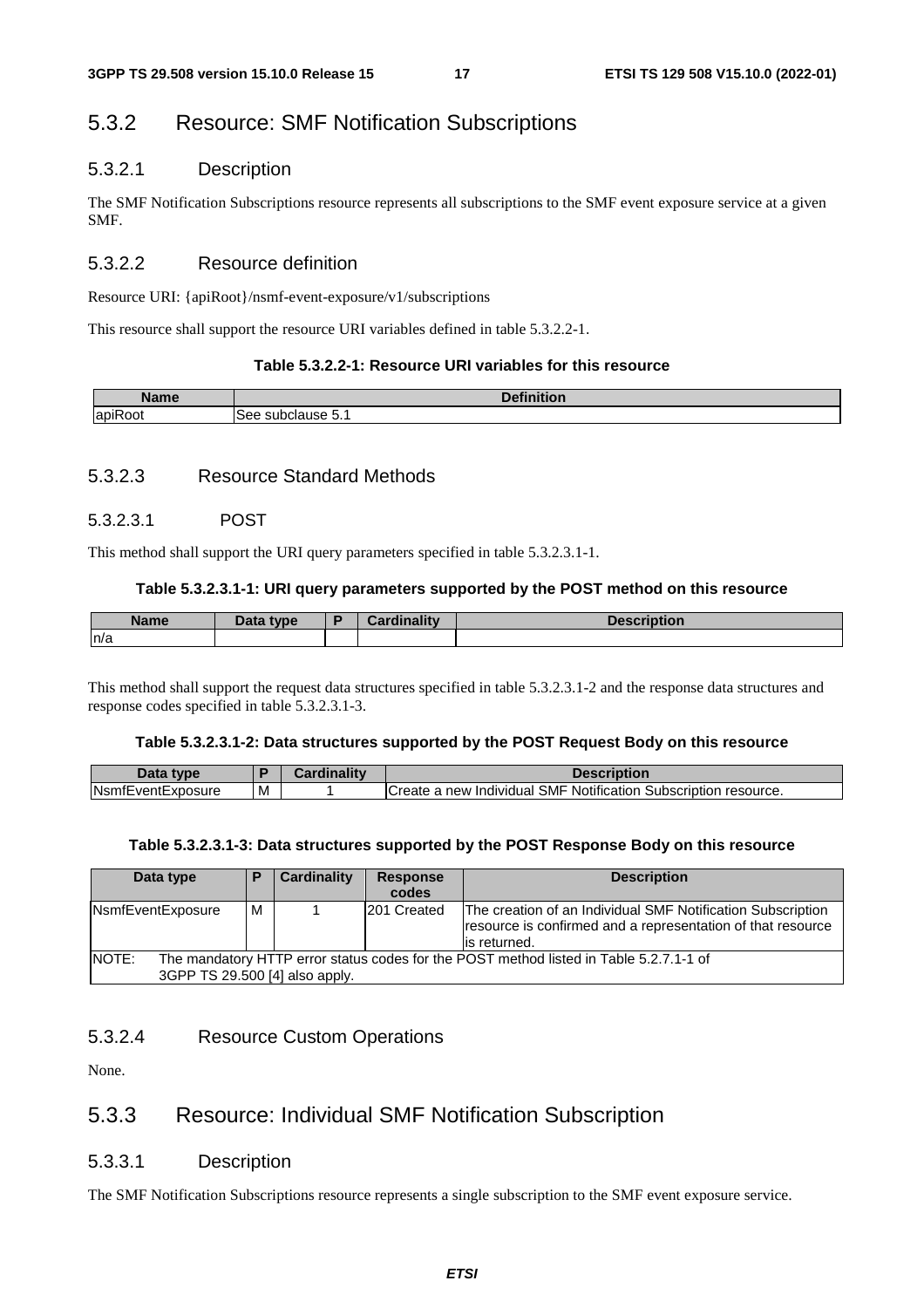#### 5.3.3.2 Resource definition

Resource URI: {apiRoot}/nsmf-event-exposure/v1/subscriptions/{subId}

This resource shall support the resource URI variables defined in table 5.3.3.2-1.

#### **Table 5.3.3.2-1: Resource URI variables for this resource**

| <b>Name</b> | <b>Definition</b>                                                                                                                  |
|-------------|------------------------------------------------------------------------------------------------------------------------------------|
| apiRoot     | ISee subclause 5.1                                                                                                                 |
| subld       | String identifying a subscription to the SMF event exposure service formatted as defined for<br>the Subld type in table 5.6.3.2-1. |

### 5.3.3.3 Resource Standard Methods

#### 5.3.3.3.1 GET

This method shall support the URI query parameters specified in table 5.3.3.3.1-1.

#### **Table 5.3.3.3.1-1: URI query parameters supported by the GET method on this resource**

| <b>Name</b> | Data type<br>$-$ utu | <br>. | Description |
|-------------|----------------------|-------|-------------|
| n/a         |                      |       |             |

This method shall support the request data structures specified in table 5.3.3.3.1-2 and the response data structures and response codes specified in table 5.3.3.3.1-3.

#### **Table 5.3.3.3.1-2: Data structures supported by the GET Request Body on this resource**

| Data type | <b>Cardinality</b> | <b>Description</b> |
|-----------|--------------------|--------------------|
| n/a       |                    |                    |

#### **Table 5.3.3.3.1-3: Data structures supported by the GET Response Body on this resource**

| Data type                                                                                                                        | E | Cardinality | <b>Response</b><br>codes | <b>Description</b>                                                                       |  |  |
|----------------------------------------------------------------------------------------------------------------------------------|---|-------------|--------------------------|------------------------------------------------------------------------------------------|--|--|
| NsmfEventExposure                                                                                                                | м |             | 200 OK                   | A representation of the SMF Notification Subscription<br>matching the subid is returned. |  |  |
| NOTE:<br>The mandatory HTTP error status codes for the GET method listed in Table 5.2.7.1-1 of 3GPP TS 29.500 [4]<br>also apply. |   |             |                          |                                                                                          |  |  |

#### 5.3.3.3.2 PUT

This method shall support the URI query parameters specified in table 5.3.3.3.2-1.

#### **Table 5.3.3.3.2-1: URI query parameters supported by the PUT method on this resource**

| <b>Name</b> | Data type | $\mathbf{r}$<br><b>THE REAL</b> | and a contract of the state of the<br>Description |
|-------------|-----------|---------------------------------|---------------------------------------------------|
| n/a         |           |                                 |                                                   |

This method shall support the request data structures specified in table 5.3.3.3.2-2 and the response data structures and response codes specified in table 5.3.3.3.2-3.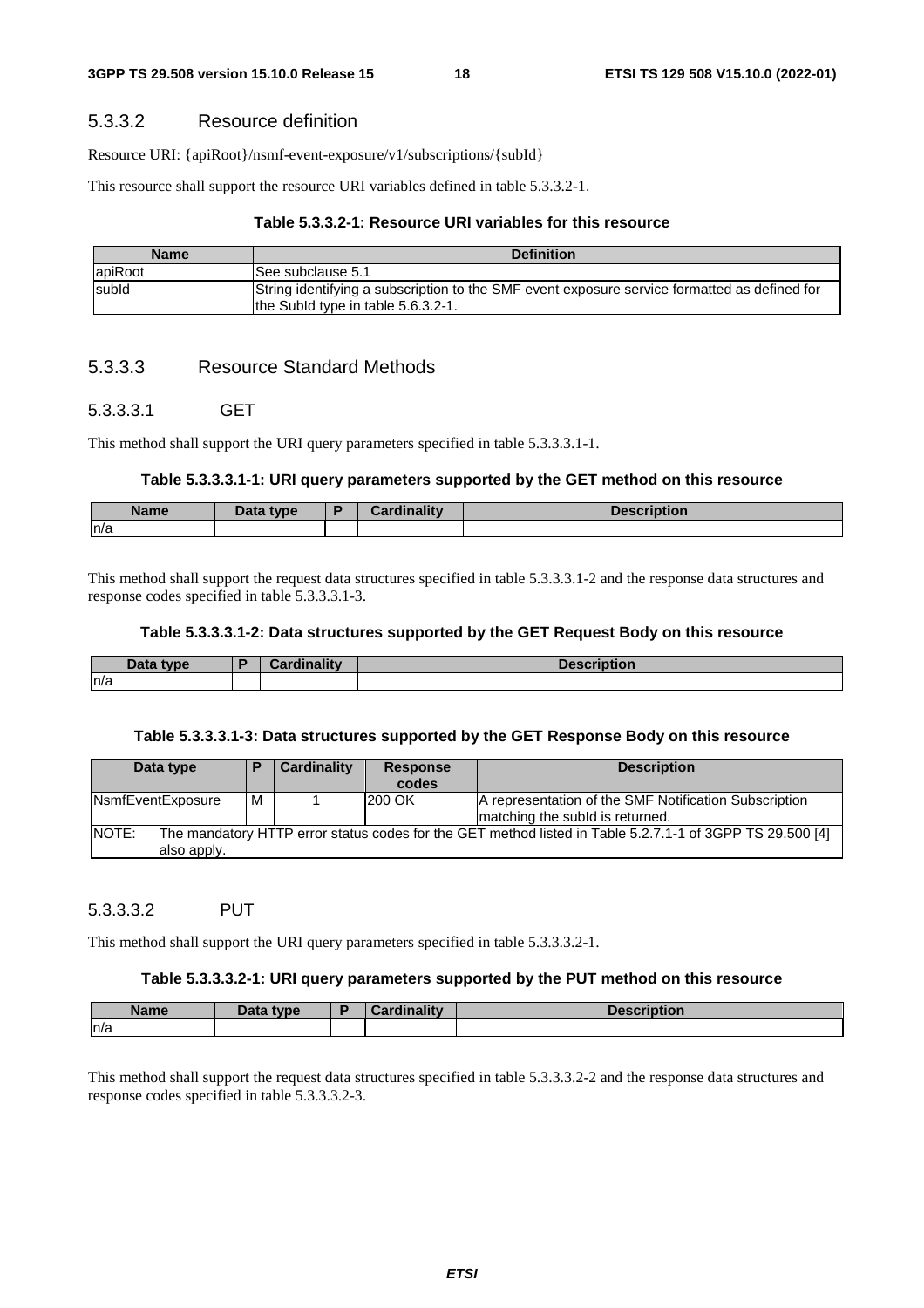#### **Table 5.3.3.3.2-2: Data structures supported by the PUT Request Body on this resource**

| Data type                 |   | <b>Cardinality</b> | <b>Description</b>                                                                                                                                               |
|---------------------------|---|--------------------|------------------------------------------------------------------------------------------------------------------------------------------------------------------|
| <b>N</b> smfEventExposure | М |                    | Modify the existing Individual SMF Notification Subscription resource<br>Imatching the subid according to the representation in the<br><b>INsmfEventExposure</b> |

#### **Table 5.3.3.3.2-3: Data structures supported by the PUT Response Body on this resource**

| Data type         | P | <b>Cardinality</b> | <b>Response</b> | <b>Description</b>                                                                                       |
|-------------------|---|--------------------|-----------------|----------------------------------------------------------------------------------------------------------|
|                   |   |                    | codes           |                                                                                                          |
| NsmfEventExposure | м |                    | 200 OK          | Successful case: The Individual SMF Notification                                                         |
|                   |   |                    |                 | Subscription resource matching the subld was modified                                                    |
|                   |   |                    |                 | and a representation is returned.                                                                        |
| ln/a              |   |                    | 204 No Content  | Successful case: The Individual SMF Notification                                                         |
|                   |   |                    |                 | Subscription resource matching the subld was modified.                                                   |
| INOTE:            |   |                    |                 | The mandatory HTTP error status codes for the PUT method listed in Table 5.2.7.1-1 of 3GPP TS 29.500 [4] |
| also apply.       |   |                    |                 |                                                                                                          |

### 5.3.3.3.3 DELETE

This method shall support the URI query parameters specified in table 5.3.3.3.3-1.

#### **Table 5.3.3.3.3-1: URI query parameters supported by the DELETE method on this resource**

| Name | Data type | Cardinalitv | <b>Description</b> |
|------|-----------|-------------|--------------------|
| n/a  |           |             |                    |

This method shall support the request data structures specified in table 5.3.3.3.3-2 and the response data structures and response codes specified in table 5.3.3.3.3-3.

#### **Table 5.3.3.3.3-2: Data structures supported by the DELETE Request Body on this resource**

| Data type | <b>Cardinality</b> | <b>Description</b> |
|-----------|--------------------|--------------------|
| ln/a      |                    |                    |

#### **Table 5.3.3.3.3-3: Data structures supported by the DELETE Response Body on this resource**

| Data type                                                                                                | D                              | Cardinality | <b>Response</b><br>codes | <b>Description</b>                                    |  |  |  |
|----------------------------------------------------------------------------------------------------------|--------------------------------|-------------|--------------------------|-------------------------------------------------------|--|--|--|
| ln/a                                                                                                     |                                |             | 204 No Content           | Successful case: The Individual SMF Notification      |  |  |  |
|                                                                                                          |                                |             |                          | Subscription resource matching the subld was deleted. |  |  |  |
| <b>NOTE:</b><br>The manadatory HTTP error status code for the DELETE method listed in Table 5.2.7.1-1 of |                                |             |                          |                                                       |  |  |  |
|                                                                                                          | 3GPP TS 29.500 [4] also apply. |             |                          |                                                       |  |  |  |

#### 5.3.3.4 Resource Custom Operations

None.

# 5.4 Custom Operations without associated resources

None.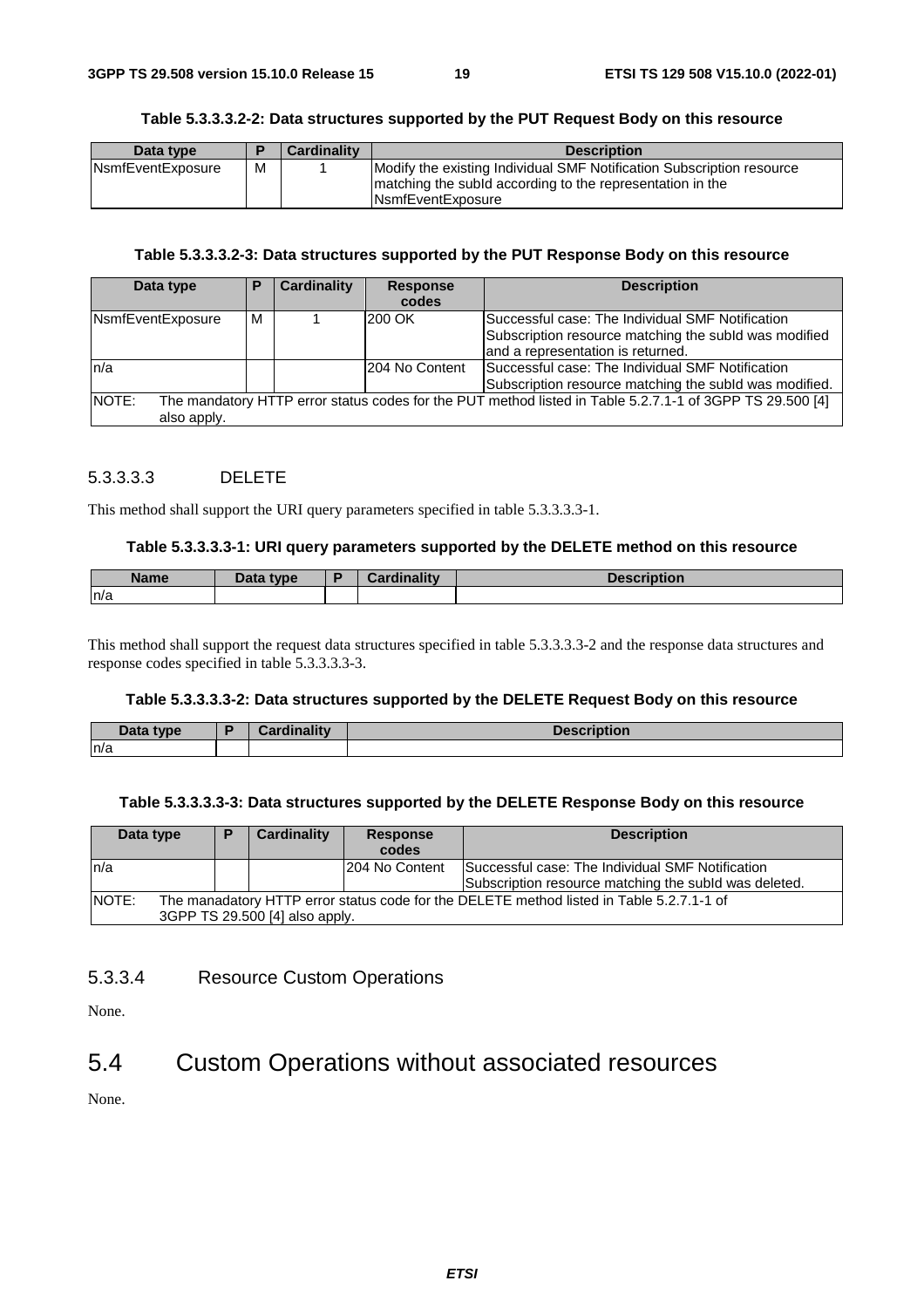# 5.5 Notifications

### 5.5.1 General

Notifications shall comply to subclause 6.2 of 3GPP TS 29.500 [4] and subclause 4.6.2.3 of 3GPP TS 29.501 [5].

### 5.5.2 Event Notification

#### 5.5.2.1 Description

The Event Notification is used by the SMF to report one or several observed Events to a NF service consumer that has subscribed to such Notifications via the Individual SMF Notification Subscription Resource.

### 5.5.2.2 Target URI

The Notification URI **"{notifUri}"** shall be used with the resource URI variables defined in table 5.5.2.2-1.

#### **Table 5.5.2.2-1: Resource URI variables for this resource**

| <b>Name</b>      | <b>Definition</b>                                                                                                                                                                                        |
|------------------|----------------------------------------------------------------------------------------------------------------------------------------------------------------------------------------------------------|
| <b>InotifUri</b> | String formatted as URI with the Notification Uri as assigned within the Individual SMF<br>Notification Subscription Resource and described within the NsmfEventExposure type (see<br>Itable 5.6.2.2-1). |

### 5.5.2.3 Standard Methods

#### 5.5.2.3.1 POST

This method shall support the URI query parameters specified in table 5.5.2.3.1-1.

#### **Table 5.5.2.3.1-1: URI query parameters supported by the POST method on this resource**

| <b>Name</b> | <b>Pata type</b><br>Dala | <b>Cardinality</b> | <b>Description</b> |
|-------------|--------------------------|--------------------|--------------------|
| n/a         |                          |                    |                    |

This method shall support the request data structures specified in table 5.5.2.3.1-2 and the response data structures and response codes specified in table 5.5.2.3.1-3.

#### **Table 5.5.2.3.1-2: Data structures supported by the POST Request Body on this resource**

| Data type                             |   | $\sim$ ardinality | <b>Description</b>                                 |
|---------------------------------------|---|-------------------|----------------------------------------------------|
| <b>N</b> smfEventExposureNotification | M |                   | <b>IProvides Information about observed events</b> |

#### **Table 5.5.2.3.1-3: Data structures supported by the POST Response Body on this resource**

| Data type                               | P | <b>Cardinality</b> | <b>Response</b>           | <b>Description</b>                                                                                                                                                         |
|-----------------------------------------|---|--------------------|---------------------------|----------------------------------------------------------------------------------------------------------------------------------------------------------------------------|
|                                         |   |                    | codes                     |                                                                                                                                                                            |
| n/a                                     |   |                    | 204 No Content            | The receipt of the Notification is acknowledged.                                                                                                                           |
| ln/a                                    |   |                    | 307 temporary<br>redirect | The NF service consumer shall generate a Location<br>header field containing a URI pointing to another NF<br>service consumer to which the notification should be<br>send. |
| <b>ProblemDetails</b>                   | м |                    |                           | 404 Not Found   The NF service consumer can use this response when<br>the notification can be sent to another host.                                                        |
| NOTE:<br>3GPP TS 29.500 [4] also apply. |   |                    |                           | The mandatory HTTP error status codes for the POST method listed in Table 5.2.7.1-1 of                                                                                     |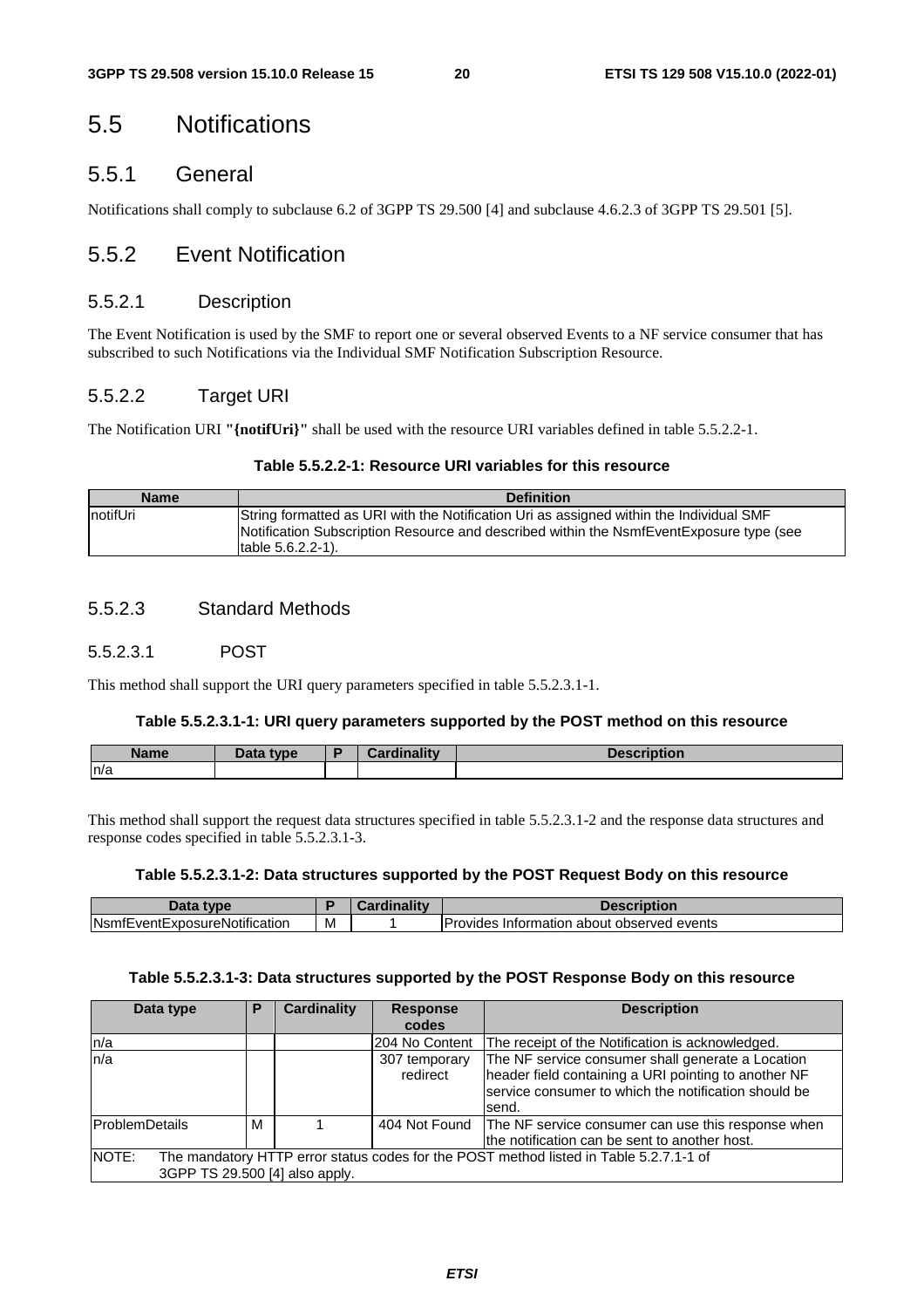# 5.6 Data Model

### 5.6.1 General

This subclause specifies the application data model supported by the API.

Table 5.6.1-1 specifies the data types defined for the Nsmf\_EventExposure service based interface protocol.

| Table 5.6.1-1: Nsmf_EventExposure specific Data Types |  |  |  |
|-------------------------------------------------------|--|--|--|
|-------------------------------------------------------|--|--|--|

| Data type                     | <b>Section defined</b> | <b>Description</b>                                                 | <b>Applicability</b> |
|-------------------------------|------------------------|--------------------------------------------------------------------|----------------------|
| EventNotification             | 5.6.2.5                | Describes notifications about a single<br>event that occurred.     |                      |
| EventSubscription             | 5.6.2.4                | Represents the subscription to a single<br>event                   |                      |
| NotificationMethod            | 5.6.3.4                | Represents the notification methods that<br>can be subscribed      |                      |
| NsmfEventExposure             | 5.6.2.2                | Represents an Individual SMF Notification<br>Subscription resource |                      |
| NsmfEventExposureNotification | 5.6.2.3                | Describes Notifications about events that<br>occurred.             |                      |
| <b>SmfEvent</b>               | 5.6.3.3                | Represents the types of events that can<br>be subscribed           |                      |
| Subld                         | 5.6.3.2                | Identifies an Individual SMF Notification<br>Subscription.         |                      |

Table 5.6.1-2 specifies data types re-used by the Nsmf\_EventExposure service based interface protocol from other specifications, including a reference to their respective specifications and when needed, a short description of their use within the Nsmf\_EventExposure service based interface.

|--|--|--|--|

| Data type              | <b>Reference</b>    | <b>Comments</b>                            | <b>Applicability</b> |
|------------------------|---------------------|--------------------------------------------|----------------------|
| AccessType             | 3GPP TS 29.571 [11] |                                            |                      |
| DateTime               | 3GPP TS 29.571 [11] |                                            |                      |
| Dnai                   | 3GPP TS 29.571 [11] |                                            |                      |
| DnaiChangeType         | 3GPP TS 29.571 [11] | Describes the types of DNAI change.        |                      |
| <b>DurationSec</b>     | 3GPP TS 29.571 [11] |                                            |                      |
| Gpsi                   | 3GPP TS 29.571 [11] |                                            |                      |
| GroupId                | 3GPP TS 29.571 [11] |                                            |                      |
| Guami                  | 3GPP TS 29.571 [11] | Globally Unique AMF Identifier             |                      |
| Ipv4Addr               | 3GPP TS 29.571 [11] |                                            |                      |
| Ipv6Addr               | 3GPP TS 29.571 [11] |                                            |                      |
| Ipv6Prefix             | 3GPP TS 29.571 [11] |                                            |                      |
| MacAddr48              | 3GPP TS 29.571 [11] | MAC Address.                               |                      |
| PduSessionId           | 3GPP TS 29.571 [11] |                                            |                      |
| Plmnld                 | 3GPP TS 29.571 [11] |                                            |                      |
| <b>ProblemDetails</b>  | 3GPP TS 29.571 [11] |                                            |                      |
| <b>RouteToLocation</b> | 3GPP TS 29.571 [11] | A traffic route to/from an DNAI            |                      |
| Supi                   | 3GPP TS 29.571 [11] |                                            |                      |
| SupportedFeatures      | 3GPP TS 29.571 [11] | Used to negotiate the applicability of the |                      |
|                        |                     | optional features defined in table 5.8-1.  |                      |
| Uinteger               | 3GPP TS 29.571 [11] |                                            |                      |
| Uri                    | 3GPP TS 29.571 [11] |                                            |                      |

# 5.6.2 Structured data types

### 5.6.2.1 Introduction

This subclause defines the structures to be used in resource representations.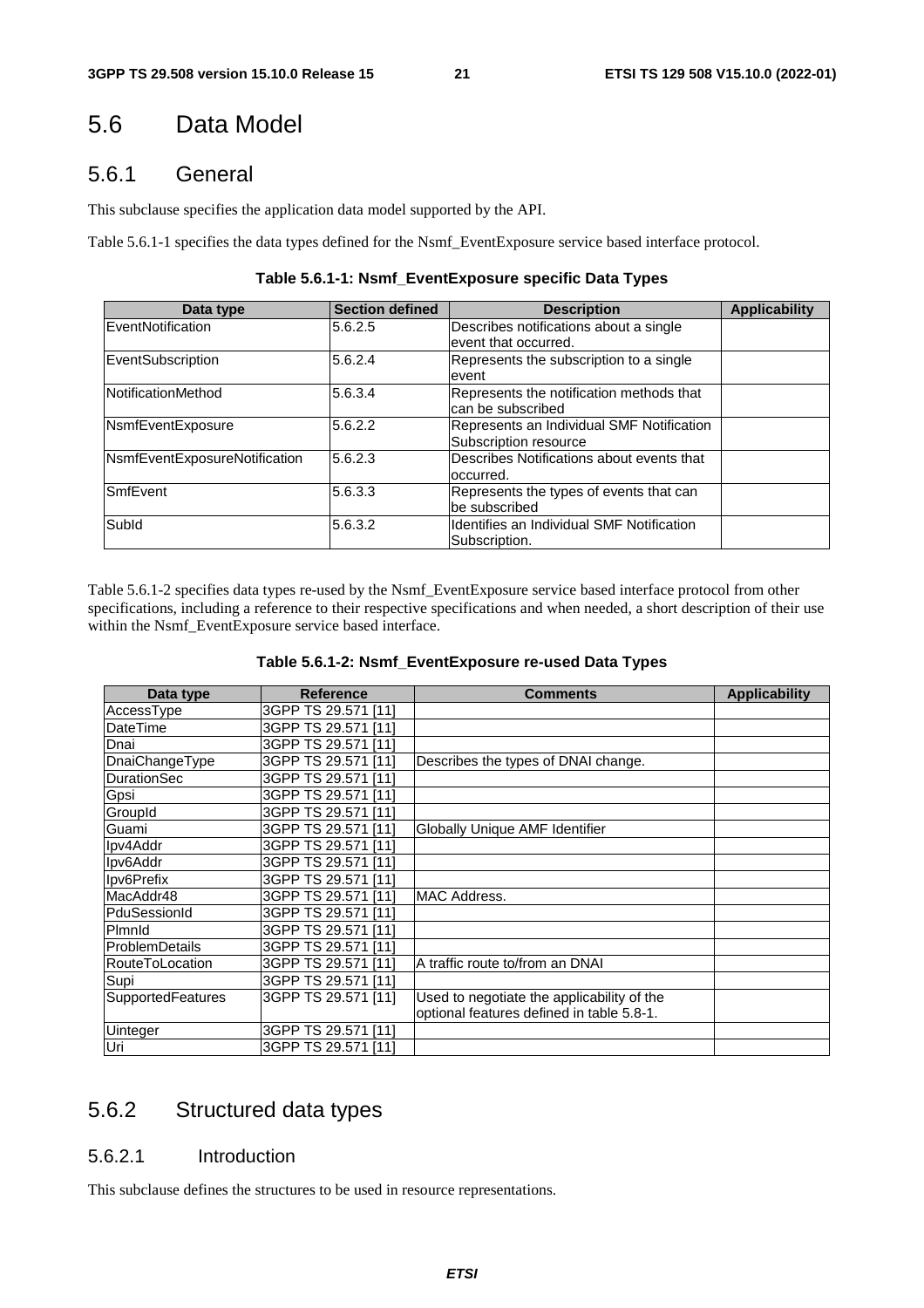5.6.2.2 Type NsmfEventExposure

**Table 5.6.2.2-1: Definition of type NsmfEventExposure**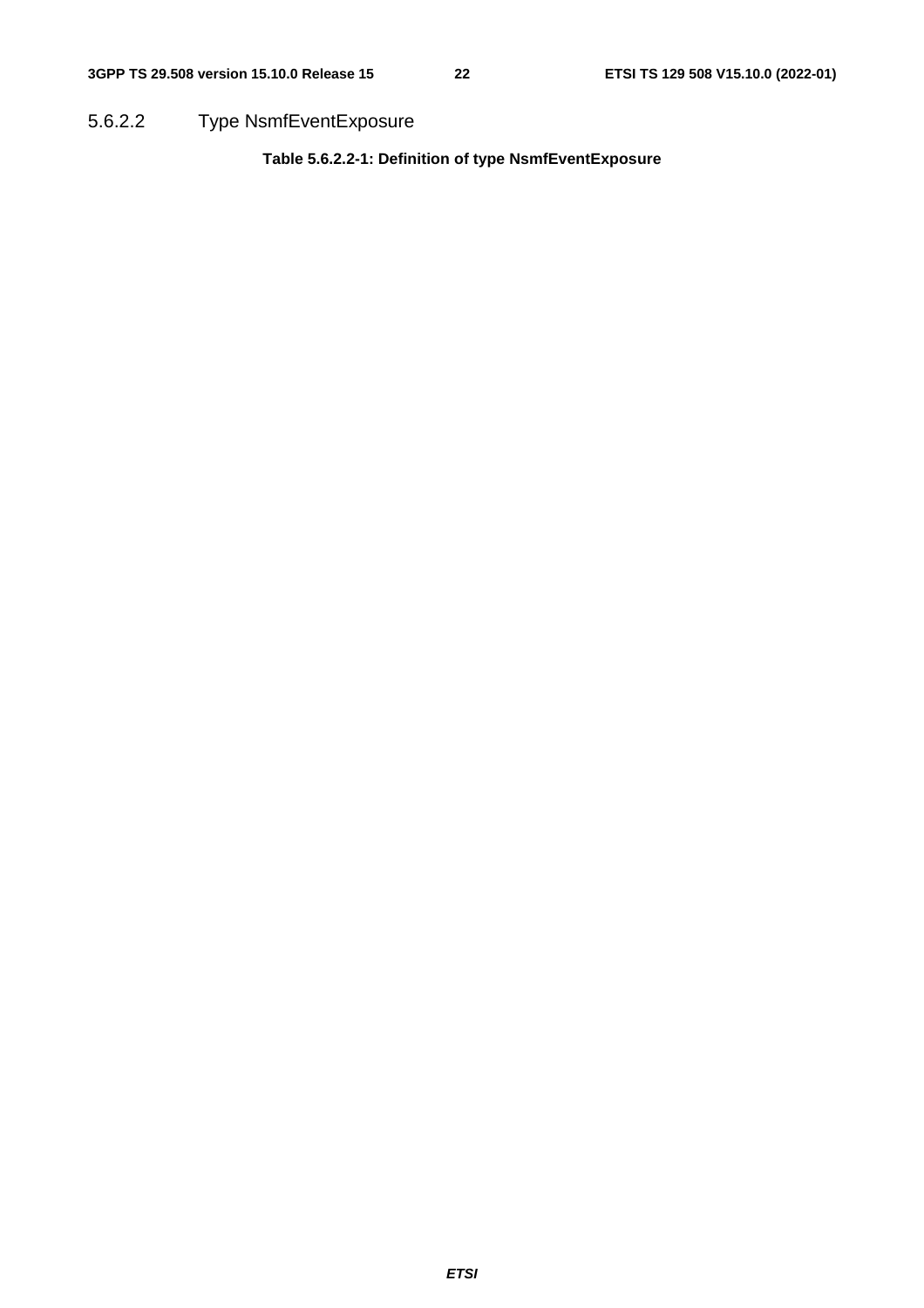| <b>Attribute name</b> | Data type                    | P                     | <b>Cardinality</b> | <b>Description</b>                                                                                                                                                                                                                                                                                                                                                                                                                                                                                                                                                                                                                 | <b>Applicability</b> |
|-----------------------|------------------------------|-----------------------|--------------------|------------------------------------------------------------------------------------------------------------------------------------------------------------------------------------------------------------------------------------------------------------------------------------------------------------------------------------------------------------------------------------------------------------------------------------------------------------------------------------------------------------------------------------------------------------------------------------------------------------------------------------|----------------------|
| supi                  | Supi                         | C                     | 01                 | Subscription Permanent Identifier<br>(NOTE)                                                                                                                                                                                                                                                                                                                                                                                                                                                                                                                                                                                        |                      |
| gpsi                  | Gpsi                         | $\overline{\text{c}}$ | 0.1                | <b>Generic Public Subscription</b><br>Identifier (NOTE)                                                                                                                                                                                                                                                                                                                                                                                                                                                                                                                                                                            |                      |
| anyUeInd              | boolean                      | C                     | 0.1                | This IE shall be present if the event<br>subscription is applicable to any UE.<br>Default value "false" is used, if not<br>present (NOTE)                                                                                                                                                                                                                                                                                                                                                                                                                                                                                          |                      |
| groupId               | GroupId                      | C                     | 0.1                | Identifies a group of UEs. (NOTE)                                                                                                                                                                                                                                                                                                                                                                                                                                                                                                                                                                                                  |                      |
| pduSeld               | PduSessionId                 | $\overline{\text{c}}$ | 0.1                | PDU session ID (NOTE)                                                                                                                                                                                                                                                                                                                                                                                                                                                                                                                                                                                                              |                      |
| subld                 | Subld                        | $\overline{\text{c}}$ | 0.1                | Subscription ID.<br>This parameter shall be supplied by<br>the SMF in HTTP responses that<br>include an object of<br>NsmfEventExposure type.                                                                                                                                                                                                                                                                                                                                                                                                                                                                                       |                      |
| notifld               | string                       | M                     | 1                  | Notification Correlation ID assigned<br>by the NF service consumer.                                                                                                                                                                                                                                                                                                                                                                                                                                                                                                                                                                |                      |
| notifUri              | Uri                          | M                     | 1                  | Identifies the recipient of<br>Notifications sent by the SMF.                                                                                                                                                                                                                                                                                                                                                                                                                                                                                                                                                                      |                      |
| altNotiflpv4Addrs     | array(Ipv4Addr)              | O                     | 1N                 | Alternate or backup IPv4<br>Addess(es) where to send<br>Notifications.                                                                                                                                                                                                                                                                                                                                                                                                                                                                                                                                                             |                      |
| altNotiflpv6Addrs     | array(Ipv6Addr)              | O                     | 1. N               | Alternate or backup IPv6<br>Addess(es) where to send<br>Notifications.                                                                                                                                                                                                                                                                                                                                                                                                                                                                                                                                                             |                      |
| eventSubs             | array(EventSubscri<br>ption) | M                     | 1N                 | Subscribed events                                                                                                                                                                                                                                                                                                                                                                                                                                                                                                                                                                                                                  |                      |
| ImmeRep               | boolean                      | O                     | 0.1                | It is included and set to true if the<br>immediate reporting of the current<br>status of the subscribed event, if<br>available is required.                                                                                                                                                                                                                                                                                                                                                                                                                                                                                        |                      |
| notifMethod           | NotificationMethod           | O                     | 0.1                | If "notifMethod" is not supplied, the<br>default value<br>"ON_EVENT_DETECTION" applies.                                                                                                                                                                                                                                                                                                                                                                                                                                                                                                                                            |                      |
| maxReportNbr          | Uinteger                     | O                     | 01                 | If omitted, there is no limit.                                                                                                                                                                                                                                                                                                                                                                                                                                                                                                                                                                                                     |                      |
| expiry                | DateTime                     | $\overline{\text{c}}$ | 0.1                | This attribute indicates the expiry<br>time of the subscription, after which<br>the SMF shall not send any event<br>notifications and the subscription<br>becomes invalid. It may be included<br>in an event subscription request and<br>may be included in an event<br>subscription response based on<br>operator policies. If an expiry time<br>was included in the request, then<br>the expiry time returned in the<br>response should be less than or<br>equal to that value. If the expiry time<br>is not included in the response, the<br>NF Service Consumer shall not<br>associate an expiry time for the<br>subscription. |                      |
| repPeriod             | <b>DurationSec</b>           | C                     | 0.1                | Is supplied for notification Method<br>"periodic".                                                                                                                                                                                                                                                                                                                                                                                                                                                                                                                                                                                 |                      |
| guami                 | Guami                        | C                     | 0.1                | The Globally Unique AMF Identifier<br>(GUAMI) shall be provided by an<br>AMF as service consumer.                                                                                                                                                                                                                                                                                                                                                                                                                                                                                                                                  |                      |
| serviceName           | string                       | O                     | 0.1                | If the NF service consumer is an<br>AMF, it should provide the name of<br>a service produced by the AMF that<br>makes use of the notification about<br>subscribed events.                                                                                                                                                                                                                                                                                                                                                                                                                                                          |                      |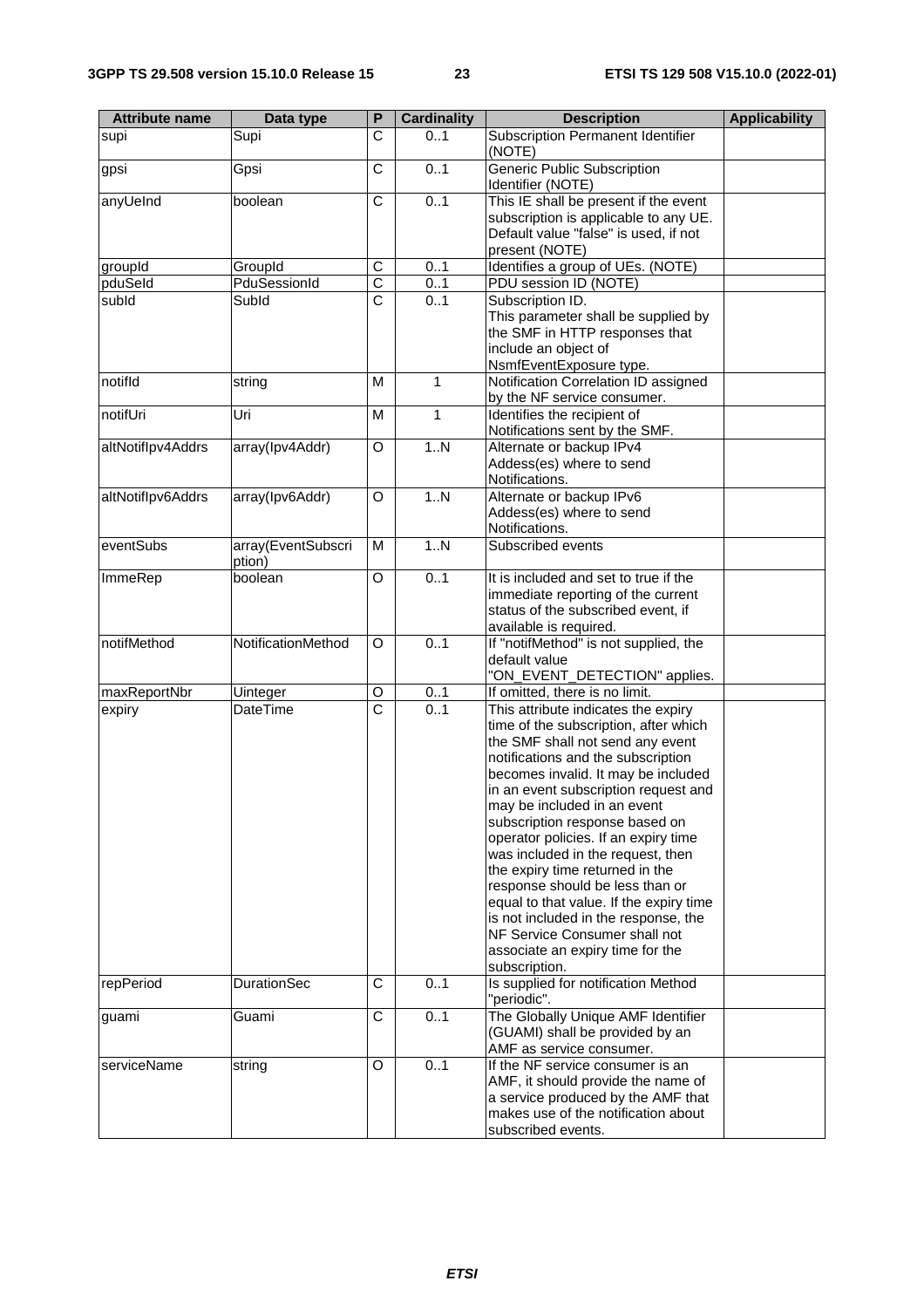| supportedFeatures                                                                                               | SupportedFeatures                                     | C | 0.1 | List of Supported features used as  |  |
|-----------------------------------------------------------------------------------------------------------------|-------------------------------------------------------|---|-----|-------------------------------------|--|
|                                                                                                                 |                                                       |   |     | Idescribed in subclause 5.8.        |  |
|                                                                                                                 |                                                       |   |     | This parameter shall be supplied by |  |
|                                                                                                                 |                                                       |   |     | NF service consumer and SMF in      |  |
|                                                                                                                 |                                                       |   |     | the POST request that request the   |  |
|                                                                                                                 |                                                       |   |     | creation of an SMF Notification     |  |
|                                                                                                                 |                                                       |   |     | Subscriptions resource and the      |  |
|                                                                                                                 |                                                       |   |     | related reply, respectively.        |  |
| NOTE:<br>If the event subscription applies for a specific PDU session, the PDU session of a single UE (pduSeld, |                                                       |   |     |                                     |  |
| and gpsi/supi) shall be included; otherwise one and only one of a single UE (gpsi/supi), a group of UEs         |                                                       |   |     |                                     |  |
|                                                                                                                 | (groupld), or anyUeInd set to true shall be included. |   |     |                                     |  |

### 5.6.2.3 Type NsmfEventExposureNotification

### **Table 5.6.2.3-1: Definition of type NsmfEventExposureNotification**

| <b>Attribute name</b> | Data type              | P | Cardinality | <b>Description</b>                                                         | <b>Applicability</b> |
|-----------------------|------------------------|---|-------------|----------------------------------------------------------------------------|----------------------|
| notifld               | string                 | M |             | Notification correlation ID used to<br>identify the subscription which the |                      |
|                       |                        |   |             | notification is corresponding to. It<br>shall be set to the same value as  |                      |
|                       |                        |   |             | lthe "notifId" attribute of                                                |                      |
|                       |                        |   |             | NsmfEventExposure data type or<br>the value of "notifCorreld" within the   |                      |
|                       |                        |   |             | UpPathChgEvent data type defined                                           |                      |
|                       |                        |   |             | in 3GPP TS 29.512 [14].                                                    |                      |
| eventNotifs           | array(EventNotificatio | M | 1N          | Notifications about Individual Events                                      |                      |
|                       |                        |   |             |                                                                            |                      |

# 5.6.2.4 Type EventSubscription

#### **Table 5.6.2.4-1: Definition of type EventSubscription**

| <b>Attribute name</b> | Data type        | Ð           | <b>Cardinality</b> | <b>Description</b>                                                                                                                             | Applicability |
|-----------------------|------------------|-------------|--------------------|------------------------------------------------------------------------------------------------------------------------------------------------|---------------|
| event                 | <b>ISmfEvent</b> | м           |                    | <b>Subscribed events</b>                                                                                                                       |               |
| dnaiChgType           | DnaiChangeType   | $\sim$<br>U | 0.1                | For event UP path change, whether<br>the subscription is for early, late, or<br>early and late DNAI change<br>Inotification shall be supplied. |               |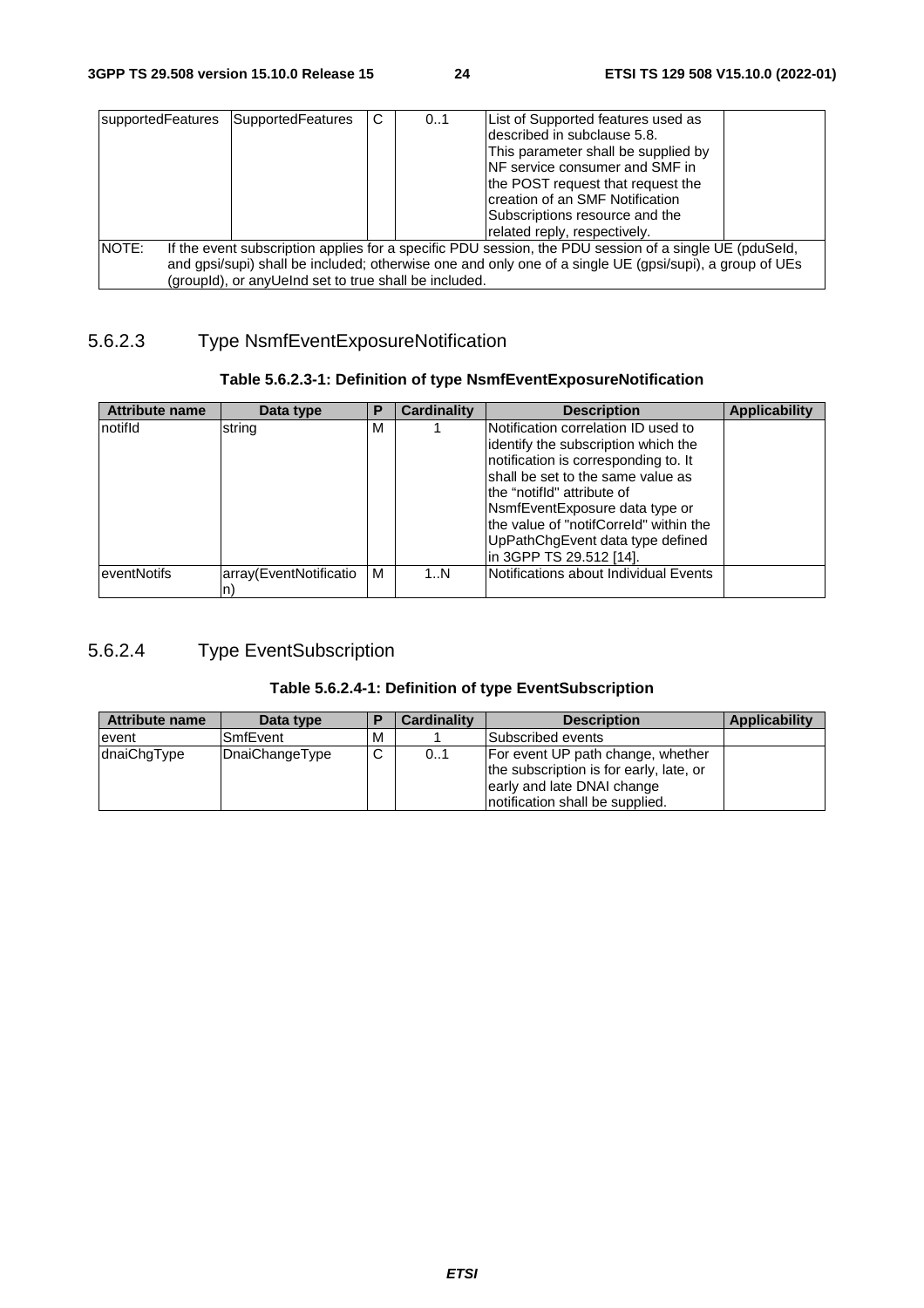5.6.2.5 Type EventNotification

**Table 5.6.2.5-1: Definition of type EventNotification**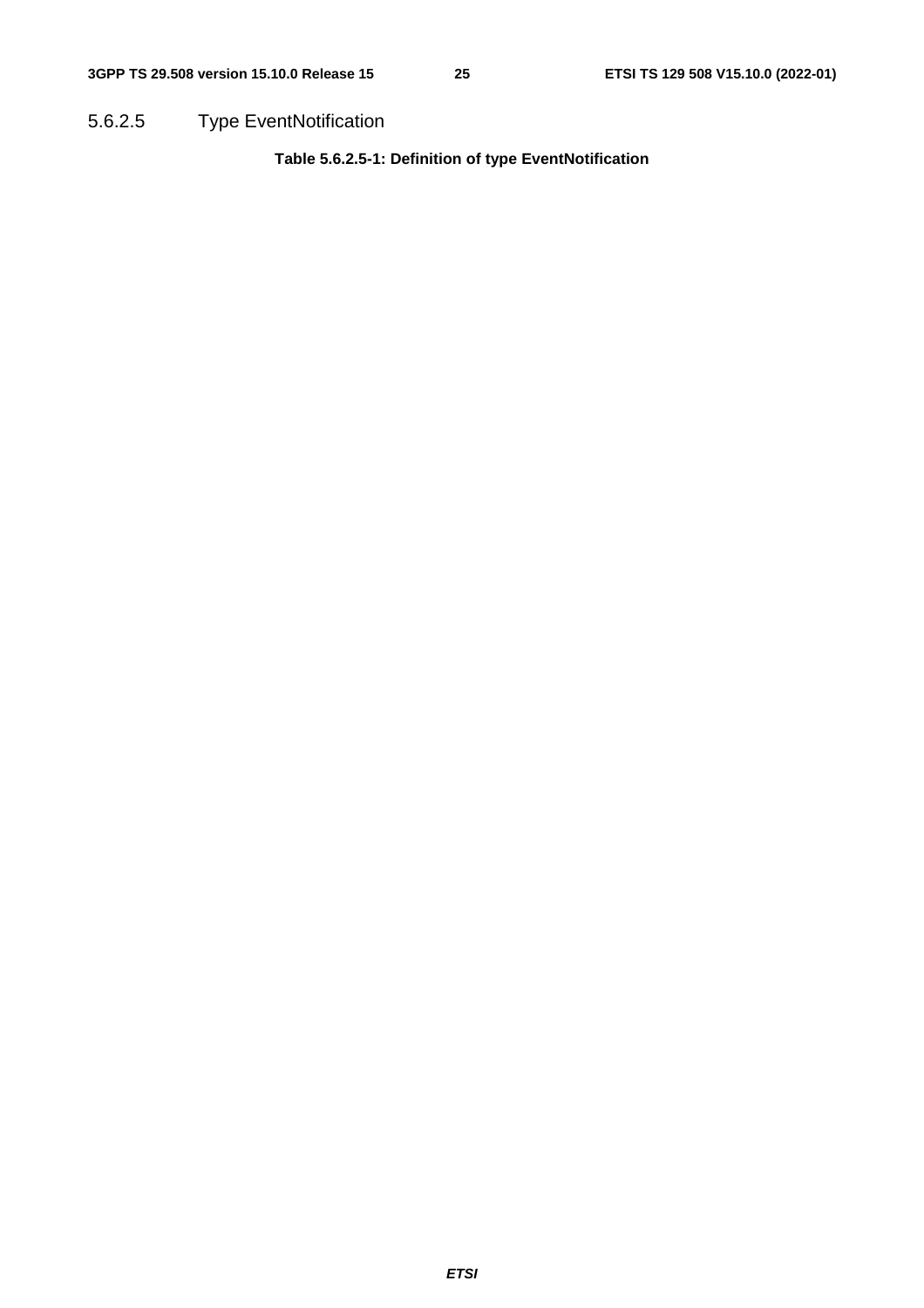| <b>Attribute name</b> | Data type       | P                     | <b>Cardinality</b> | <b>Description</b>                                                        | <b>Applicability</b> |
|-----------------------|-----------------|-----------------------|--------------------|---------------------------------------------------------------------------|----------------------|
| event                 | SmfEvent        | M                     | 1                  | Event that is notified.                                                   |                      |
| timeStamp             | DateTime        | M                     | 1                  | Time at which the event is<br>observed.                                   |                      |
| supi                  | Supi            | $\overline{\text{c}}$ | 0.1                | Subscription Permanent Identifier. It                                     |                      |
|                       |                 |                       |                    | is included when the subscription                                         |                      |
|                       |                 |                       |                    | applies to a group of UE(s) or any<br>UE.                                 |                      |
| gpsi                  | Gpsi            | $\overline{\text{c}}$ | 0.1                | Identifies a GPSI. It shall contain an                                    |                      |
|                       |                 |                       |                    | MSISDN. It is included when it is                                         |                      |
|                       |                 |                       |                    | available and the subscription                                            |                      |
|                       |                 |                       |                    | applies to a group of UE(s) or any<br>UE.                                 |                      |
| sourceDnai            | Dnai            | C                     | 0.1                | Source DN Access Identifier. Shall                                        |                      |
|                       |                 |                       |                    | be included for event<br>"UP_PATH_CH" if the DNAI                         |                      |
|                       |                 |                       |                    | changed (NOTE 1, NOTE 2).                                                 |                      |
| targetDnai            | Dnai            | C                     | 0.1                | Target DN Access Identifier. Shall                                        |                      |
|                       |                 |                       |                    | be included for event                                                     |                      |
|                       |                 |                       |                    | "UP_PATH_CH" if the DNAI                                                  |                      |
| dnaiChgType           | DnaiChangeType  | C                     | 0.1                | changed (NOTE 1, NOTE 2).<br>DNAI Change Type. Shall be                   |                      |
|                       |                 |                       |                    | included for event "UP_PATH_CH".                                          |                      |
| sourceUelpv4Ad        | Ipv4Addr        | O                     | 0.1                | The IPv4 Address of the served UE                                         |                      |
| dr                    |                 |                       |                    | for the source DNAI. May be                                               |                      |
| sourceUelpv6Pr        | Ipv6Prefix      | O                     | 0.1                | included for event "UP_PATH_CH".<br>The Ipv6 Address Prefix of the        |                      |
| efix                  |                 |                       |                    | served UE for the source DNAI. May                                        |                      |
|                       |                 |                       |                    | be included for event                                                     |                      |
|                       |                 |                       |                    | "UP_PATH_CH".                                                             |                      |
| targetUelpv4Add       | Ipv4Addr        | O                     | 0.1                | The IPv4 Address of the served UE<br>for the target DNAI. May be included |                      |
| r                     |                 |                       |                    | for event "UP_PATH_CH".                                                   |                      |
| targetUelpv6Pref      | Ipv6Prefix      | O                     | 0.1                | The Ipv6 Address Prefix of the                                            |                      |
| ix                    |                 |                       |                    | served UE for the target DNAI. May                                        |                      |
|                       |                 |                       |                    | be included for event<br>"UP_PATH_CH".                                    |                      |
| sourceTraRoutin       | RouteToLocation | C                     | 0.1                | N6 traffic routing information for the                                    |                      |
| g                     |                 |                       |                    | source DNAI. Shall be included for                                        |                      |
|                       |                 |                       |                    | event "UP_PATH_CH" if available                                           |                      |
| targetTraRouting      | RouteToLocation | C                     | 0.1                | (NOTE 2).<br>N6 traffic routing information for the                       |                      |
|                       |                 |                       |                    | target DNAI. Shall be included for                                        |                      |
|                       |                 |                       |                    | event "UP_PATH_CH" if available                                           |                      |
|                       |                 |                       |                    | (NOTE 2).                                                                 |                      |
| ueMac                 | MacAddr48       | O                     | 0.1                | UE MAC address. May be included<br>for event "UP_PATH_CH".                |                      |
| adlpv4Addr            | Ipv4Addr        | O                     | 0.1                | Added IPv4 Address(es). May be                                            |                      |
|                       |                 |                       |                    | included for event "UE_IP_CH".                                            |                      |
| adlpv6Prefix          | Ipv6Prefix      | O                     | 0.1                | Added Ipv6 Address Prefix(es). May<br>be included for event "UE_IP_CH".   |                      |
| relpv4Addr            | Ipv4Addr        | O                     | 0.1                | Removed IPv4 Address(es). May be                                          |                      |
| relpv6Prefix          | Ipv6Prefix      | O                     | 0.1                | included for event "UE_IP_CH".<br>Removed Ipv6 Address Prefix(es).        |                      |
|                       |                 |                       |                    | May be included for event                                                 |                      |
|                       |                 |                       |                    | "UE_IP_CH".                                                               |                      |
| plmnld                | Plmnld          | C                     | 0.1                | New PLMN ID. Shall be included for                                        |                      |
|                       | AccessType      | C                     | 0.1                | event "PLMN_CH".<br>New Access Type. Shall be included                    |                      |
| accType               |                 |                       |                    | for event "AC_TY_CH".                                                     |                      |
| pduSeld               | PduSessionId    | $\overline{C}$        | 0.1                | PDU session ID. Shall be included<br>for event "PDU_SES_REL".             |                      |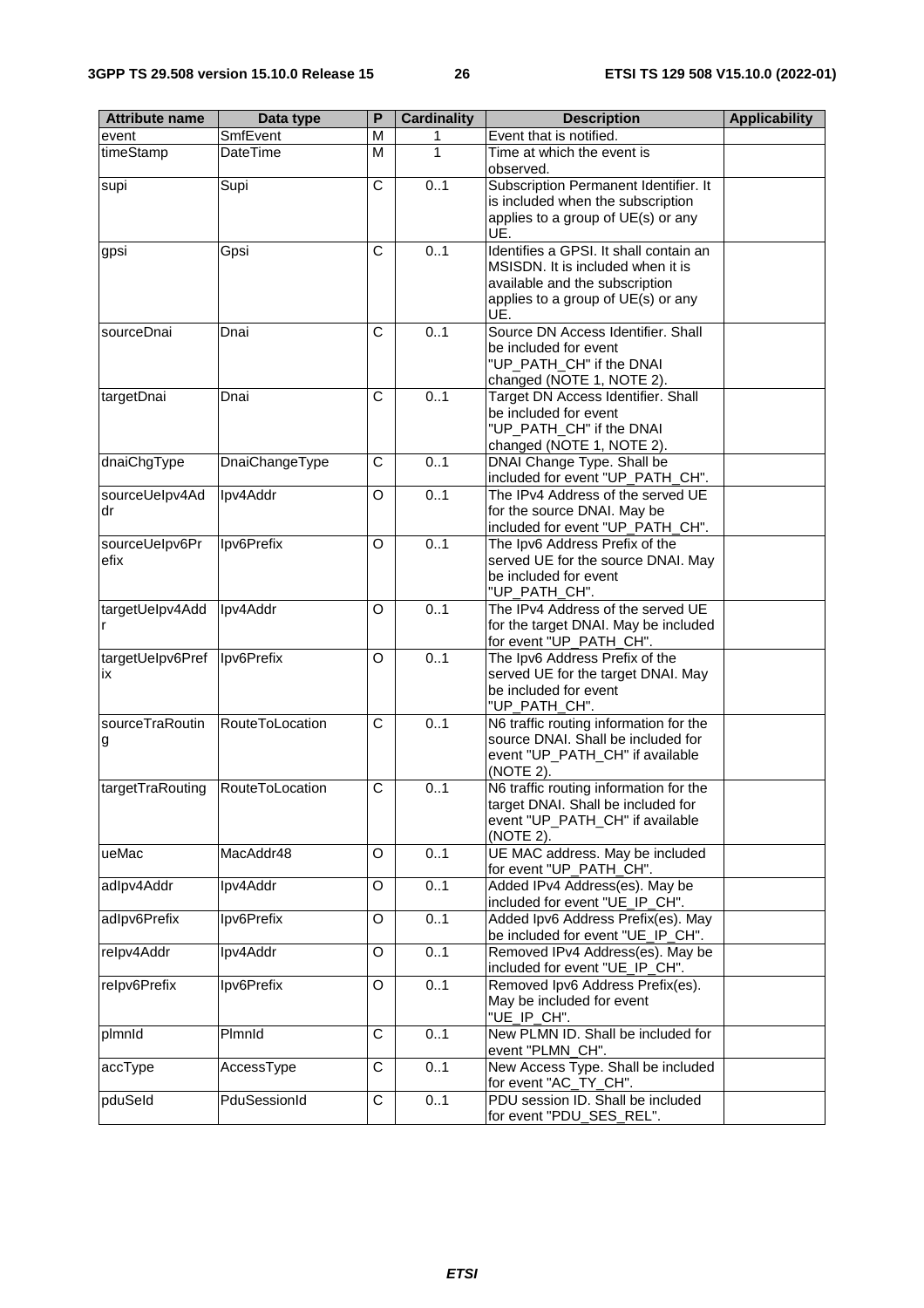NOTE 1: If the DNAI is not changed while the N6 traffic routing information is changed, the "sourceDnai" attribute and "targetDnai" attribute shall not be provided. NOTE 2: The change from the UP path status where no DNAI applies to a status where a DNAI applies indicates the activation of the related AF request and therefore only the target DNAI and N6 traffic routing

information is provided in the event notification; the change from the UP path status where a DNAI applies to a status where no DNAI applies indicates the de-activation of the related AF request and therefore only the source DNAI and N6 traffic routing information is provided in the event notification.

# 5.6.3 Simple data types and enumerations

### 5.6.3.1 Introduction

This subclause defines simple data types and enumerations that can be referenced from data structures defined in the previous subclauses.

### 5.6.3.2 Simple data types

The simple data types defined in table 5.6.3.2-1 shall be supported.

|  | Table 5.6.3.2-1: Simple data types |  |  |  |  |
|--|------------------------------------|--|--|--|--|
|--|------------------------------------|--|--|--|--|

| Type Name | <b>Type Definition</b> | <b>Description</b>                                                                                                                                                                                                                                            | <b>Applicability</b> |
|-----------|------------------------|---------------------------------------------------------------------------------------------------------------------------------------------------------------------------------------------------------------------------------------------------------------|----------------------|
| Subld     | string                 | Identifies an Individual SMF Notification<br>Subscription. To enable that the value is used as<br>part of a URI, the string shall only contain characters<br>allowed according to the "lower-with-hyphen"<br>naming convention defined in 3GPP TS 29.501 [5]. |                      |
|           |                        | In an OpenAPI [10] schema, the format shall be<br>designated as "SubId".                                                                                                                                                                                      |                      |

### 5.6.3.3 Enumeration: SmfEvent

|--|--|--|

| <b>Enumeration value</b> | <b>Description</b>         | Applicability |
|--------------------------|----------------------------|---------------|
| AC TY CH                 | Access Type Change         |               |
| UP PATH CH               | UP Path Change             |               |
| PDU SES REL              | <b>PDU Session Release</b> |               |
| PLMN CH                  | <b>PLMN Change</b>         |               |
| UE IP CH                 | UE IP address change       |               |

### 5.6.3.4 Enumeration: NotificationMethod

The enumeration NotificationMethod represents the notification methods that can be subscribed. It shall comply with the provisions defined in table 5.6.3.4-1.

| <b>Enumeration value</b> | <b>Description</b>                              | Applicability |
|--------------------------|-------------------------------------------------|---------------|
| <b>PERIODIC</b>          | The notification is periodically sent.          |               |
| ONE TIME                 | The notification is only sent one time.         |               |
| ON EVENT DETECTION       | The notification is sent each time the event is |               |
|                          | detected.                                       |               |

#### **Table 5.6.3.4-1: Enumeration NotificationMethod**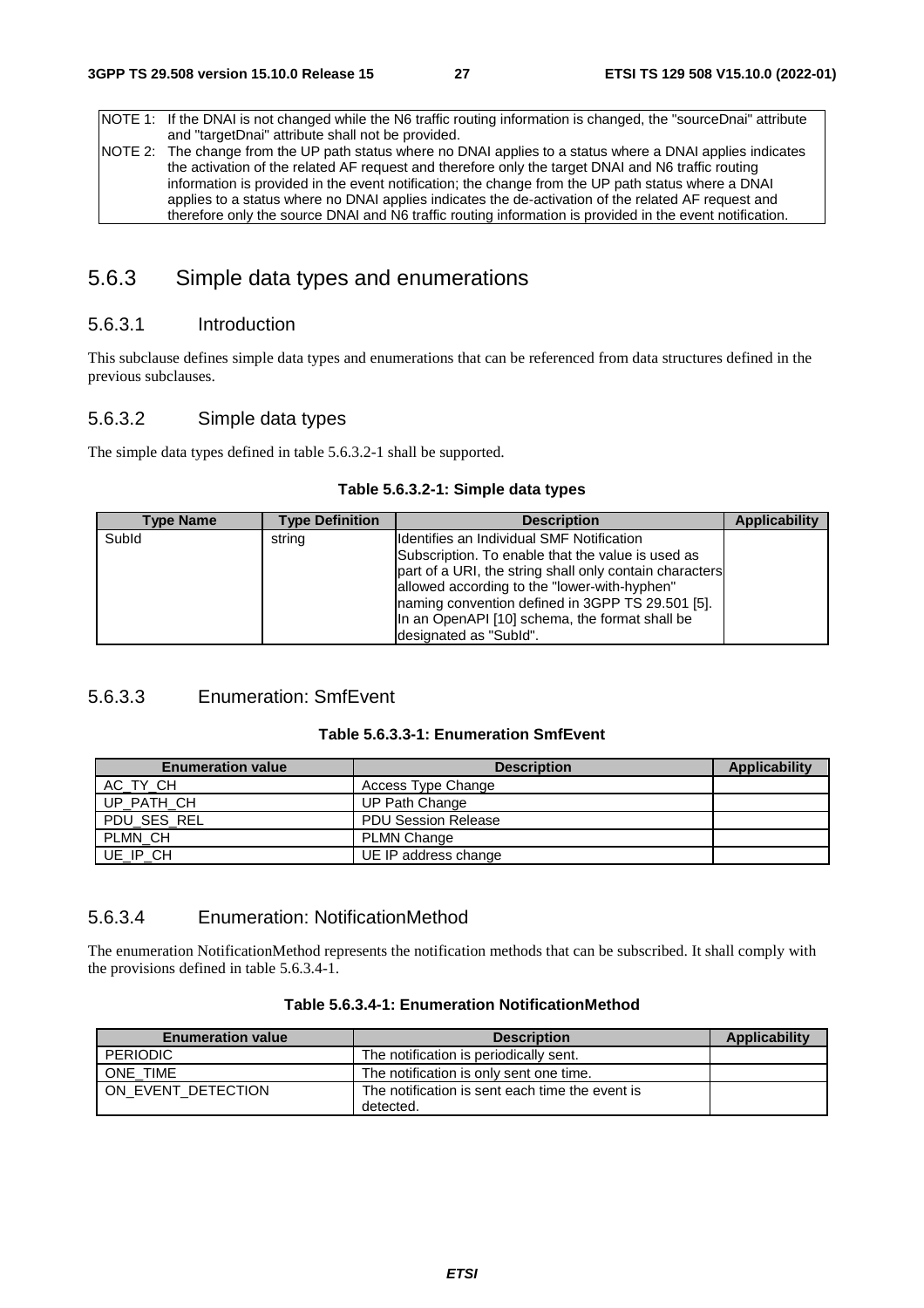# 5.7 Error handling

### 5.7.1 General

For the Nsmf\_EventExposure API, HTTP error responses shall be supported as specified in subclause 4.8 of 3GPP TS 29.501 [5]. Protocol errors and application errors specified in table 5.2.7.2-1 of 3GPP TS 29.500 [4] shall be supported for an HTTP method if the corresponding HTTP status codes are specified as mandatory for that HTTP method in table 5.2.7.1-1 of 3GPP TS 29.500 [4].

In addition, the requirements in the following subclauses are applicable for the Nsmf\_EventExposure API.

# 5.7.2 Protocol Errors

No specific procedures for the Nsmf\_EventExposure service are specified.

# 5.7.3 Application Errors

The application errors defined for the Nsmf\_EventExposure service are listed in Table 5.7.3-1.

#### **Table 5.7.3-1: Application errors**

| <b>Application Error</b> | <b>HTTP status code</b> | <b>Description</b> |  |  |  |
|--------------------------|-------------------------|--------------------|--|--|--|
|                          |                         |                    |  |  |  |

# 5.8 Feature negotiation

The optional features in table 5.8-1 are defined for the Nsmf\_EventExposure API. They shall be negotiated using the extensibility mechanism defined in subclause 6.6 of 3GPP TS 29.500 [4].

#### **Table 5.8-1: Supported Features**

| <b>Feature number</b> | <b>Feature Name</b> | <b>Description</b> |
|-----------------------|---------------------|--------------------|
|                       |                     |                    |

# 5.9 Security

As indicated in 3GPP TS 33.501 [15] and 3GPP TS 29.500 [4], the access to the Nsmf\_EventExposure API may be authorized by means of the OAuth2 protocol (see IETF RFC 6749 [16]), based on local configuration, using the "Client Credentials" authorization grant, where the NRF (see 3GPP TS 29.510 [12]) plays the role of the authorization server.

If OAuth2 is used, an NF Service Consumer, prior to consuming services offered by the Nsmf\_EventExposure API, shall obtain a "token" from the authorization server, by invoking the Access Token Request service, as described in 3GPP TS 29.510 [12], subclause 5.4.2.2.

NOTE: When multiple NRFs are deployed in a network, the NRF used as authorization server is the same NRF that the NF Service Consumer used for discovering the Nsmf\_EventExposure service.

The Nsmf\_EventExposure API defines a single scope "nsmf-event-exposure" for the entire service, and it does not define any additional scopes at resource or operation level.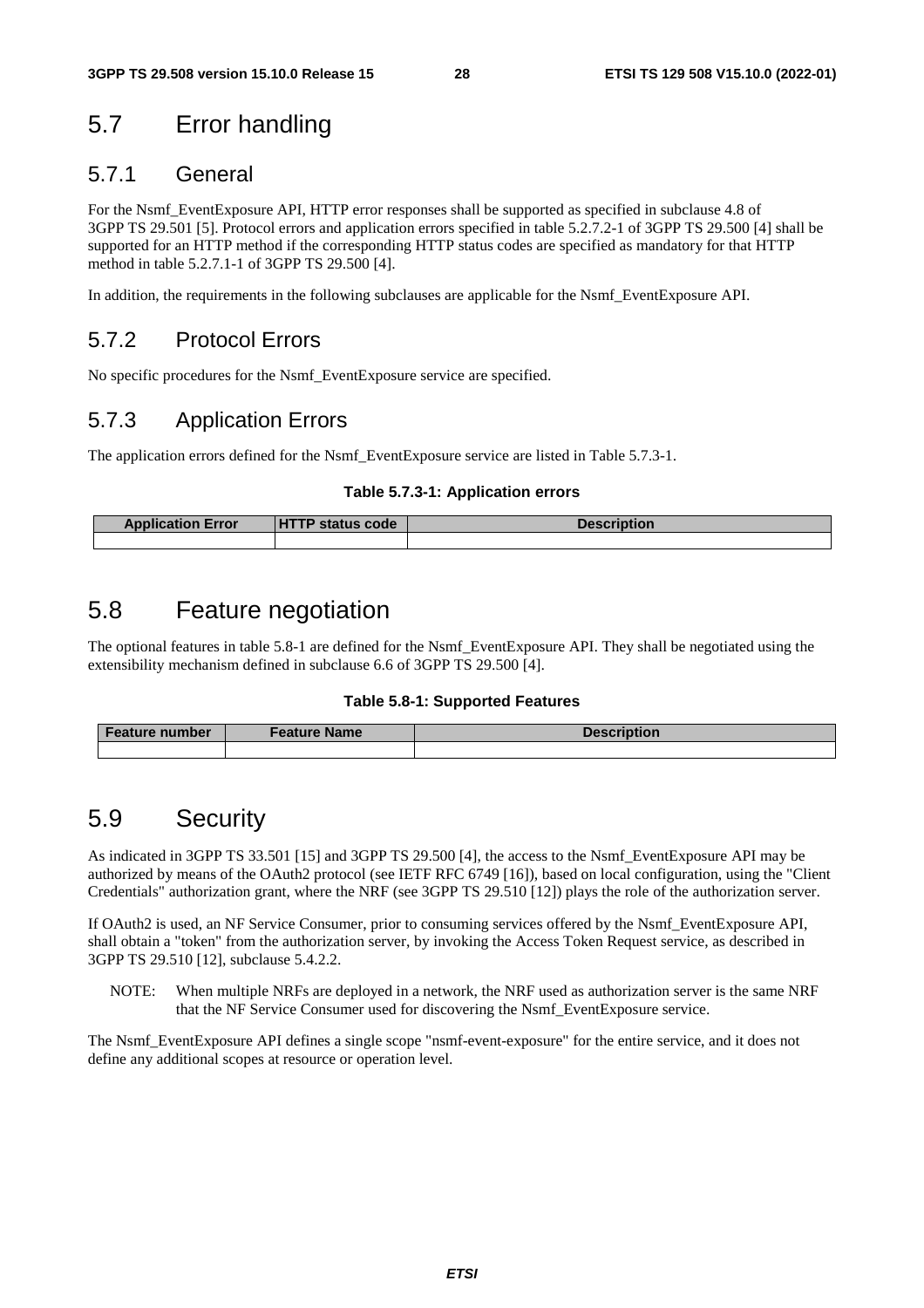# Annex A (normative): OpenAPI specification

# A.1 General

The present Annex contains an OpenAPI [10] specification of HTTP messages and content bodies used by the Nsmf\_EventExposure API.

This Annex shall take precedence when being discrepant to other parts of the specification with respect to the encoding of information elements and methods within the API.

NOTE 1: The semantics and procedures, as well as conditions, e.g. for the applicability and allowed combinations of attributes or values, not expressed in the OpenAPI definitions but defined in other parts of the specification also apply.

Informative copies of the OpenAPI specification file contained in this 3GPP Technical Specification are available on the public 3GPP file server in the following locations (see clause 5B of the 3GPP TR 21.900 [19] for further information):

- [https://www.3gpp.org/ftp/Specs/archive/OpenAPI/<Release>/](https://www.3gpp.org/ftp/Specs/archive/OpenAPI/%3cRelease%3e/), and
- [https://www.3gpp.org/ftp/Specs/<Plenary>/<Release>/OpenAPI/](https://www.3gpp.org/ftp/Specs/%3cPlenary%3e/%3cRelease%3e/OpenAPI/).
- NOTE 2: To fetch the OpenAPI specification file after CT#83 plenary meeting for Release 15 in the above links <Plenary> must be replaced with the date the CT Plenary occurs, in the form of year-month (yyyy-mm), e.g. for CT#83 meeting <Plenary> must be replaced with value "2019-03" and <Release> must be replaced with value "Rel-15".

# A.2 Nsmf\_EventExposure API

```
openapi: 3.0.0 
info: 
   version: 1.0.4 
   title: Nsmf_EventExposure 
   description: | 
     Session Management Event Exposure Service. 
     © 2019, 3GPP Organizational Partners (ARIB, ATIS, CCSA, ETSI, TSDSI, TTA, TTC). 
     All rights reserved. 
externalDocs: 
   description: 3GPP TS 29.508 V15.7.0; 5G System; Session Management Event Exposure Service. 
   url: http://www.3gpp.org/ftp/Specs/archive/29_series/29.508/ 
servers: 
   - url: '{apiRoot}/nsmf-event-exposure/v1' 
     variables: 
       apiRoot: 
         default: https://example.com 
         description: apiRoot as defined in subclause 4.4 of 3GPP TS 29.501 
security: 
   - {} 
   - oAuth2ClientCredentials: 
     - nsmf-event-exposure 
paths: 
   /subscriptions: 
     post: 
       operationId: CreateIndividualSubcription 
       summary: Create an individual subscription for event notifications from the SMF 
       tags: 
          - Subscriptions (Collection) 
       requestBody: 
         required: true 
         content: 
            application/json: 
              schema: 
                $ref: '#/components/schemas/NsmfEventExposure' 
       responses:
```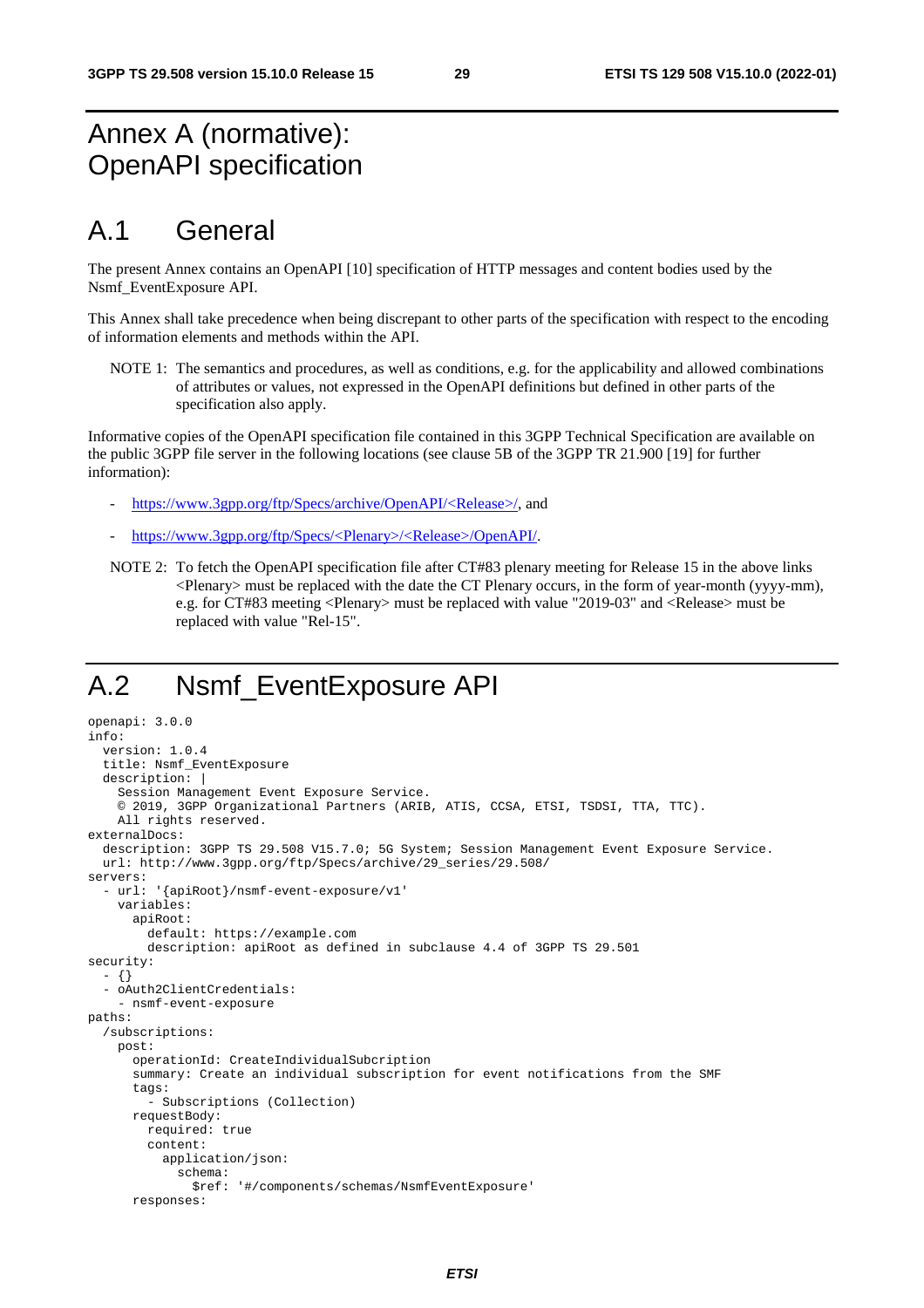'201': description: Created. headers: Location: description: 'Contains the URI of the newly created resource, according to the structure: {apiRoot}/nsmf-event-exposure/v1/subscriptions/{subId}' required: true schema: type: string content: application/json: schema: \$ref: '#/components/schemas/NsmfEventExposure' '400': \$ref: 'TS29571\_CommonData.yaml#/components/responses/400' '401': \$ref: 'TS29571\_CommonData.yaml#/components/responses/401' '403': \$ref: 'TS29571\_CommonData.yaml#/components/responses/403' '404': \$ref: 'TS29571\_CommonData.yaml#/components/responses/404' '411': \$ref: 'TS29571\_CommonData.yaml#/components/responses/411' '413': \$ref: 'TS29571\_CommonData.yaml#/components/responses/413' '415': \$ref: 'TS29571\_CommonData.yaml#/components/responses/415' '429': \$ref: 'TS29571\_CommonData.yaml#/components/responses/429' '500': \$ref: 'TS29571\_CommonData.yaml#/components/responses/500' '503': \$ref: 'TS29571\_CommonData.yaml#/components/responses/503' default: \$ref: 'TS29571\_CommonData.yaml#/components/responses/default' callbacks: myNotification: '{\$request.body#/notifUri}': post: requestBody: required: true content: application/ison: schema: \$ref: '#/components/schemas/NsmfEventExposureNotification' responses: '204': description: No Content, Notification was successful. '307': description: Temporary Redirect headers: Location: description: 'The URI pointing to the endpoint of another NF service consumer to which the notification should be sent.' required: true schema: type: string '400': \$ref: 'TS29571\_CommonData.yaml#/components/responses/400' '401': \$ref: 'TS29571\_CommonData.yaml#/components/responses/401' '403': \$ref: 'TS29571\_CommonData.yaml#/components/responses/403' '404': \$ref: 'TS29571\_CommonData.yaml#/components/responses/404' '411': \$ref: 'TS29571\_CommonData.yaml#/components/responses/411' '413': \$ref: 'TS29571\_CommonData.yaml#/components/responses/413' '415': \$ref: 'TS29571\_CommonData.yaml#/components/responses/415' '429': \$ref: 'TS29571\_CommonData.yaml#/components/responses/429' '500': \$ref: 'TS29571\_CommonData.yaml#/components/responses/500' '503': \$ref: 'TS29571\_CommonData.yaml#/components/responses/503' default: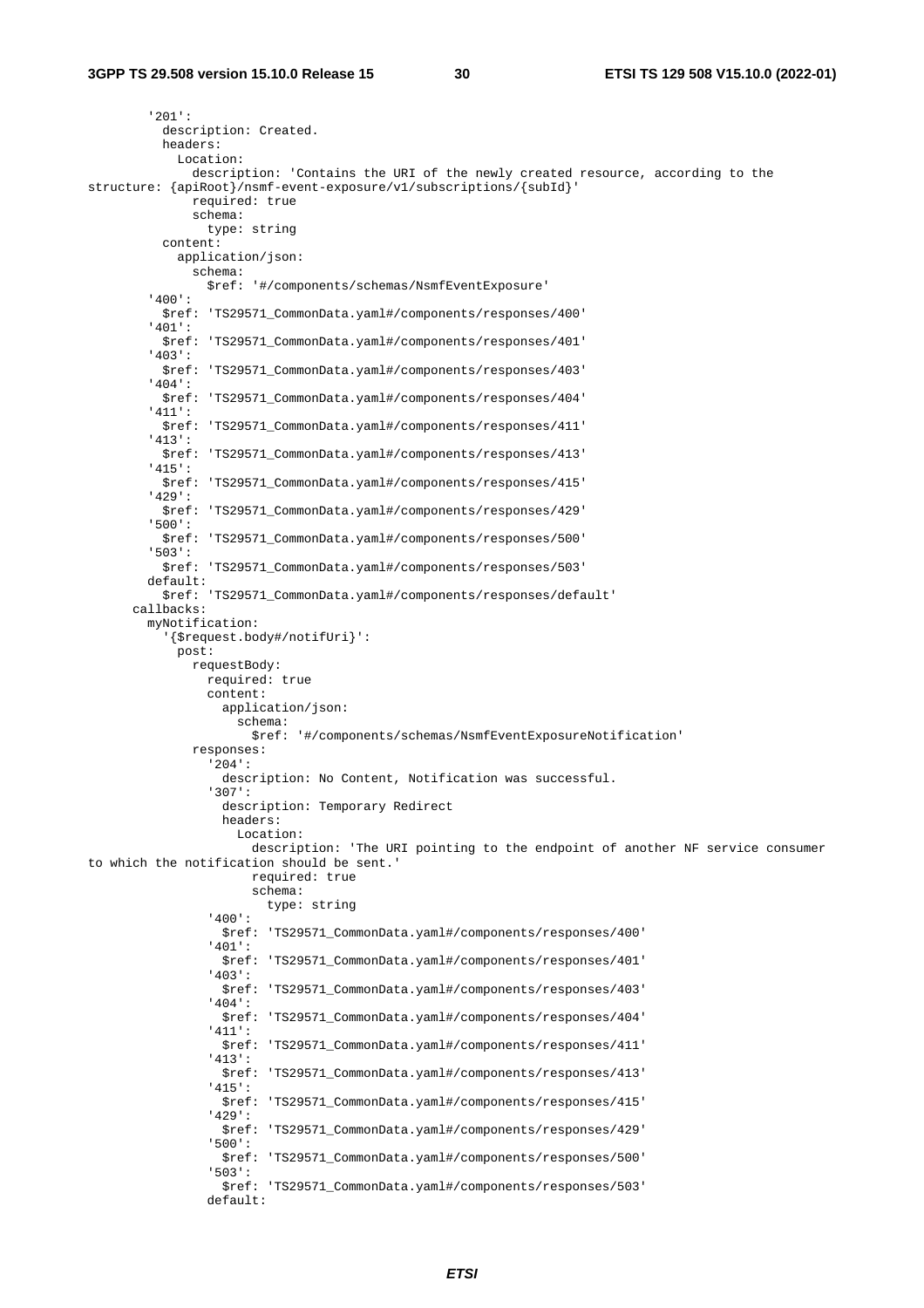\$ref: 'TS29571\_CommonData.yaml#/components/responses/default' /subscriptions/{subId}: get: operationId: GetIndividualSubcription summary: Read an individual subscription for event notifications from the SMF tags: - IndividualSubscription (Document) parameters: - name: subId in: path description: Event Subscription ID required: true schema: type: string responses: '200': description: OK. Resource representation is returned content: application/json: schema: \$ref: '#/components/schemas/NsmfEventExposure' '400': \$ref: 'TS29571\_CommonData.yaml#/components/responses/400' '401': \$ref: 'TS29571\_CommonData.yaml#/components/responses/401' '403': \$ref: 'TS29571\_CommonData.yaml#/components/responses/403' '404': \$ref: 'TS29571\_CommonData.yaml#/components/responses/404' '406': \$ref: 'TS29571\_CommonData.yaml#/components/responses/406' '429': \$ref: 'TS29571\_CommonData.yaml#/components/responses/429' '500': \$ref: 'TS29571\_CommonData.yaml#/components/responses/500' '503': \$ref: 'TS29571\_CommonData.yaml#/components/responses/503' default: \$ref: 'TS29571\_CommonData.yaml#/components/responses/default' put: operationId: ReplaceIndividualSubcription summary: Replace an individual subscription for event notifications from the SMF tags: - IndividualSubscription (Document) requestBody: required: true content: application/json: schema: \$ref: '#/components/schemas/NsmfEventExposure' parameters: - name: subId in: path description: Event Subscription ID required: true schema: type: string responses: '200': description: OK. Resource was successfully modified and representation is returned content: application/json: schema: \$ref: '#/components/schemas/NsmfEventExposure' '204': description: No Content. Resource was successfully modified '400': \$ref: 'TS29571\_CommonData.yaml#/components/responses/400' '401': \$ref: 'TS29571\_CommonData.yaml#/components/responses/401' '403': \$ref: 'TS29571\_CommonData.yaml#/components/responses/403' '404': \$ref: 'TS29571\_CommonData.yaml#/components/responses/404' '411': \$ref: 'TS29571\_CommonData.yaml#/components/responses/411' '413': \$ref: 'TS29571\_CommonData.yaml#/components/responses/413'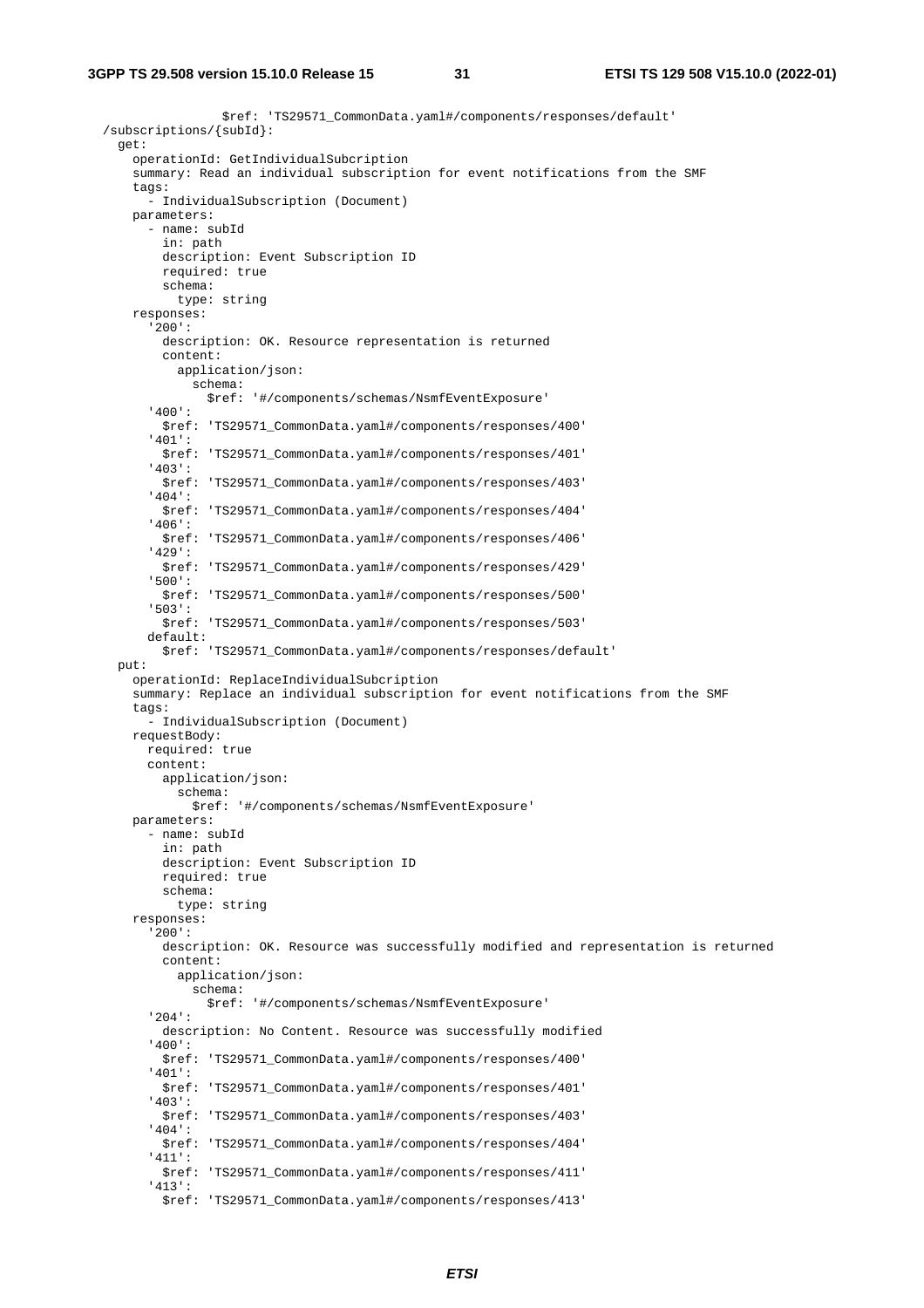'415': \$ref: 'TS29571\_CommonData.yaml#/components/responses/415' '429': \$ref: 'TS29571\_CommonData.yaml#/components/responses/429' '500': \$ref: 'TS29571\_CommonData.yaml#/components/responses/500' '503': \$ref: 'TS29571\_CommonData.yaml#/components/responses/503' default: \$ref: 'TS29571\_CommonData.yaml#/components/responses/default' delete: operationId: DeleteIndividualSubcription summary: Delete an individual subscription for event notifications from the SMF tags: - IndividualSubscription (Document) parameters: - name: subId in: path description: Event Subscription ID required: true schema: type: string responses: '204': description: No Content. Resource was successfully deleted '400': \$ref: 'TS29571\_CommonData.yaml#/components/responses/400' '401': \$ref: 'TS29571\_CommonData.yaml#/components/responses/401' '403': \$ref: 'TS29571\_CommonData.yaml#/components/responses/403' '404': \$ref: 'TS29571\_CommonData.yaml#/components/responses/404' '429': \$ref: 'TS29571\_CommonData.yaml#/components/responses/429' '500': \$ref: 'TS29571\_CommonData.yaml#/components/responses/500' '503': \$ref: 'TS29571\_CommonData.yaml#/components/responses/503' default: \$ref: 'TS29571\_CommonData.yaml#/components/responses/default' components: securitySchemes: oAuth2ClientCredentials: type: oauth2 flows: clientCredentials: tokenUrl: '{nrfApiRoot}/oauth2/token' scopes: nsmf-event-exposure: Access to the Nsmf\_EventExposure API schemas: NsmfEventExposure: description: Represents an Individual SMF Notification Subscription resource. The serviveName property corresponds to the serviceName in the main body of the specification. type: object properties: supi: \$ref: 'TS29571\_CommonData.yaml#/components/schemas/Supi' gpsi: \$ref: 'TS29571\_CommonData.yaml#/components/schemas/Gpsi' anyUeInd: type: boolean description: Any UE indication. This IE shall be present if the event subscription is applicable to any UE. Default value "false" is used, if not present. groupId: \$ref: 'TS29571\_CommonData.yaml#/components/schemas/GroupId' pduSeId: \$ref: 'TS29571\_CommonData.yaml#/components/schemas/PduSessionId' subId: \$ref: '#/components/schemas/SubId' notifId: type: string description: Notification Correlation ID assigned by the NF service consumer. notifUri: \$ref: 'TS29571\_CommonData.yaml#/components/schemas/Uri' altNotifIpv4Addrs: type: array items: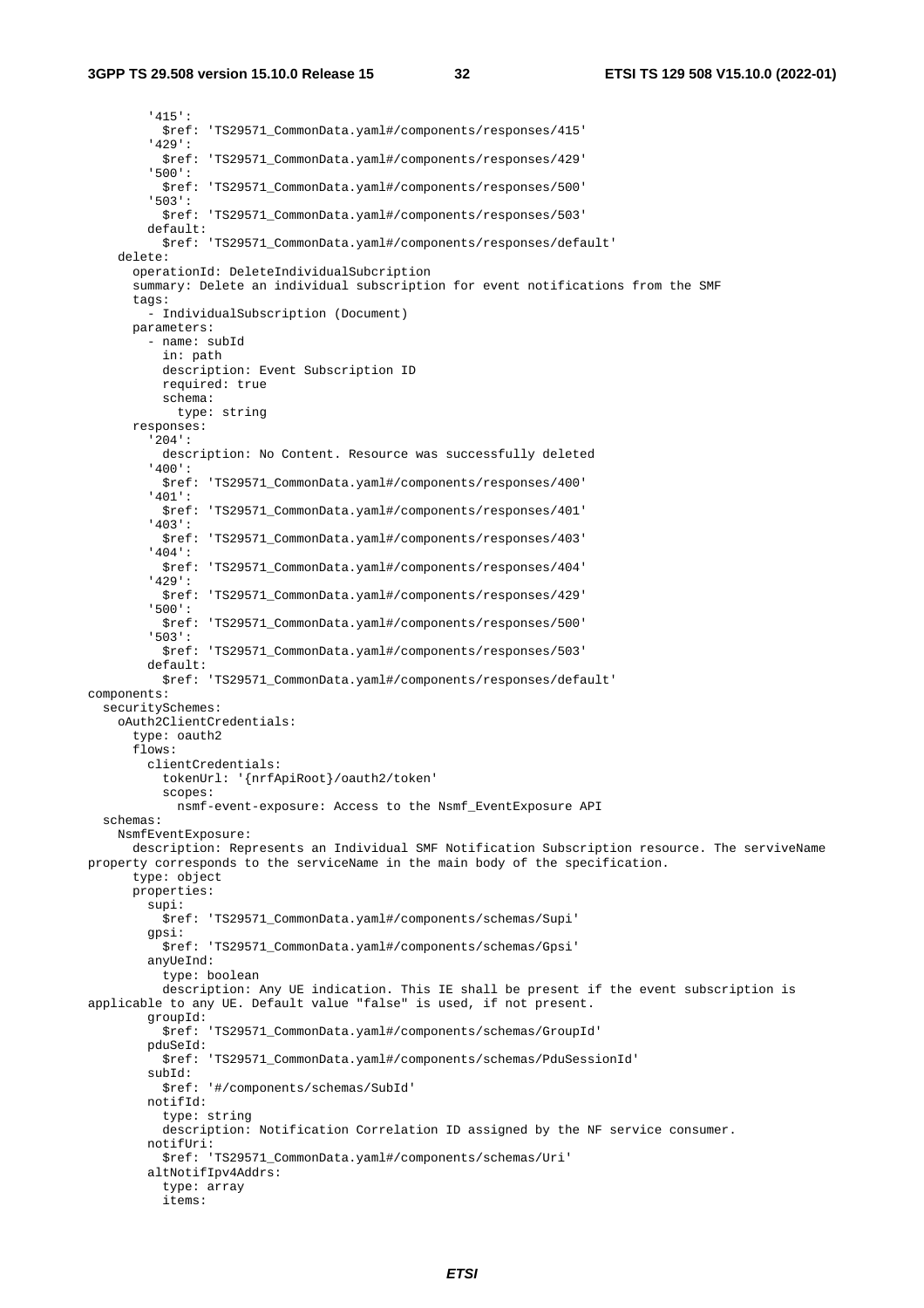```
 $ref: 'TS29571_CommonData.yaml#/components/schemas/Ipv4Addr' 
           description: Alternate or backup IPv4 address(es) where to send Notifications. 
           minItems: 1 
         altNotifIpv6Addrs: 
            type: array 
            items: 
              $ref: 'TS29571_CommonData.yaml#/components/schemas/Ipv6Addr' 
           description: Alternate or backup IPv6 address(es) where to send Notifications. 
           minItems: 1 
         eventSubs: 
           type: array 
            items: 
              $ref: '#/components/schemas/EventSubscription' 
           minItems: 1 
           description: Subscribed events 
         ImmeRep: 
           type: boolean 
         notifMethod: 
           $ref: '#/components/schemas/NotificationMethod' 
         maxReportNbr: 
           $ref: 'TS29571_CommonData.yaml#/components/schemas/Uinteger' 
          expiry: 
           $ref: 'TS29571_CommonData.yaml#/components/schemas/DateTime' 
         repPeriod: 
           $ref: 'TS29571_CommonData.yaml#/components/schemas/DurationSec' 
         guami: 
           $ref: 'TS29571_CommonData.yaml#/components/schemas/Guami' 
         serviveName: 
           type: string 
           description: If the NF service consumer is an AMF, it should provide the name of a service 
produced by the AMF that makes use of notifications about subscribed events. 
         supportedFeatures: 
           $ref: 'TS29571_CommonData.yaml#/components/schemas/SupportedFeatures' 
       required: 
          - notifId 
         - notifUri 
          - eventSubs 
     NsmfEventExposureNotification: 
       type: object 
       properties: 
         notifId: 
           type: string 
           description: Notification correlation ID 
         eventNotifs: 
           type: array 
            items: 
              $ref: '#/components/schemas/EventNotification' 
           minItems: 1 
           description: Notifications about Individual Events 
       required: 
         - notifId 
         - eventNotifs 
     EventSubscription: 
       type: object 
       properties: 
         event: 
           $ref: '#/components/schemas/SmfEvent' 
        dnaiChgType:<br>pref: 'TS2
                   $ref: 'TS29571_CommonData.yaml#/components/schemas/DnaiChangeType' 
       required: 
          - event 
     EventNotification: 
       type: object 
       properties: 
         event: 
           $ref: '#/components/schemas/SmfEvent' 
         timeStamp: 
           $ref: 'TS29571_CommonData.yaml#/components/schemas/DateTime' 
         supi: 
           $ref: 'TS29571_CommonData.yaml#/components/schemas/Supi' 
         gpsi: 
           $ref: 'TS29571_CommonData.yaml#/components/schemas/Gpsi' 
         sourceDnai: 
           $ref: 'TS29571_CommonData.yaml#/components/schemas/Dnai' 
         targetDnai: 
           $ref: 'TS29571_CommonData.yaml#/components/schemas/Dnai' 
        dnaiChgType:
           $ref: 'TS29571_CommonData.yaml#/components/schemas/DnaiChangeType'
```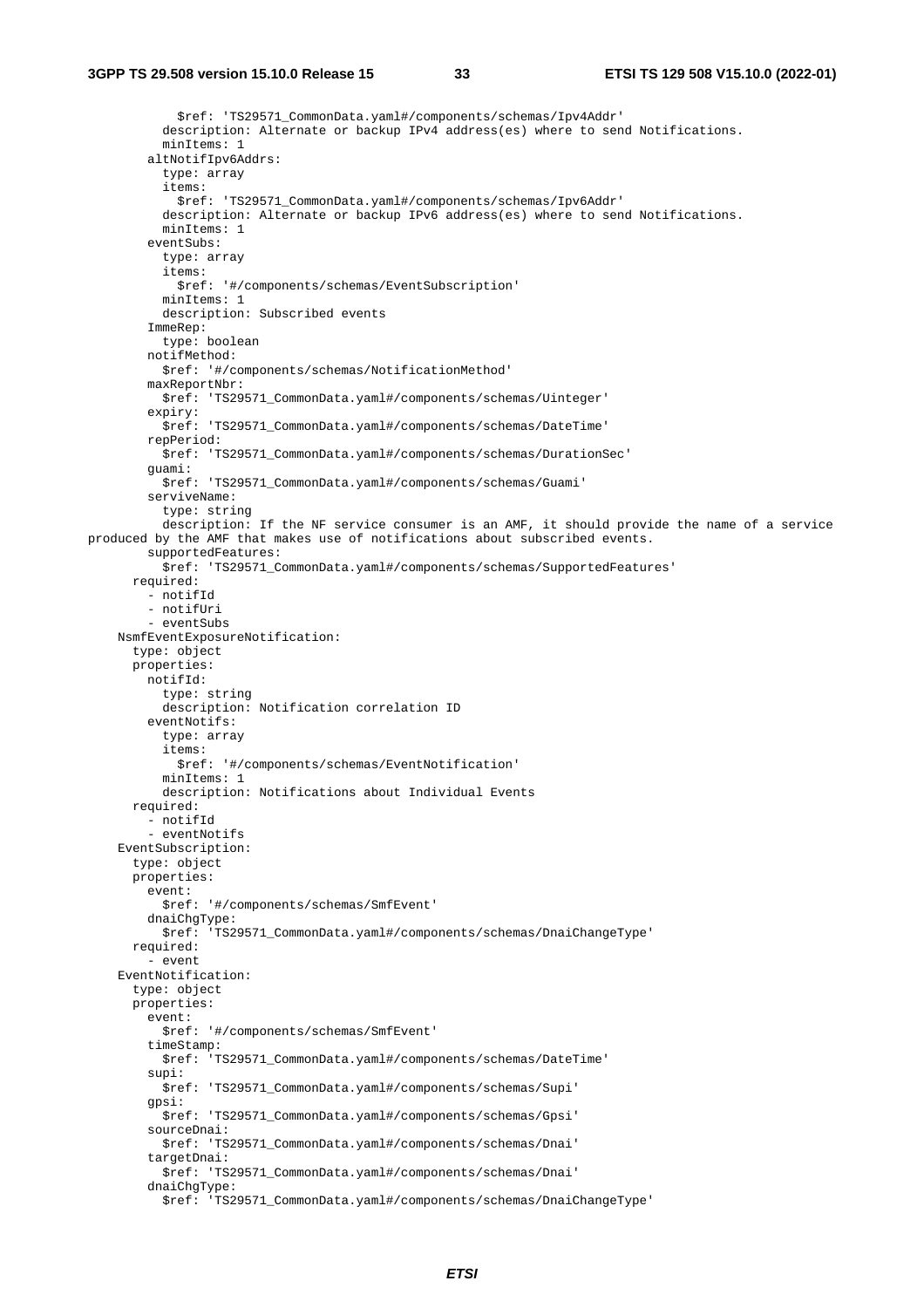sourceUeIpv4Addr: \$ref: 'TS29571\_CommonData.yaml#/components/schemas/Ipv4Addr' sourceUeIpv6Prefix: \$ref: 'TS29571\_CommonData.yaml#/components/schemas/Ipv6Prefix' targetUeIpv4Addr: \$ref: 'TS29571\_CommonData.yaml#/components/schemas/Ipv4Addr' targetUeIpv6Prefix: \$ref: 'TS29571\_CommonData.yaml#/components/schemas/Ipv6Prefix' sourceTraRouting: \$ref: 'TS29571\_CommonData.yaml#/components/schemas/RouteToLocation' targetTraRouting: \$ref: 'TS29571\_CommonData.yaml#/components/schemas/RouteToLocation' ueMac: \$ref: 'TS29571\_CommonData.yaml#/components/schemas/MacAddr48' adIpv4Addr: \$ref: 'TS29571\_CommonData.yaml#/components/schemas/Ipv4Addr' adIpv6Prefix: \$ref: 'TS29571\_CommonData.yaml#/components/schemas/Ipv6Prefix' reIpv4Addr: \$ref: 'TS29571\_CommonData.yaml#/components/schemas/Ipv4Addr' reIpv6Prefix: \$ref: 'TS29571\_CommonData.yaml#/components/schemas/Ipv6Prefix' plmnId: \$ref: 'TS29571\_CommonData.yaml#/components/schemas/PlmnId' accType: \$ref: 'TS29571\_CommonData.yaml#/components/schemas/AccessType' pduSeId: \$ref: 'TS29571\_CommonData.yaml#/components/schemas/PduSessionId' required: - event - timeStamp  $SubId:$  type: string format: SubId description: Identifies an Individual SMF Notification Subscription. To enable that the value is used as part of a URI, the string shall only contain characters allowed according to the "lowerwith-hyphen" naming convention defined in 3GPP TS 29.501. In an OpenAPI schema, the format shall be designated as "SubId". SmfEvent: anyOf: - type: string enum: - AC\_TY\_CH - UP\_PATH\_CH - PDU\_SES\_REL - PLMN\_CH - UE\_IP\_CH - type: string description: > This string provides forward-compatibility with future extensions to the enumeration but is not used to encode content defined in the present version of this API. description: > Possible values are - AC\_TY\_CH: Access Type Change - UP PATH CH: UP Path Change - PDU\_SES\_REL: PDU Session Release - PLMN\_CH: PLMN Change - UE\_IP\_CH: UE IP address change NotificationMethod: anyOf: - type: string enum: - PERIODIC  $-$  ONE TIME - ON\_EVENT\_DETECTION - type: string description: > This string provides forward-compatibility with future extensions to the enumeration but is not used to encode content defined in the present version of this API. description: > Possible values are - PERIODIC - ONE\_TIME - ON\_EVENT\_DETECTION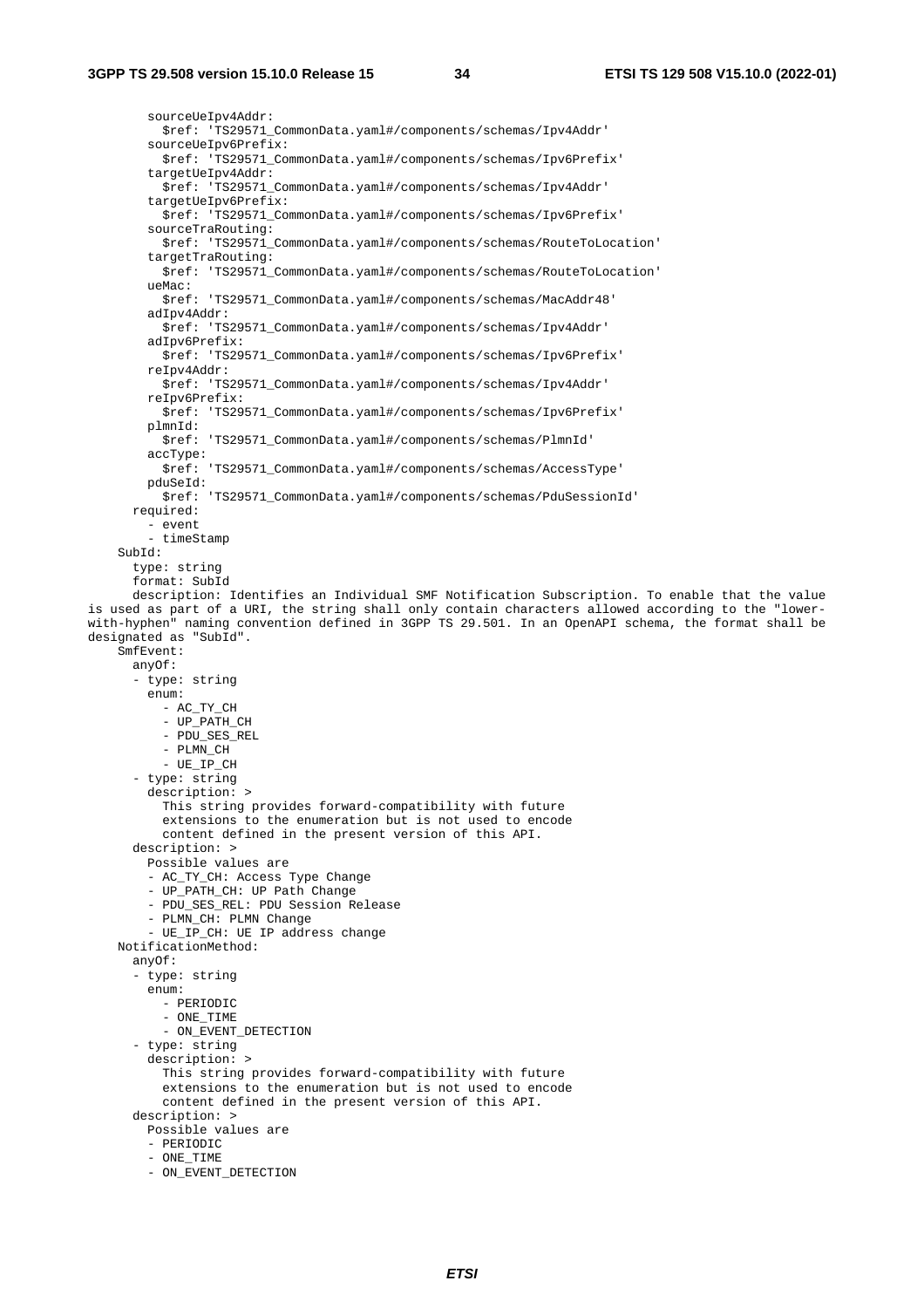# Annex B (informative): Change history

|             | <b>Change history</b> |           |           |                |                |                                                                                    |            |
|-------------|-----------------------|-----------|-----------|----------------|----------------|------------------------------------------------------------------------------------|------------|
| <b>Date</b> | TSG#                  | TSG Doc.  | <b>CR</b> | Rev            | Cat            | Subject/Comment                                                                    | <b>New</b> |
| 2017-10     |                       |           |           |                |                | TS skeleton of Session Management Event Exposure Service                           | 0.0.0      |
|             |                       |           |           |                |                | specification                                                                      |            |
| 2017-10     | CT3#92                |           |           |                |                | C3-175326, C3-175327 and C3-175281                                                 | 0.1.0      |
| 2017-12     | CT3#93                |           |           |                |                | C3-176071, C3-176240, C3-176316, C3-176242, C3-176243,                             | 0.2.0      |
|             |                       |           |           |                |                | C3-176244, C3-176317 and C3-176318                                                 |            |
| 2018-01     | CT3#94                |           |           |                |                | C3-180034, C3-180196 and C3-180197                                                 | 0.3.0      |
| 2018-03     | CT3#95                | C3-181366 |           |                |                | Inclusion of P-CRs agreed in CT3#95:                                               | 0.4.0      |
|             |                       |           |           |                |                | C3-181214, C3-181215, C3-181216, C3-181217, C3-181354,                             |            |
|             |                       |           |           |                |                | C3-181353.                                                                         |            |
| 2018-04     | CT3#96                |           |           |                |                | C3-182315, C3-182316, C3-182144, C3-182317                                         | 0.5.0      |
| 2018-05     | CT3#97                |           |           |                |                | C3-183452, C3-183451, C3-183829, C3-183453, C3-183454,<br>C3-183283 and C3-183455. | 0.6.0      |
| 2018-06     | CT#80                 | CP-181039 |           |                |                | TS sent to plenary for approval                                                    | 1.0.0      |
| 2018-06     | CT#80                 | CP-181039 |           |                |                | TS approved by plenary                                                             | 15.0.0     |
| 2018-09     | CT#81                 | CP-182015 | 0001      | 2              | F              | DNAI change notification type                                                      | 15.1.0     |
| $2018 - 09$ | CT#81                 | CP-182015 | 0002      | 4              | F              | Completion of Error Codes in OpenAPI file                                          | 15.1.0     |
| 2018-09     | CT#81                 | CP-182015 | 0003      |                | F              | Definition of DNAI                                                                 | 15.1.0     |
| 2018-09     | CT#81                 | CP-182015 | 0004      | 2              | F              | Stateless AMF support updates                                                      | 15.1.0     |
| 2018-09     | CT#81                 | CP-182015 | 0007      | $\mathbf{1}$   | F              | Encoding of the "N6 traffic routing information"                                   | 15.1.0     |
| 2018-09     | CT#81                 | CP-182033 | 0008      | $\overline{2}$ | F              | Addition of Time Stamp                                                             | 15.1.0     |
| 2018-09     | CT#81                 | CP-182015 | 0009      | 1              | F              | Update of resource figure                                                          | 15.1.0     |
| 2018-09     | CT#81                 | CP-182015 | 0010      |                | F              | Update of resource figure                                                          | 15.1.0     |
| 2018-12     | CT#82                 | CP-183205 | 0011      | 6              | F              | Correction to the event subscription                                               | 15.2.0     |
| $2018 - 12$ | CT#82                 | CP-183205 | 0012      | 4              | F              | Correction to the AF influence traffic steering control                            | 15.2.0     |
| 2018-12     | CT#82                 | CP-183137 | 0013      | 5              | F              | Immediate reporting flag                                                           | 15.2.0     |
| 2018-12     | CT#82                 | CP-183205 | 0014      | $\overline{2}$ | F              | UE ID in the notification                                                          | 15.2.0     |
| $2018 - 12$ | CT#82                 | CP-183205 | 0015      | 1              | F              | Correction to the overview                                                         | 15.2.0     |
| 2018-12     | CT#82                 | CP-183205 | 0016      | 2              | F              | Correction to the NF consumer                                                      | 15.2.0     |
| 2018-12     | CT#82                 | CP-183205 | 0017      | $\mathbf{1}$   | F              | <b>Location Header</b>                                                             | 15.2.0     |
| $2018 - 12$ | CT#82                 | CP-183205 | 0018      |                | F              | Data for notification                                                              | 15.2.0     |
| 2018-12     | CT#82                 | CP-183205 | 0019      | 1              | F              | NotificationMethod                                                                 | 15.2.0     |
| 2018-12     | CT#82                 | CP-183205 | 0020      | $\mathbf{1}$   | F              | Correction of apiName                                                              | 15.2.0     |
| 2018-12     | CT#82                 | CP-183205 | 0021      |                | F              | Default value for apiRoot                                                          | 15.2.0     |
| 2018-12     | CT#82                 | CP-183205 | 0023      |                | F              | API version                                                                        | 15.2.0     |
| 2018-12     | CT#82                 | CP-183205 | 0024      | 1              | F              | ExternalDocs OpenAPI field                                                         | 15.2.0     |
| 2018-12     | CT#82                 | CP-183205 | 0025      |                | F              | Location header field in OpenAPI                                                   | 15.2.0     |
| 2018-12     | CT#82                 | CP-183205 | 0026      | 1              | F              | Security                                                                           | 15.2.0     |
| 2018-12     | <b>CT#82</b>          | CP-183205 | 0027      |                | F              | supported content types                                                            | 15.2.0     |
| 2018-12     | CT#82                 | CP-183205 | 0028      | $\overline{2}$ | F              | <b>HTTP Error responses</b>                                                        | 15.2.0     |
| 2018-12     | CT#82                 | CP-183205 | 0029      | 1              | F              | Monitoring identities                                                              | 15.2.0     |
| 2018-12     | CT#82                 | CP-183205 | 0030      |                | F              | Correction to the names of data types                                              | 15.2.0     |
| 2018-12     | CT#82                 | CP-183205 | 0031      |                | F              | Report of Ethernet UE address                                                      | 15.2.0     |
| 2019-03     | CT#83                 | CP-190117 | 0032      | 1              | F              | Correction of name of security scope                                               | 15.3.0     |
| 2019-03     | CT#83                 | CP-190117 | 0033      | $\overline{2}$ | F              | API version update for Rel-15                                                      | 15.3.0     |
| 2019-03     | CT#83                 | CP-190117 | 0034      | $\mathbf{1}$   | F              | Correction of URIs in resource structure table and figure                          | 15.3.0     |
| 2019-06     | CT#84                 | CP-191074 | 0037      | 3              | F              | Correct condition for DNAI in UP path change                                       | 15.4.0     |
| 2019-06     | CT#84                 | CP-191074 | 0038      | 1              | F              | Precedence of OpenAPI file                                                         | 15.4.0     |
| $2019 - 06$ | CT#84                 | CP-191074 | 0041      | 1              | F              | Correction of Misplaced Location header in OpenAPI file                            | 15.4.0     |
| 2019-06     | CT#84                 | CP-191074 | 0043      | 2              | F              | API version Update                                                                 | 15.4.0     |
| 2019-06     | CT#84                 | CP-191074 | 0044      | 1              | F              | Copyright Note in YAML file                                                        | 15.4.0     |
| 2019-09     | CT#85                 | CP-192141 | 0052      | 1              | F              | Correct SMF event exposure service name                                            | 15.5.0     |
| 2019-12     | CT#86                 | CP-193183 | 0055      |                | F              | Usage of the "serviveName" attribute                                               | 15.6.0     |
| 2019-12     | CT#86                 | CP-193183 | 0061      | 1              | F              | Correction on 307 error, 29.508                                                    | 15.6.0     |
| 2019-12     | CT#86                 | CP-193183 | 0063      |                | F              | Update of API version and TS version in OpenAPI file                               | 15.6.0     |
| 2020-06     | CT#88e                | CP-201216 | 0076      | 1              | F              | Correct presence condition in event subscription                                   | 15.7.0     |
| 2020-06     | <b>CT#88e</b>         | CP-201216 | 0082      |                | F              | Notification Uri and subld resource URI                                            | 15.7.0     |
| 2020-06     | CT#88e                | CP-201216 | 0084      |                | F              | OpenAPI: adding Location header field in 307 response                              | 15.7.0     |
| 2020-06     | CT#88e                | CP-201254 | 0094      |                | F              | Update of OpenAPI version and TS version in externalDocs field                     | 15.7.0     |
| 2020-12     | CT#90e                | CP-203113 | 0108      | 1              | F              | Corrections on resourceURI                                                         | 15.8.0     |
| 2021-03     | CT#91e                | CP-210194 | 0126      |                | F              | alignment of dnaiChgType attribute                                                 | 15.9.0     |
| 2021-12     | CT#94e                | CP-213246 | 0158      |                | $\overline{F}$ | Essential correction to immediate report                                           | 15.10.0    |